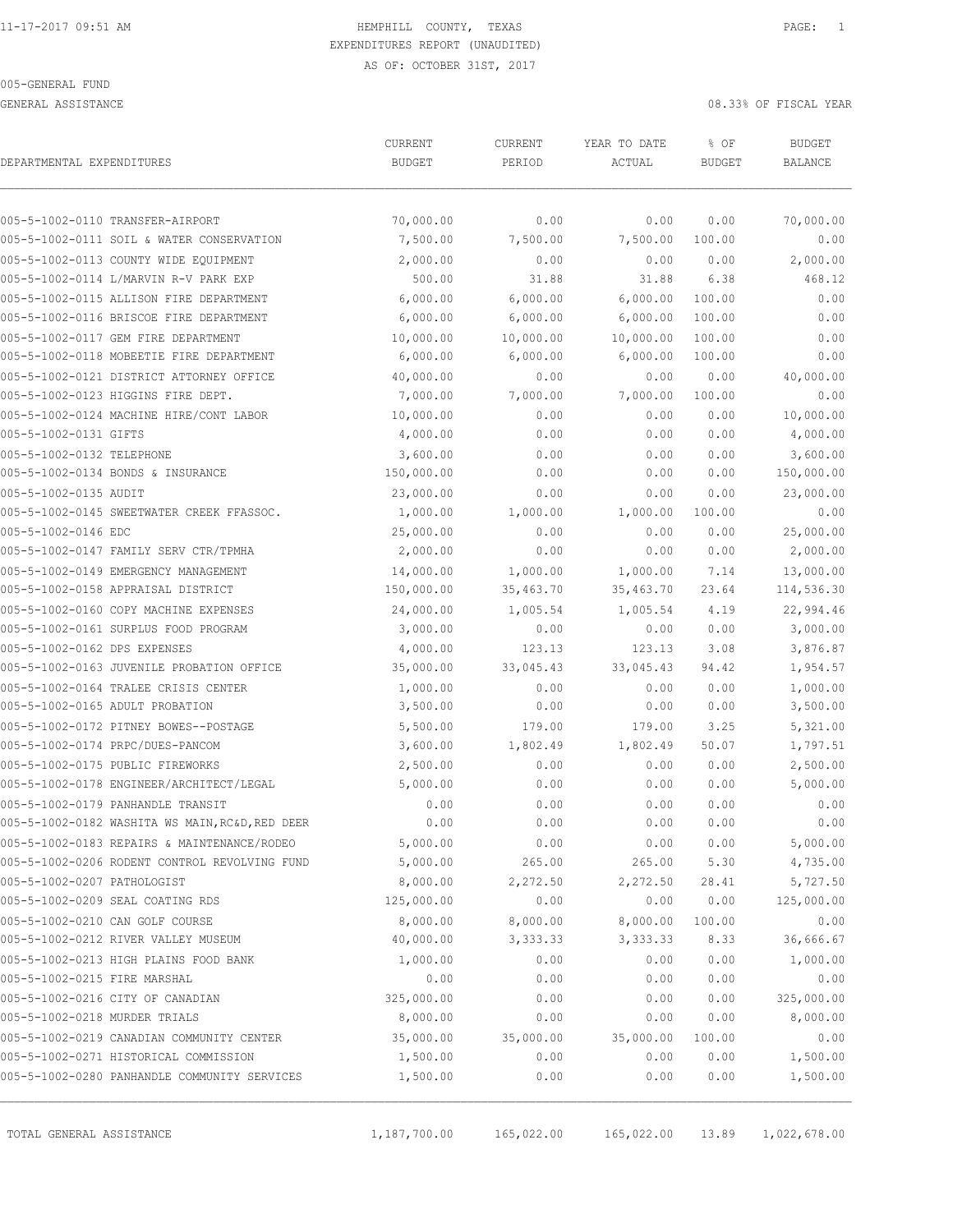COUNTY & DISTRICT CLERK 08.33% OF FISCAL YEAR

|                                               | CURRENT       | CURRENT   | YEAR TO DATE | % OF          | BUDGET         |  |
|-----------------------------------------------|---------------|-----------|--------------|---------------|----------------|--|
| DEPARTMENTAL EXPENDITURES                     | <b>BUDGET</b> | PERIOD    | ACTUAL       | <b>BUDGET</b> | <b>BALANCE</b> |  |
|                                               |               |           |              |               |                |  |
| 005-5-1510-0090 CO & DISTRICT CLK             | 58,595.00     | 4,882.92  | 4,882.92     | 8.33          | 53,712.08      |  |
| 005-5-1510-0094 DEPUTY CLERK-GANDARA          | 38,007.00     | 3,167.26  | 3,167.26     | 8.33          | 34,839.74      |  |
| 005-5-1510-0095 DEPUTY CLERK-OGLE             | 38,007.00     | 3,167.26  | 3,167.26     | 8.33          | 34,839.74      |  |
| 005-5-1510-0096 LONGEVITY                     | 1,450.00      | 110.00    | 110.00       | 7.59          | 1,340.00       |  |
| 005-5-1510-0097 CHIEF DEPUTY CLERK-GUERRERO   | 40,119.00     | 3,343.26  | 3, 343.26    | 8.33          | 36,775.74      |  |
| 005-5-1510-0098 PART TIME                     | 0.00          | 0.00      | 0.00         | 0.00          | 0.00           |  |
| 005-5-1510-0101 SOCIAL SECURITY/MEDICARE      | 13,500.00     | 987.22    | 987.22       | 7.31          | 12,512.78      |  |
| 005-5-1510-0102 RETIREMENT                    | 17,800.00     | 1,467.06  | 1,467.06     | 8.24          | 16,332.94      |  |
| 005-5-1510-0103 GROUP TERM LIFE               | 600.00        | 35.20     | 35.20        | 5.87          | 564.80         |  |
| 005-5-1510-0104 GROUP INSURANCE               | 30,000.00     | 2,408.76  | 2,408.76     | 8.03          | 27,591.24      |  |
| 005-5-1510-0105 UNEMPLOYMENT INSURANCE        | 1,000.00      | 11.67     | 11.67        | 1.17          | 988.33         |  |
| 005-5-1510-0106 WORKERS' COMPENSATION         | 2,600.00      | 0.00      | 0.00         | 0.00          | 2,600.00       |  |
| 005-5-1510-0109 POSTAGE                       | 1,800.00      | 0.00      | 0.00         | 0.00          | 1,800.00       |  |
| 005-5-1510-0112 TRAVEL                        | 7,000.00      | 1,284.15  | 1,284.15     | 18.35         | 5,715.85       |  |
| 005-5-1510-0119 DUES & SUBSCRIPTIONS          | 250.00        | 0.00      | 0.00         | 0.00          | 250.00         |  |
| 005-5-1510-0132 TELEPHONE                     | 3,800.00      | 0.00      | 0.00         | 0.00          | 3,800.00       |  |
| 005-5-1510-0142 SOFTWARE SUPPORT              | 28,000.00     | 1,625.00  | 1,625.00     | 5.80          | 26,375.00      |  |
| 005-5-1510-0183 OFFICE EOUIP. REPAIRS & MAIN. | 500.00        | 0.00      | 0.00         | 0.00          | 500.00         |  |
| 005-5-1510-0188 OFFICE SUPPLIES               | 6,000.00      | 415.15    | 415.15       | 6.92          | 5,584.85       |  |
| 005-5-1510-0189 INVENTORY                     | 2,000.00      | 0.00      | 0.00         | 0.00          | 2,000.00       |  |
| 005-5-1510-0510 CAPITAL OUTLAY                | 56,000.00     | 0.00      | 0.00         | 0.00          | 56,000.00      |  |
|                                               |               |           |              |               |                |  |
| TOTAL COUNTY & DISTRICT CLERK                 | 347,028.00    | 22,904.91 | 22,904.91    | 6.60          | 324, 123.09    |  |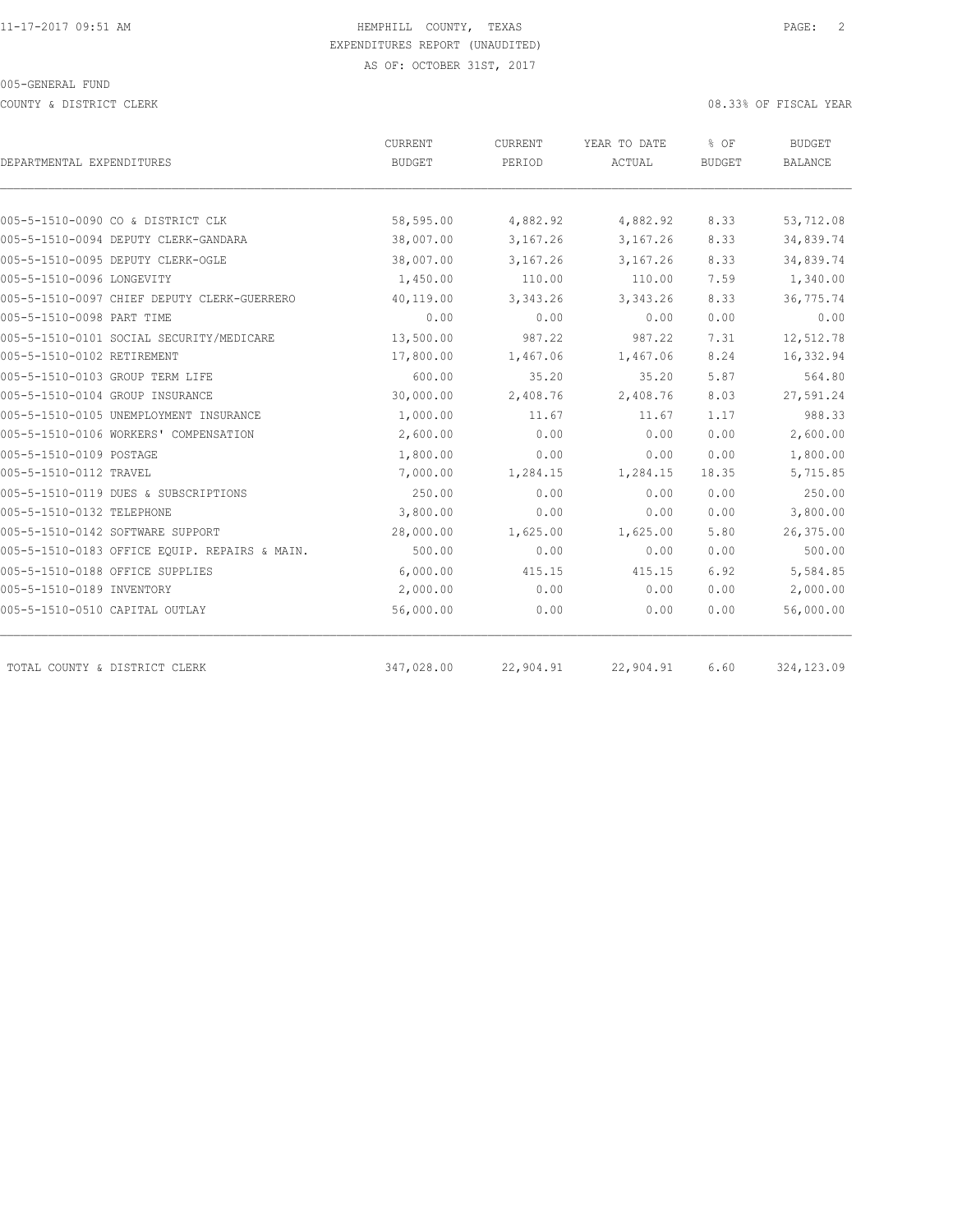COUNTY EXTENSION SERVICE 08.33% OF FISCAL YEAR

| DEPARTMENTAL EXPENDITURES                     | CURRENT<br><b>BUDGET</b> | CURRENT<br>PERIOD | YEAR TO DATE<br>ACTUAL | % OF<br><b>BUDGET</b> | <b>BUDGET</b><br>BALANCE |
|-----------------------------------------------|--------------------------|-------------------|------------------------|-----------------------|--------------------------|
|                                               |                          |                   |                        |                       |                          |
| 005-5-1520-0091 CEA-AG/A. HOLLOWAY            | 35,627.00                | 2,968.92          | 2,968.92               | 8.33                  | 32,658.08                |
| 005-5-1520-0092 CEA-FCS/T. HOLLOWAY           | 35,627.00                | 2,968.92          | 2,968.92               | 8.33                  | 32,658.08                |
| 005-5-1520-0096 LONGEVITY                     | 1,000.00                 | 60.00             | 60.00                  | 6.00                  | 940.00                   |
| 005-5-1520-0097 CEA SECRETARY-PERRY           | 40,119.00                | 3,343.26          | 3, 343.26              | 8.33                  | 36,775.74                |
| 005-5-1520-0098 PART-TIME SECRETARY           | 1,500.00                 | 0.00              | 0.00                   | 0.00                  | 1,500.00                 |
| 005-5-1520-0101 SOCIAL SECURITY/MEDICARE      | 9,000.00                 | 637.96            | 637.96                 | 7.09                  | 8,362.04                 |
| 005-5-1520-0102 RETIREMENT                    | 4,020.00                 | 334.32            | 334.32                 | 8.32                  | 3,685.68                 |
| 005-5-1520-0103 GROUP TERM LIFE               | 150.00                   | 8.02              | 8.02                   | 5.35                  | 141.98                   |
| 005-5-1520-0104 GROUP INSURANCE               | 7,500.00                 | 598.38            | 598.38                 | 7.98                  | 6,901.62                 |
| 005-5-1520-0105 UNEMPLOYMENT INSURANCE        | 500.00                   | 14.15             | 14.15                  | 2.83                  | 485.85                   |
| 005-5-1520-0106 WORKERS' COMPENSATION         | 1,800.00                 | 0.00              | 0.00                   | 0.00                  | 1,800.00                 |
| 005-5-1520-0109 POSTAGE                       | 1,000.00                 | 118.25            | 118.25                 | 11.83                 | 881.75                   |
| 005-5-1520-0112 TRAVEL/AG- A. HOLLOWAY        | 7,500.00                 | 671.22            | 671.22                 | 8.95                  | 6,828.78                 |
| 005-5-1520-0114 TRAVEL/FCS-T. HOLLOWAY        | 2,500.00                 | 381.42            | 381.42                 | 15.26                 | 2,118.58                 |
| 005-5-1520-0119 DUES & SUBSCRIPTIONS          | 1,000.00                 | 170.00            | 170.00                 | 17.00                 | 830.00                   |
| 005-5-1520-0122 FUEL & OIL                    | 3,500.00                 | 364.97            | 364.97                 | 10.43                 | 3,135.03                 |
| 005-5-1520-0132 TELEPHONE                     | 3,500.00                 | 60.00             | 60.00                  | 1.71                  | 3,440.00                 |
| 005-5-1520-0137 VEHICLE REPAIRS & MAINTENANCE | 2,500.00                 | 8.50              | 8.50                   | 0.34                  | 2,491.50                 |
| 005-5-1520-0142 IT TECH SUPPORT               | 1,500.00                 | 115.95            | 115.95                 | 7.73                  | 1,384.05                 |
| 005-5-1520-0183 OFFICE EQUIP.REPAIRS & MAIN.  | 500.00                   | 0.00              | 0.00                   | 0.00                  | 500.00                   |
| 005-5-1520-0188 OFFICE SUPPLIES               | 2,500.00                 | 0.00              | 0.00                   | 0.00                  | 2,500.00                 |
| 005-5-1520-0189 INVENTORY/EQUIPMENT           | 2,000.00                 | 18.09             | 18.09                  | 0.90                  | 1,981.91                 |
| 005-5-1520-0201 COMPUTER SUPPLIES & MAINT.    | 500.00                   | 0.00              | 0.00                   | 0.00                  | 500.00                   |
| 005-5-1520-0202 STOCK SHOW                    | 1,500.00                 | 0.00              | 0.00                   | 0.00                  | 1,500.00                 |
| 005-5-1520-0203 4-H FUND                      | 1,500.00                 | 0.00              | 0.00                   | 0.00                  | 1,500.00                 |
| 005-5-1520-0204 TRAVEL-SECRETARY              | 500.00                   | 0.00              | 0.00                   | 0.00                  | 500.00                   |
| 005-5-1520-0205 4-H FARM PROJECTS & MAINT.    | 3,000.00                 | 0.00              | 0.00                   | 0.00                  | 3,000.00                 |
| 005-5-1520-0510 CAPITAL OUTLAY                | 30,000.00                | 0.00              | 0.00                   | 0.00                  | 30,000.00                |
| TOTAL COUNTY EXTENSION SERVICE                | 201,843.00               | 12,842.33         | 12,842.33              | 6.36                  | 189,000.67               |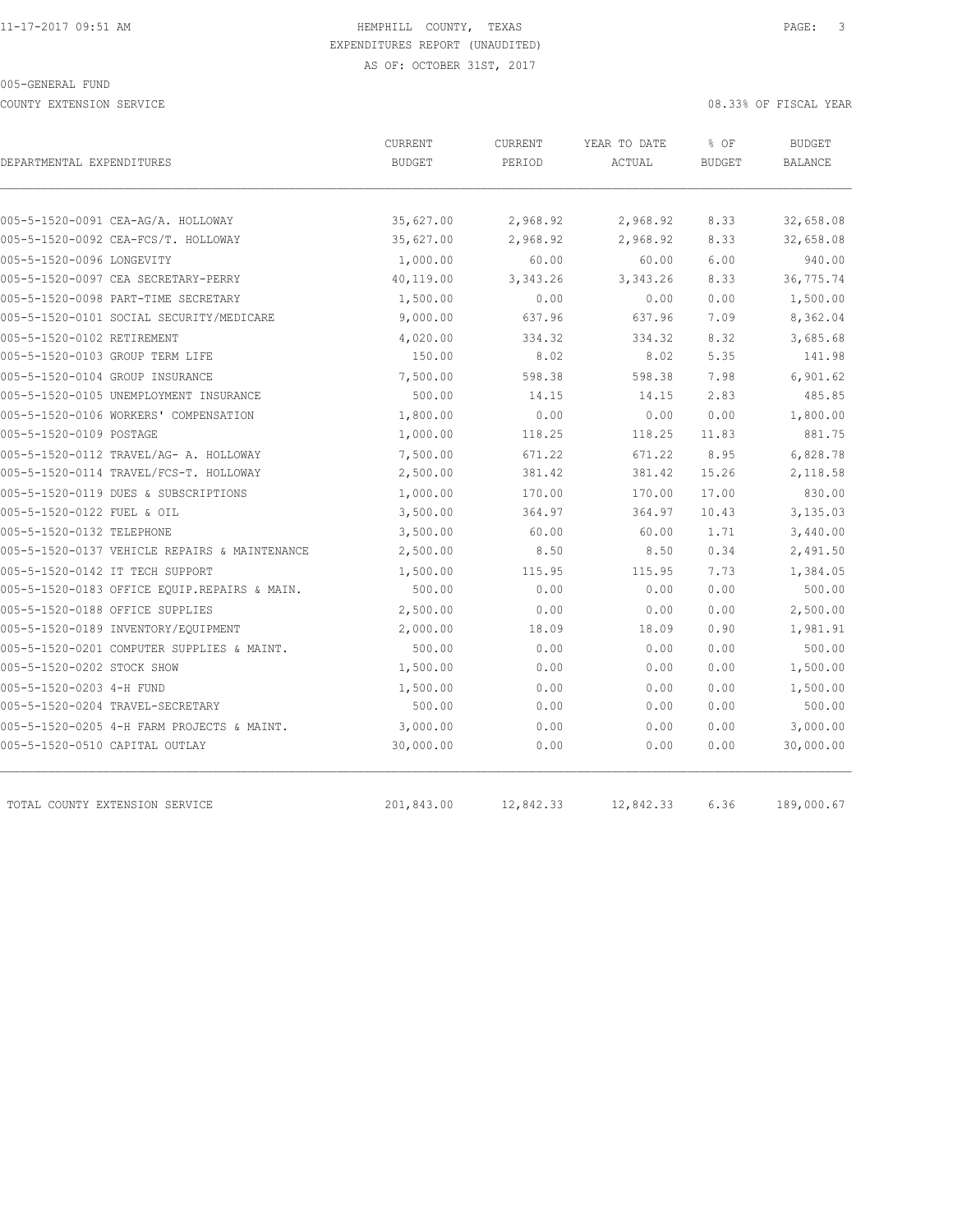COUNTY TREASURER COUNTY TREASURER COUNTY TREASURER

| DEPARTMENTAL EXPENDITURES                  | CURRENT<br><b>BUDGET</b> | CURRENT<br>PERIOD | YEAR TO DATE<br>ACTUAL | % OF<br><b>BUDGET</b> | <b>BUDGET</b><br><b>BALANCE</b> |
|--------------------------------------------|--------------------------|-------------------|------------------------|-----------------------|---------------------------------|
|                                            |                          |                   |                        |                       |                                 |
| 005-5-1530-0090 COUNTY TREASURER           | 58,595.00                | 4,882.92          | 4,882.92               | 8.33                  | 53,712.08                       |
| 005-5-1530-0095 CHIEF DEP TREASURER-REED   | 20,060.00                | 1,671.62          | 1,671.62               | 8.33                  | 18,388.38                       |
| 005-5-1530-0096 LONGEVITY                  | 1,120.00                 | 45.00             | 45.00                  | 4.02                  | 1,075.00                        |
| 005-5-1530-0098 DEPUTY TREASURER/PART-TIME | 500.00                   | 0.00              | 0.00                   | 0.00                  | 500.00                          |
| 005-5-1530-0101 SOCIAL SECURITY/MEDICARE   | 6,200.00                 | 446.21            | 446.21                 | 7.20                  | 5,753.79                        |
| 005-5-1530-0102 RETIREMENT                 | 8,030.00                 | 659.96            | 659.96                 | 8.22                  | 7,370.04                        |
| 005-5-1530-0103 GROUP TERM LIFE            | 250.00                   | 15.84             | 15.84                  | 6.34                  | 234.16                          |
| 005-5-1530-0104 GROUP INSURANCE            | 11,250.00                | 903.29            | 903.29                 | 8.03                  | 10,346.71                       |
| 005-5-1530-0105 UNEMPLOYMENT INSURANCE     | 200.00                   | 2.51              | 2.51                   | 1.26                  | 197.49                          |
| 005-5-1530-0106 WORKERS' COMPENSATION      | 1,500.00                 | 0.00              | 0.00                   | 0.00                  | 1,500.00                        |
| 005-5-1530-0107 AirMedCare GROUP           | 0.00                     | 0.00              | 0.00                   | 0.00                  | 0.00                            |
| 005-5-1530-0109 POSTAGE                    | 1,800.00                 | 1,124.75          | 1,124.75               | 62.49                 | 675.25                          |
| 005-5-1530-0112 TRAVEL                     | 2,500.00                 | 212.00            | 212.00                 | 8.48                  | 2,288.00                        |
| 005-5-1530-0119 DUES & SUBSCRIPTIONS       | 1,100.00                 | 0.00              | 0.00                   | 0.00                  | 1,100.00                        |
| 005-5-1530-0132 TELEPHONE                  | 1,650.00                 | 0.00              | 0.00                   | 0.00                  | 1,650.00                        |
| 005-5-1530-0140 OFFICE EOUIPMENT REPAIR    | 2,000.00                 | 0.00              | 0.00                   | 0.00                  | 2,000.00                        |
| 005-5-1530-0142 MAINTENANCE CONTRACTS      | 15,000.00                | 0.00              | 0.00                   | 0.00                  | 15,000.00                       |
| 005-5-1530-0188 OFFICE SUPPLIES            | 2,500.00                 | 26.11             | 26.11                  | 1.04                  | 2,473.89                        |
| 005-5-1530-0189 INVENTORY/EQUIPMENT        | 5,000.00                 | 0.00              | 0.00                   | 0.00                  | 5,000.00                        |
| TOTAL COUNTY TREASURER                     | 139,255.00               | 9,990.21          | 9,990.21               | 7.17                  | 129,264.79                      |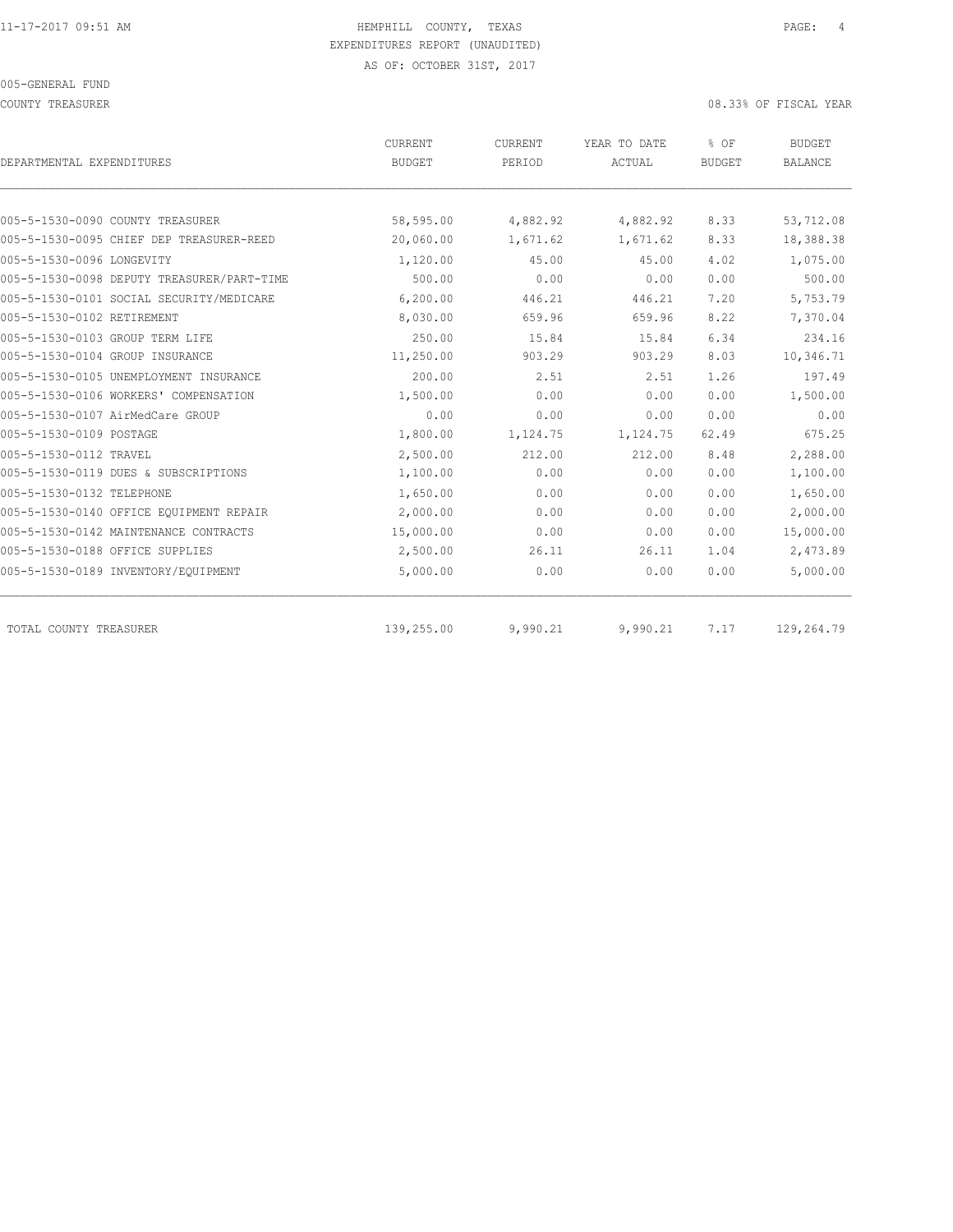COUNTY TAX COLLECTOR **COULECTOR COULECTOR COUNTY TAX COLLECTOR** 

| DEPARTMENTAL EXPENDITURES                | CURRENT<br><b>BUDGET</b> | CURRENT<br>PERIOD | YEAR TO DATE<br>ACTUAL | % OF<br><b>BUDGET</b> | BUDGET<br>BALANCE |
|------------------------------------------|--------------------------|-------------------|------------------------|-----------------------|-------------------|
|                                          |                          |                   |                        |                       |                   |
| 005-5-1540-0090 COUNTY TAX COLLECTOR     | 58,595.00                | 4,882.92          | 4,882.92               | 8.33                  | 53,712.08         |
| 005-5-1540-0094 PART TIME HELP           | 1,500.00                 | 0.00              | 0.00                   | 0.00                  | 1,500.00          |
| 005-5-1540-0095 CHIEF DEPUTY TAC/JACKSON | 40,119.00                | 3,343.26          | 3,343.26               | 8.33                  | 36,775.74         |
| 005-5-1540-0096 LONGEVITY                | 3,200.00                 | 240.00            | 240.00                 | 7.50                  | 2,960.00          |
| 005-5-1540-0097 DEPUTY TAC/BENTLEY       | 38,007.00                | 3,167.26          | 3,167.26               | 8.33                  | 34,839.74         |
| 005-5-1540-0098 DEPUTY TAC/CLARK         | 38,007.00                | 3,167.26          | 3,167.26               | 8.33                  | 34,839.74         |
| 005-5-1540-0101 SOCIAL SECURITY/MEDICARE | 14,000.00                | 1,073.89          | 1,073.89               | 7.67                  | 12,926.11         |
| 005-5-1540-0102 RETIREMENT               | 18,000.00                | 1,480.06          | 1,480.06               | 8.22                  | 16,519.94         |
| 005-5-1540-0103 GROUP TERM LIFE          | 600.00                   | 35.52             | 35.52                  | 5.92                  | 564.48            |
| 005-5-1540-0104 GROUP INSURANCE          | 30,000.00                | 2,408.76          | 2,408.76               | 8.03                  | 27,591.24         |
| 005-5-1540-0105 UNEMPLOYMENT INSURANCE   | 1,500.00                 | 14.51             | 14.51                  | 0.97                  | 1,485.49          |
| 005-5-1540-0106 WORKERS' COMPENSATION    | 2,400.00                 | 0.00              | 0.00                   | 0.00                  | 2,400.00          |
| 005-5-1540-0109 POSTAGE                  | 10,000.00                | 5,875.75          | 5,875.75               | 58.76                 | 4,124.25          |
| 005-5-1540-0112 TRAVEL                   | 4,000.00                 | 0.00              | 0.00                   | 0.00                  | 4,000.00          |
| 005-5-1540-0119 DUES & SUBSCRIPTIONS     | 1,000.00                 | 0.00              | 0.00                   | 0.00                  | 1,000.00          |
| 005-5-1540-0132 TELEPHONE                | 3,200.00                 | 0.00              | 0.00                   | 0.00                  | 3,200.00          |
| 005-5-1540-0134 BONDS & INSURANCE        | 0.00                     | 0.00              | 0.00                   | 0.00                  | 0.00              |
| 005-5-1540-0138 DATA PROCESSING          | 48,000.00                | 10,693.75         | 10,693.75              | 22.28                 | 37,306.25         |
| 005-5-1540-0142 IT/MAINTENANCE CONTRACTS | 3,000.00                 | 0.00              | 0.00                   | 0.00                  | 3,000.00          |
| 005-5-1540-0148 ADVERTISING              | 1,000.00                 | 0.00              | 0.00                   | 0.00                  | 1,000.00          |
| 005-5-1540-0150 JUDGEMENTS               | 0.00                     | 0.00              | 0.00                   | 0.00                  | 0.00              |
| 005-5-1540-0181 CITATIONS & SUBPOENAS    | 800.00                   | 100.00            | 100.00                 | 12.50                 | 700.00            |
| 005-5-1540-0188 OFFICE SUPPLIES          | 7,000.00                 | 32.41             | 32.41                  | 0.46                  | 6,967.59          |
| 005-5-1540-0189 INVENTORY/EQUIPMENT      | 3,000.00                 | 0.00              | 0.00                   | 0.00                  | 3,000.00          |
| 005-5-1540-0510 CAPITAL OUTLAY           | 6,000.00                 | 0.00              | 0.00                   | 0.00                  | 6,000.00          |
| TOTAL COUNTY TAX COLLECTOR               | 332,928.00               | 36, 515.35        | 36, 515.35             | 10.97                 | 296, 412.65       |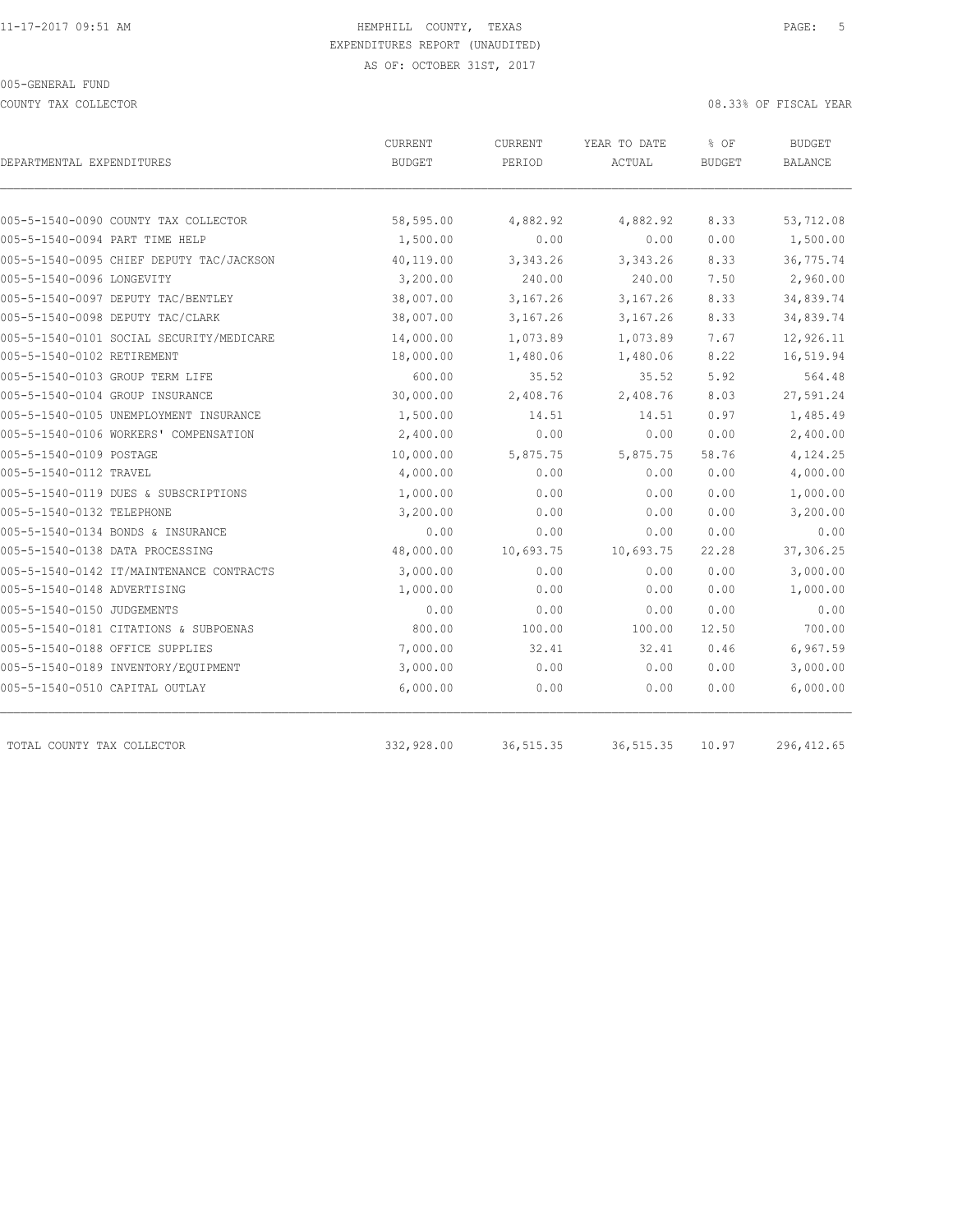| DEPARTMENTAL EXPENDITURES                      | <b>CURRENT</b><br><b>BUDGET</b> | CURRENT<br>PERIOD | YEAR TO DATE<br>ACTUAL | % OF<br><b>BUDGET</b> | <b>BUDGET</b><br><b>BALANCE</b> |
|------------------------------------------------|---------------------------------|-------------------|------------------------|-----------------------|---------------------------------|
|                                                |                                 |                   |                        |                       |                                 |
| 005-5-2400-0101 SOCIAL SECURITY/MEDICARE       | 300.00                          | 79.13             | 79.13                  | 26.38                 | 220.87                          |
| 005-5-2400-0106 WORKERS' COMPENSATION          | 2,500.00                        | 0.00              | 0.00                   | 0.00                  | 2,500.00                        |
| 005-5-2400-0114 COUNTY COURT EXPENSES          | 2,500.00                        | 0.00              | 0.00                   | 0.00                  | 2,500.00                        |
| 005-5-2400-0115 CO.CRT. CONT LAB-REPORTER      | 1,500.00                        | 0.00              | 0.00                   | 0.00                  | 1,500.00                        |
| 005-5-2400-0116 CO.CRT.CONT LAB-CRT APP ATTNY  | 25,000.00                       | 2,000.00          | 2,000.00               | 8.00                  | 23,000.00                       |
| 005-5-2400-0117 ELECTION EXPENSES              | 15,000.00                       | 2,737.88          | 2,737.88               | 18.25                 | 12,262.12                       |
| 005-5-2400-0118 ELECTION JUDGES                | 7,000.00                        | 1,034.38          | 1,034.38               | 14.78                 | 5,965.62                        |
| 005-5-2400-0124 CONTRACT LABOR - CRT INTERPRET | 2,500.00                        | 0.00              | 0.00                   | 0.00                  | 2,500.00                        |
| 005-5-2400-0131 OTHER EXPENSE                  | 0.00                            | 0.00              | 0.00                   | 0.00                  | 0.00                            |
| 005-5-2400-0150 GRAND JURORS                   | 2,500.00                        | 280.00            | 280.00                 | 11.20                 | 2,220.00                        |
| 005-5-2400-0151 PETIT JURORS                   | 2,500.00                        | 0.00              | 0.00                   | 0.00                  | 2,500.00                        |
| 005-5-2400-0152 JUSTICE COURT JURORS           | 500.00                          | 0.00              | 0.00                   | 0.00                  | 500.00                          |
| 005-5-2400-0196 CHILD PROT SER CRT APP ATTY    | 16,000.00                       | 0.00              | 0.00                   | 0.00                  | 16,000.00                       |
| 005-5-2400-0197 CHILD PROT SER CRT REPORTER    | 1,500.00                        | 0.00              | 0.00                   | 0.00                  | 1,500.00                        |
| TOTAL JURY & ELECTION                          | 79,300.00                       | 6,131.39          | 6,131.39               | 7.73                  | 73,168.61                       |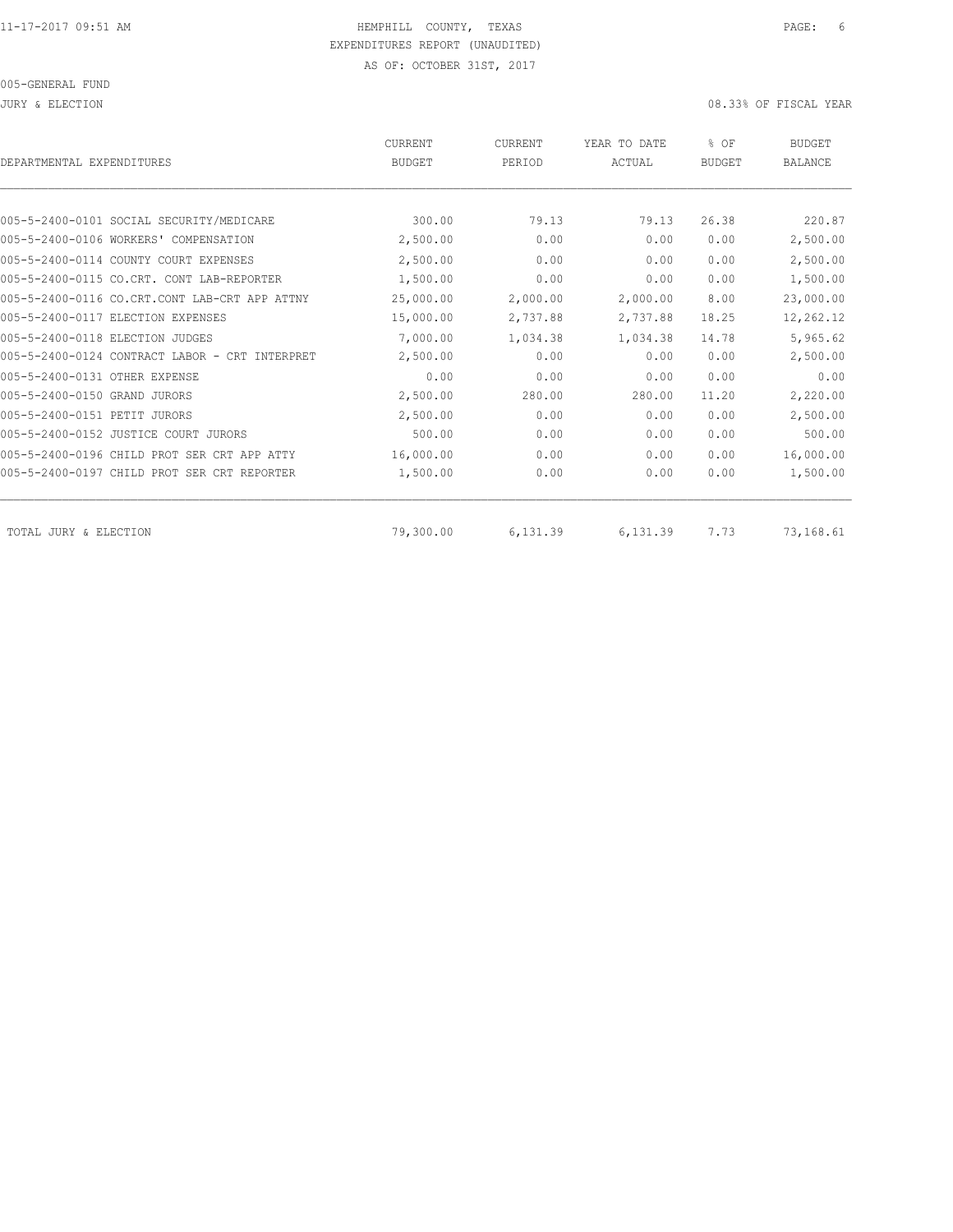DISTRICT COURT COURT COURT COURT COURT COURT COURT COURT COURT COURT COURT OF TISCAL YEAR

| DEPARTMENTAL EXPENDITURES                      | <b>CURRENT</b><br><b>BUDGET</b> | CURRENT<br>PERIOD | YEAR TO DATE<br>ACTUAL | % OF<br><b>BUDGET</b> | <b>BUDGET</b><br><b>BALANCE</b> |
|------------------------------------------------|---------------------------------|-------------------|------------------------|-----------------------|---------------------------------|
|                                                |                                 |                   |                        |                       |                                 |
| 005-5-2410-0090 JUDGE-EMMERT                   | 1,897.00                        | 158.08            | 158.08                 | 8.33                  | 1,738.92                        |
| 005-5-2410-0095 COURT BAILIFF-HOLLAND          | 11,787.00                       | 982.26            | 982.26                 | 8.33                  | 10,804.74                       |
| 005-5-2410-0096 LONGEVITY SPECIAL              | 900.00                          | 52.92             | 52.92                  | 5.88                  | 847.08                          |
| 005-5-2410-0097 COURT REPORTER-MCCLENDON       | 16,000.00                       | 1,313.48          | 1,313.48               | 8.21                  | 14,686.52                       |
| 005-5-2410-0098 COURT ADMINISTRATOR-BURCH      | 8,522.00                        | 710.16            | 710.16                 | 8.33                  | 7,811.84                        |
| 005-5-2410-0101 SOCIAL SECURITY/MEDICARE       | 3,000.00                        | 246.07            | 246.07                 | 8.20                  | 2,753.93                        |
| 005-5-2410-0102 RETIREMENT                     | 3,900.00                        | 321.71            | 321.71                 | 8.25                  | 3,578.29                        |
| 005-5-2410-0103 GROUP TERM LIFE                | 150.00                          | 7.72              | 7.72                   | 5.15                  | 142.28                          |
| 005-5-2410-0104 GROUP INSURANCE                | 6,000.00                        | 0.00              | 0.00                   | 0.00                  | 6,000.00                        |
| 005-5-2410-0105 UNEMPLOYMENT INSURANCE         | 200.00                          | 4.48              | 4.48                   | 2.24                  | 195.52                          |
| 005-5-2410-0106 WORKERS' COMPENSATION          | 2,400.00                        | 0.00              | 0.00                   | 0.00                  | 2,400.00                        |
| 005-5-2410-0116 DIST CRT-CONT LAB-CRT APP ATTN | 24,500.00                       | 1,250.00          | 1,250.00               | 5.10                  | 23,250.00                       |
| 005-5-2410-0124 CONTRACT LABOR                 | 2,000.00                        | 0.00              | 0.00                   | 0.00                  | 2,000.00                        |
| 005-5-2410-0154 JUDICIAL DISTRICT ASSESSMENT   | 500.00                          | 0.00              | 0.00                   | 0.00                  | 500.00                          |
| 005-5-2410-0155 BUDGET REIMBURSEMENT           | 8,000.00                        | 0.00              | 0.00                   | 0.00                  | 8,000.00                        |
| 005-5-2410-0219 STATEMENT OF FACTS             | 4,000.00                        | 0.00              | 0.00                   | 0.00                  | 4,000.00                        |
| TOTAL DISTRICT COURT                           | 93,756.00                       | 5,046.88          | 5,046.88               | 5.38                  | 88,709.12                       |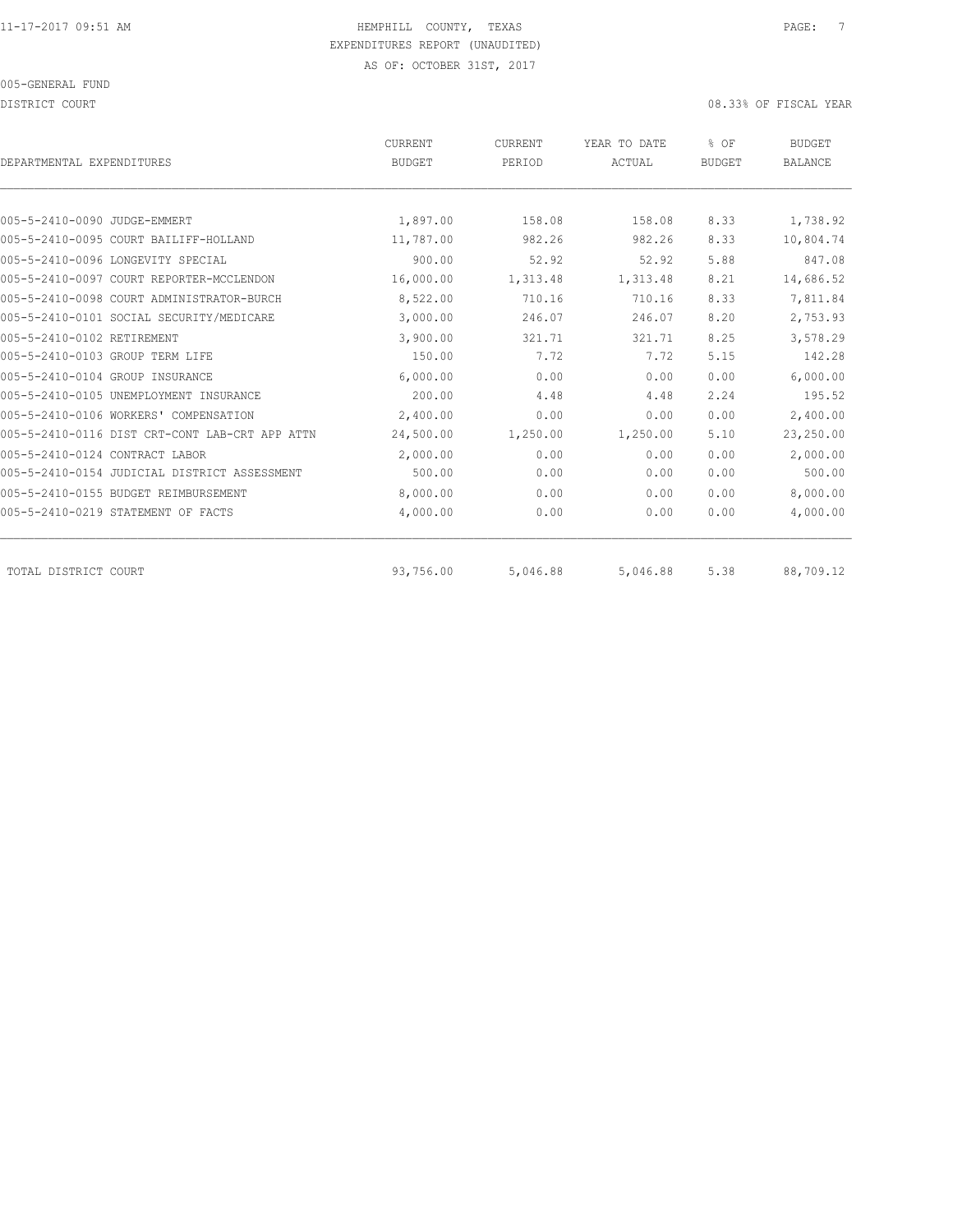COUNTY JUDGE 08.33% OF FISCAL YEAR

| DEPARTMENTAL EXPENDITURES                     | <b>CURRENT</b><br><b>BUDGET</b> | CURRENT<br>PERIOD | YEAR TO DATE<br>ACTUAL | % OF<br><b>BUDGET</b> | <b>BUDGET</b><br><b>BALANCE</b> |  |
|-----------------------------------------------|---------------------------------|-------------------|------------------------|-----------------------|---------------------------------|--|
|                                               |                                 |                   |                        |                       |                                 |  |
| 005-5-2500-0082 OVERTIME                      | 1,500.00                        | 0.00              | 0.00                   | 0.00                  | 1,500.00                        |  |
| 005-5-2500-0090 JUDGE SALARY                  | 61,022.00                       | 5,085.16          | 5,085.16               | 8.33                  | 55,936.84                       |  |
| 005-5-2500-0091 JUVENILE CRT JUDGE (1)        | 3,081.00                        | 256.76            | 256.76                 | 8.33                  | 2,824.24                        |  |
| 005-5-2500-0092 STATE/CO JUDGE SAL SUPPLEMENT | 25,200.00                       | 2,100.00          | 2,100.00               | 8.33                  | 23,100.00                       |  |
| 005-5-2500-0094 JANITOR/LONGORIA              | 38,950.00                       | 3,245.84          | 3,245.84               | 8.33                  | 35,704.16                       |  |
| 005-5-2500-0095 JANITOR/JOHNSON               | 42,230.00                       | 3,519.16          | 3,519.16               | 8.33                  | 38,710.84                       |  |
| 005-5-2500-0096 LONGEVITY                     | 2,690.00                        | 215.00            | 215.00                 | 7.99                  | 2,475.00                        |  |
| 005-5-2500-0097 ADMINSTRATIVE ASST/BRUNSON    | 40,119.00                       | 3,343.26          | 3,343.26               | 8.33                  | 36,775.74                       |  |
| 005-5-2500-0098 PART-TIME SECRETARY           | 1,500.00                        | 100.00            | 100.00                 | 6.67                  | 1,400.00                        |  |
| 005-5-2500-0101 SOCIAL SECURITY/MEDICARE      | 16,450.00                       | 1,297.80          | 1,297.80               | 7.89                  | 15, 152.20                      |  |
| 005-5-2500-0102 RETIREMENT                    | 21,480.00                       | 1,779.52          | 1,779.52               | 8.28                  | 19,700.48                       |  |
| 005-5-2500-0103 GROUP TERM LIFE               | 550.00                          | 42.69             | 42.69                  | 7.76                  | 507.31                          |  |
| 005-5-2500-0104 GROUP INSURANCE               | 30,000.00                       | 1,807.72          | 1,807.72               | 6.03                  | 28,192.28                       |  |
| 005-5-2500-0105 UNEMPLOYMENT INSURANCE        | 300.00                          | 15.60             | 15.60                  | 5.20                  | 284.40                          |  |
| 005-5-2500-0106 WORKERS' COMPENSATION         | 2,300.00                        | 0.00              | 0.00                   | 0.00                  | 2,300.00                        |  |
| 005-5-2500-0109 POSTAGE                       | 600.00                          | 0.00              | 0.00                   | 0.00                  | 600.00                          |  |
| 005-5-2500-0112 TRAVEL                        | 6,000.00                        | 0.00              | 0.00                   | 0.00                  | 6,000.00                        |  |
| 005-5-2500-0119 DUES & SUBSCRIPTIONS          | 4,000.00                        | 0.00              | 0.00                   | 0.00                  | 4,000.00                        |  |
| 005-5-2500-0122 FUEL & OIL                    | 0.00                            | 0.00              | 0.00                   | 0.00                  | 0.00                            |  |
| 005-5-2500-0130 COMMUNICATION REPAIRS         | 0.00                            | 0.00              | 0.00                   | 0.00                  | 0.00                            |  |
| 005-5-2500-0132 TELEPHONE                     | 3,000.00                        | 30.00             | 30.00                  | 1.00                  | 2,970.00                        |  |
| 005-5-2500-0139 TRAINING SEMINARS             | 2,000.00                        | 0.00              | 0.00                   | 0.00                  | 2,000.00                        |  |
| 005-5-2500-0148 ADVERTISING                   | 2,000.00                        | 0.00              | 0.00                   | 0.00                  | 2,000.00                        |  |
| 005-5-2500-0183 OFFICE EQUIP-R&M              | 500.00                          | 0.00              | 0.00                   | 0.00                  | 500.00                          |  |
| 005-5-2500-0188 OFFICE SUPPLIES               | 2,500.00                        | 0.00              | 0.00                   | 0.00                  | 2,500.00                        |  |
| 005-5-2500-0189 INVENTORY/EQUIPMENT           | 0.00                            | 0.00              | 0.00                   | 0.00                  | 0.00                            |  |
| TOTAL COUNTY JUDGE                            | 307,972.00                      | 22,838.51         | 22,838.51              | 7.42                  | 285, 133.49                     |  |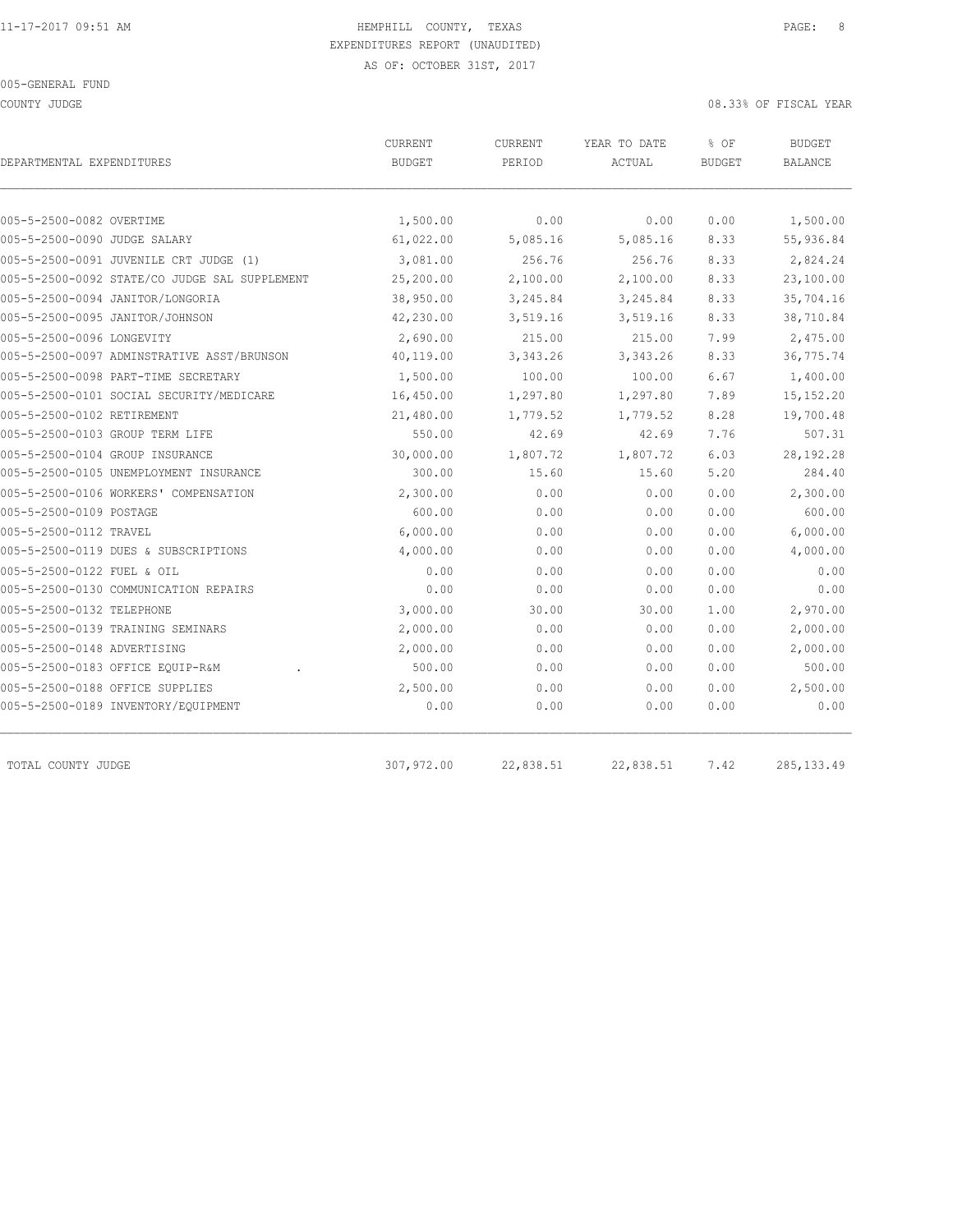JUVENILE PROBATION 08.33% OF FISCAL YEAR

| DEPARTMENTAL EXPENDITURES      |                                               | CURRENT<br><b>BUDGET</b> | CURRENT<br>PERIOD | YEAR TO DATE<br>ACTUAL | % OF<br><b>BUDGET</b> | <b>BUDGET</b><br>BALANCE |
|--------------------------------|-----------------------------------------------|--------------------------|-------------------|------------------------|-----------------------|--------------------------|
|                                |                                               |                          |                   |                        |                       |                          |
|                                | 005-5-2510-0090 STATE/CHIEF JUV PRO OFFICER   | 63,324.00                | 5,277.00          | 5,277.00               | 8.33                  | 58,047.00                |
| 005-5-2510-0096 JPO/LONGEVITY  |                                               | 740.00                   | 60.00             | 60.00                  | 8.11                  | 680.00                   |
|                                | 005-5-2510-0101 JPO SOCIAL SEC/MEDICARE       | 4,780.00                 | 410.58            | 410.58                 | 8.59                  | 4,369.42                 |
| 005-5-2510-0102 JPO RETIREMENT |                                               | 6,340.00                 | 536.70            | 536.70                 | 8.47                  | 5,803.30                 |
|                                | 005-5-2510-0103 JPO GROUP TERM LIFE           | 230.00                   | 12.88             | 12.88                  | 5.60                  | 217.12                   |
|                                | 005-5-2510-0104 JPO GROUP INSURANCE           | 7,500.00                 | 602.19            | 602.19                 | 8.03                  | 6,897.81                 |
|                                | 005-5-2510-0105 JPO/UNEMPLOYMENT              | 100.00                   | 7.89              | 7.89                   | 7.89                  | 92.11                    |
|                                | 005-5-2510-0106 JPO/WORKERS' COMP             | 580.00                   | 0.00              | 0.00                   | 0.00                  | 580.00                   |
|                                | 005-5-2510-0132 JUVENILE PROBATION CELL PHONE | 360.00                   | 30.00             | 30.00                  | 8.33                  | 330.00                   |
|                                |                                               |                          |                   |                        |                       |                          |
| TOTAL JUVENILE PROBATION       |                                               | 83,954.00                | 6,937.24          | 6,937.24               | 8.26                  | 77,016.76                |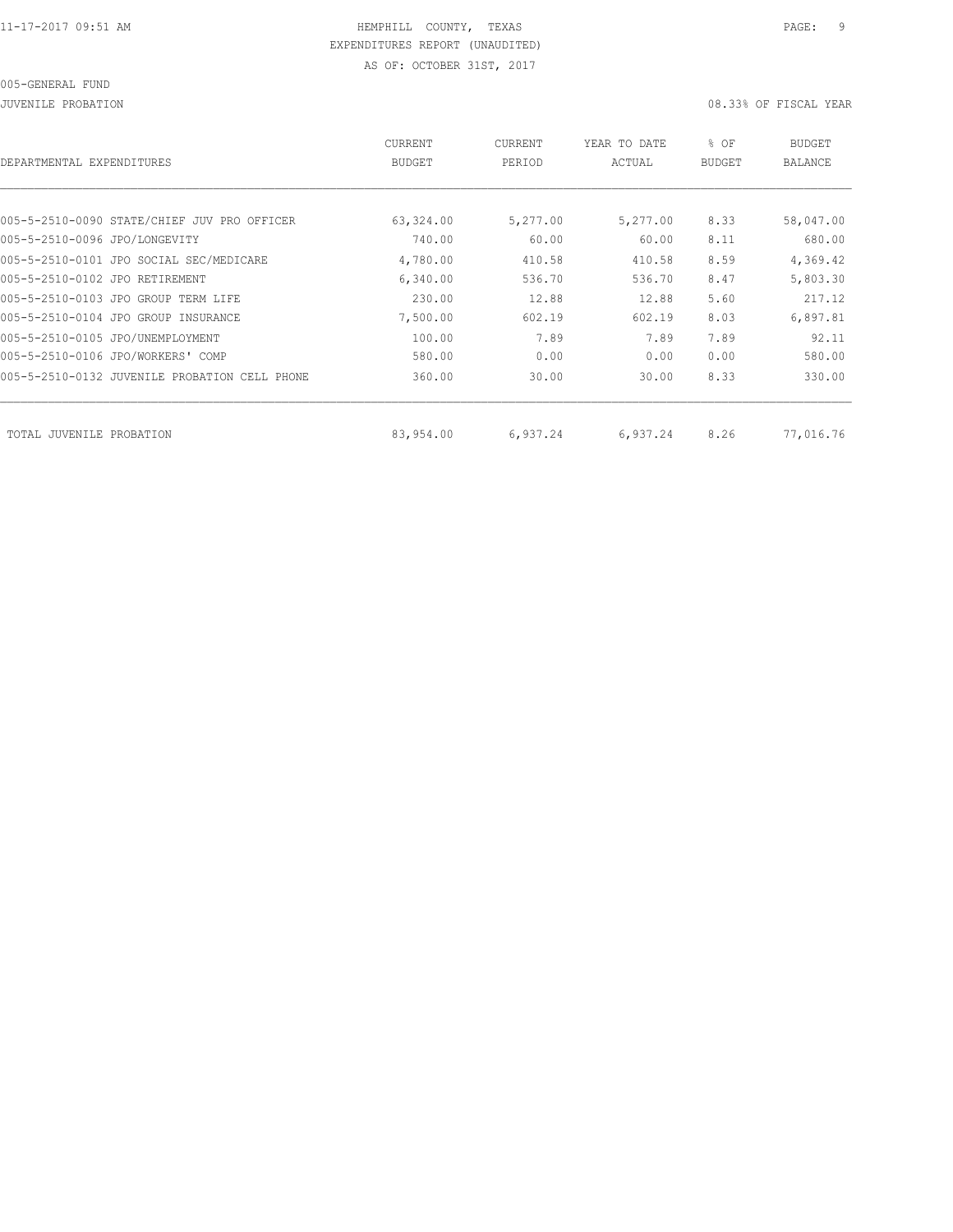LOCAL JUVENILE PROBATION 08.33% OF FISCAL YEAR

| DEPARTMENTAL EXPENDITURES                     | CURRENT<br><b>BUDGET</b> | CURRENT<br>PERIOD | YEAR TO DATE<br>ACTUAL | % OF<br><b>BUDGET</b> | BUDGET<br><b>BALANCE</b> |
|-----------------------------------------------|--------------------------|-------------------|------------------------|-----------------------|--------------------------|
|                                               |                          |                   |                        |                       |                          |
| 005-5-2520-0090 31ST DISTRICT JUV PRO OFFICER | 53,498.00                | 4,458.16          | 4,458.16               | 8.33                  | 49,039.84                |
| 005-5-2520-0096 JPO LOCAL/LONGEVITY           | 500.00                   | 40.00             | 40.00                  | 8.00                  | 460.00                   |
| 005-5-2520-0101 LOCAL JPO SS/MEDICARE         | 4,050.00                 | 346.40            | 346.40                 | 8.55                  | 3,703.60                 |
| 005-5-2520-0102 LOCAL JPO RETIREMENT          | 5,350.00                 | 452.82            | 452.82                 | 8.46                  | 4,897.18                 |
| 005-5-2520-0103 LOCAL JPO GROUP TERM LIFE     | 200.00                   | 10.86             | 10.86                  | 5.43                  | 189.14                   |
| 005-5-2520-0104 LOCAL JPO GROUP INSURANCE     | 7,500.00                 | 602.19            | 602.19                 | 8.03                  | 6,897.81                 |
| 005-5-2520-0105 JPO LOCAL/UNEMPLOYMENT        | 100.00                   | 6.66              | 6.66                   | 6.66                  | 93.34                    |
| 005-5-2520-0106 JPO LOCAL/WORKERS' COMP       | 580.00                   | 0.00              | 0.00                   | 0.00                  | 580.00                   |
| 005-5-2520-0132 LOCAL JPO CELL PHONE          | 360.00                   | 30.00             | 30.00                  | 8.33                  | 330.00                   |
| TOTAL LOCAL JUVENILE PROBATION                | 72,138.00                | 5,947.09          | 5,947.09               | 8.24                  | 66,190.91                |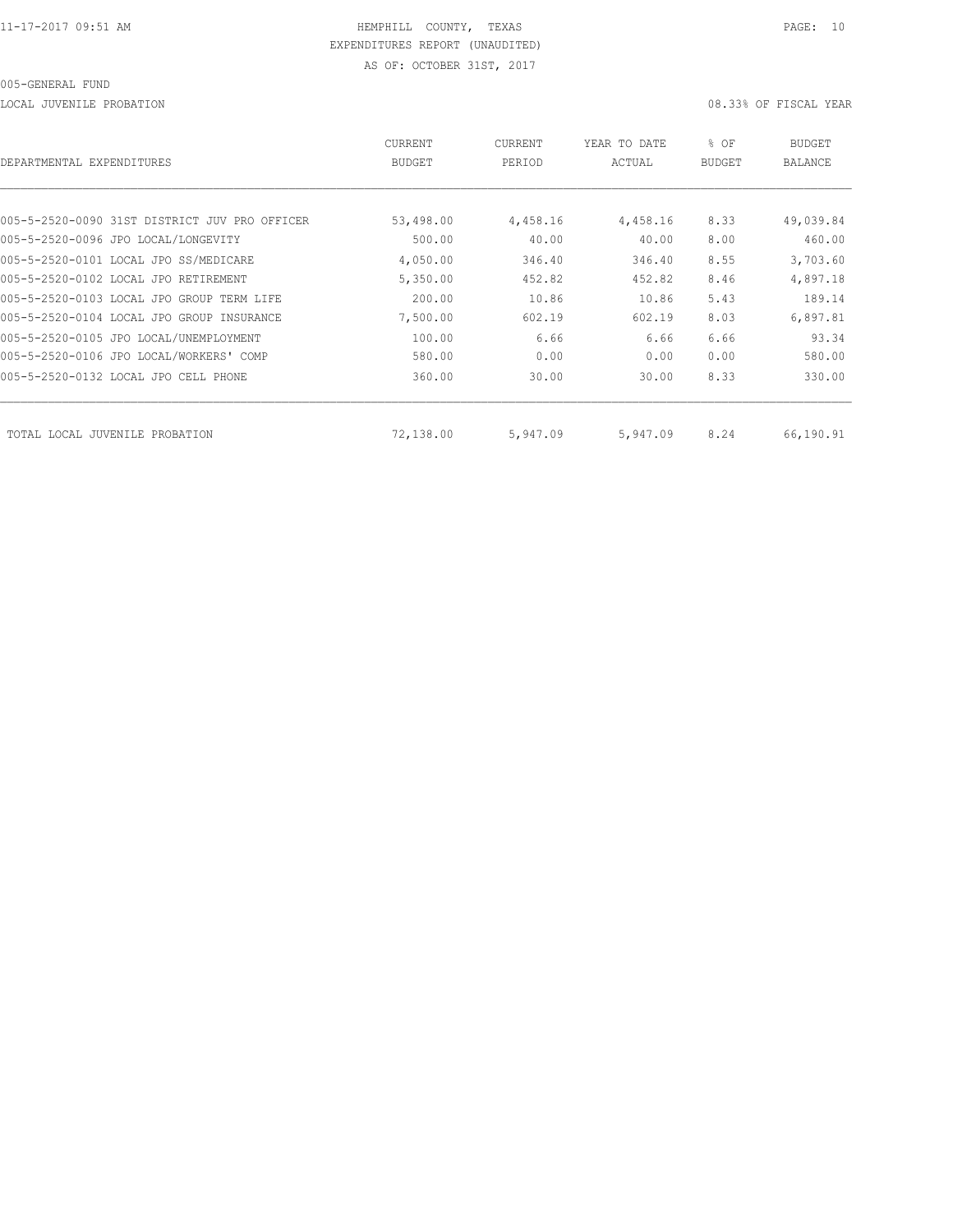COUNTY ATTORNEY 08.33% OF FISCAL YEAR

| DEPARTMENTAL EXPENDITURES                     | CURRENT<br><b>BUDGET</b> | CURRENT<br>PERIOD | YEAR TO DATE<br>ACTUAL | % OF<br><b>BUDGET</b> | <b>BUDGET</b><br><b>BALANCE</b> |
|-----------------------------------------------|--------------------------|-------------------|------------------------|-----------------------|---------------------------------|
|                                               |                          |                   |                        |                       |                                 |
| 005-5-2550-0090 COUNTY ATTORNEY               | 58,595.00                | 4,882.92          | 4,882.92               | 8.33                  | 53,712.08                       |
| 005-5-2550-0091 CO ATTNY ST SALARY SUPPLEMENT | 23,333.00                | 1,944.40          | 1,944.40               | 8.33                  | 21,388.60                       |
| 005-5-2550-0095 LEGAL ASST/REED               | 20,059.00                | 1,671.64          | 1,671.64               | 8.33                  | 18,387.36                       |
| 005-5-2550-0096 LONGEVITY                     | 0.00                     | 45.00             | 45.00                  | $0.00$ (              | 45.00                           |
| 005-5-2550-0101 SOCIAL SECURITY/MEDICARE      | 7,820.00                 | 644.25            | 644.25                 | 8.24                  | 7,175.75                        |
| 005-5-2550-0102 RETIREMENT                    | 10,200.00                | 854.40            | 854.40                 | 8.38                  | 9,345.60                        |
| 005-5-2550-0103 GROUP TERM LIFE               | 300.00                   | 20.50             | 20.50                  | 6.83                  | 279.50                          |
| 005-5-2550-0104 GROUP INSURANCE               | 11,250.00                | 903.28            | 903.28                 | 8.03                  | 10,346.72                       |
| 005-5-2550-0105 UNEMPLOYMENT INSURANCE        | 400.00                   | 2.51              | 2.51                   | 0.63                  | 397.49                          |
| 005-5-2550-0106 WORKERS' COMPENSATION         | 1,500.00                 | 0.00              | 0.00                   | 0.00                  | 1,500.00                        |
| 005-5-2550-0109 POSTAGE                       | 350.00                   | 0.00              | 0.00                   | 0.00                  | 350.00                          |
| 005-5-2550-0112 TRAVEL/EDUCATION              | 5,000.00                 | 961.71            | 961.71                 | 19.23                 | 4,038.29                        |
| 005-5-2550-0119 DUES & SUBSCRIPTIONS          | 1,000.00                 | 0.00              | 0.00                   | 0.00                  | 1,000.00                        |
| 005-5-2550-0132 TELEPHONE                     | 1,600.00                 | 0.00              | 0.00                   | 0.00                  | 1,600.00                        |
| 005-5-2550-0140 OFFICE EOUIPMENT REPAIRS      | 1,500.00                 | 0.00              | 0.00                   | 0.00                  | 1,500.00                        |
| 005-5-2550-0142 SOFTWARE SUPPORT              | 3,500.00                 | 466.50            | 466.50                 | 13.33                 | 3,033.50                        |
| 005-5-2550-0168 C/ATTY LAW LIB                | 2,200.00                 | 330.00            | 330.00                 | 15.00                 | 1,870.00                        |
| 005-5-2550-0188 OFFICE SUPPLIES               | 3,500.00                 | 11.87             | 11.87                  | 0.34                  | 3,488.13                        |
| 005-5-2550-0189 INVENTORY/EQUIPMENT           | 5,000.00                 | 0.00              | 0.00                   | 0.00                  | 5,000.00                        |
| TOTAL COUNTY ATTORNEY                         | 157,107.00               | 12,738.98         | 12,738.98              | 8.11                  | 144,368.02                      |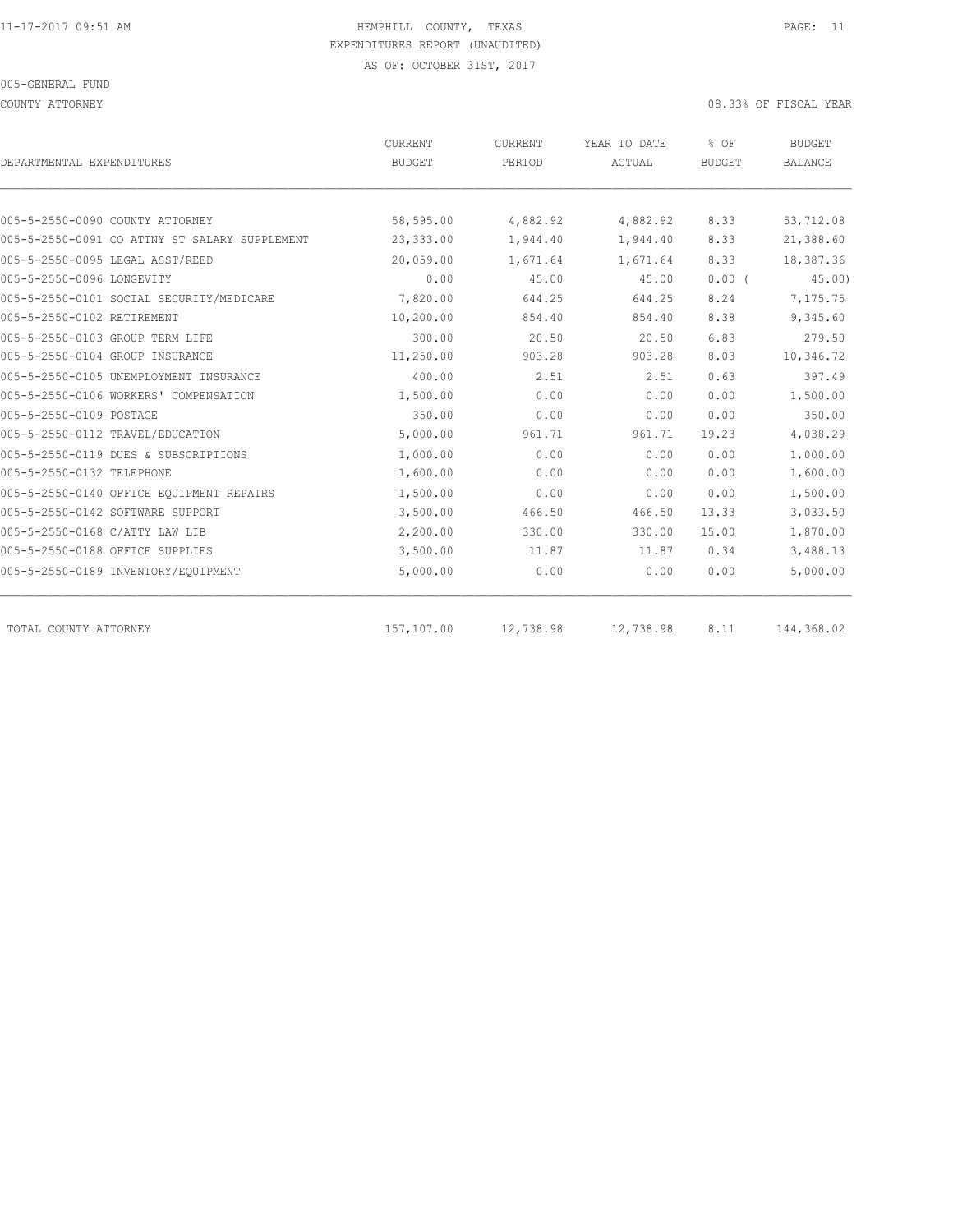COUNTY JUSTICE OF PEACE 08.33% OF FISCAL YEAR

|                                          | CURRENT       | CURRENT   | YEAR TO DATE | % OF          | <b>BUDGET</b>  |
|------------------------------------------|---------------|-----------|--------------|---------------|----------------|
| DEPARTMENTAL EXPENDITURES                | <b>BUDGET</b> | PERIOD    | ACTUAL       | <b>BUDGET</b> | <b>BALANCE</b> |
|                                          |               |           |              |               |                |
| 005-5-2560-0090 JUSTICE OF THE PEACE     | 58,595.00     | 4,882.92  | 4,882.92     | 8.33          | 53,712.08      |
| 005-5-2560-0096 LONGEVITY                | 770.00        | 50.00     | 50.00        | 6.49          | 720.00         |
| 005-5-2560-0097 JP SECRETARY-NAVARRO     | 40,119.00     | 3,343.26  | 3,343.26     | 8.33          | 36,775.74      |
| 005-5-2560-0098 PART-TIME                | 0.00          | 0.00      | 0.00         | 0.00          | 0.00           |
| 005-5-2560-0101 SOCIAL SECURITY/MEDICARE | 7,650.00      | 627.02    | 627.02       | 8.20          | 7,022.98       |
| 005-5-2560-0102 RETIREMENT               | 9,950.00      | 827.62    | 827.62       | 8.32          | 9,122.38       |
| 005-5-2560-0103 GROUP TERM LIFE          | 350.00        | 19.86     | 19.86        | 5.67          | 330.14         |
| 005-5-2560-0104 GROUP INSURANCE          | 7,500.00      | 604.10    | 604.10       | 8.05          | 6,895.90       |
| 005-5-2560-0105 UNEMPLOYMENT INSURANCE   | 200.00        | 4.97      | 4.97         | 2.49          | 195.03         |
| 005-5-2560-0106 WORKERS' COMPENSATION    | 1,200.00      | 0.00      | 0.00         | 0.00          | 1,200.00       |
| 005-5-2560-0109 POSTAGE                  | 400.00        | 0.00      | 0.00         | 0.00          | 400.00         |
| 005-5-2560-0112 TRAVEL                   | 1,500.00      | 0.00      | 0.00         | 0.00          | 1,500.00       |
| 005-5-2560-0119 DUES & SUBSCRIPTIONS     | 1,000.00      | 193.00    | 193.00       | 19.30         | 807.00         |
| 005-5-2560-0131 OTHER EXPENSE            | 0.00          | 0.00      | 0.00         | 0.00          | 0.00           |
| 005-5-2560-0132 TELEPHONE                | 1,500.00      | 0.00      | 0.00         | 0.00          | 1,500.00       |
| 005-5-2560-0140 SOFTWARE                 | 3,600.00      | 0.00      | 0.00         | 0.00          | 3,600.00       |
| 005-5-2560-0188 OFFICE SUPPLIES          | 2,000.00      | 322.35    | 322.35       | 16.12         | 1,677.65       |
| TOTAL COUNTY JUSTICE OF PEACE            | 136,334.00    | 10,875.10 | 10,875.10    | 7.98          | 125,458.90     |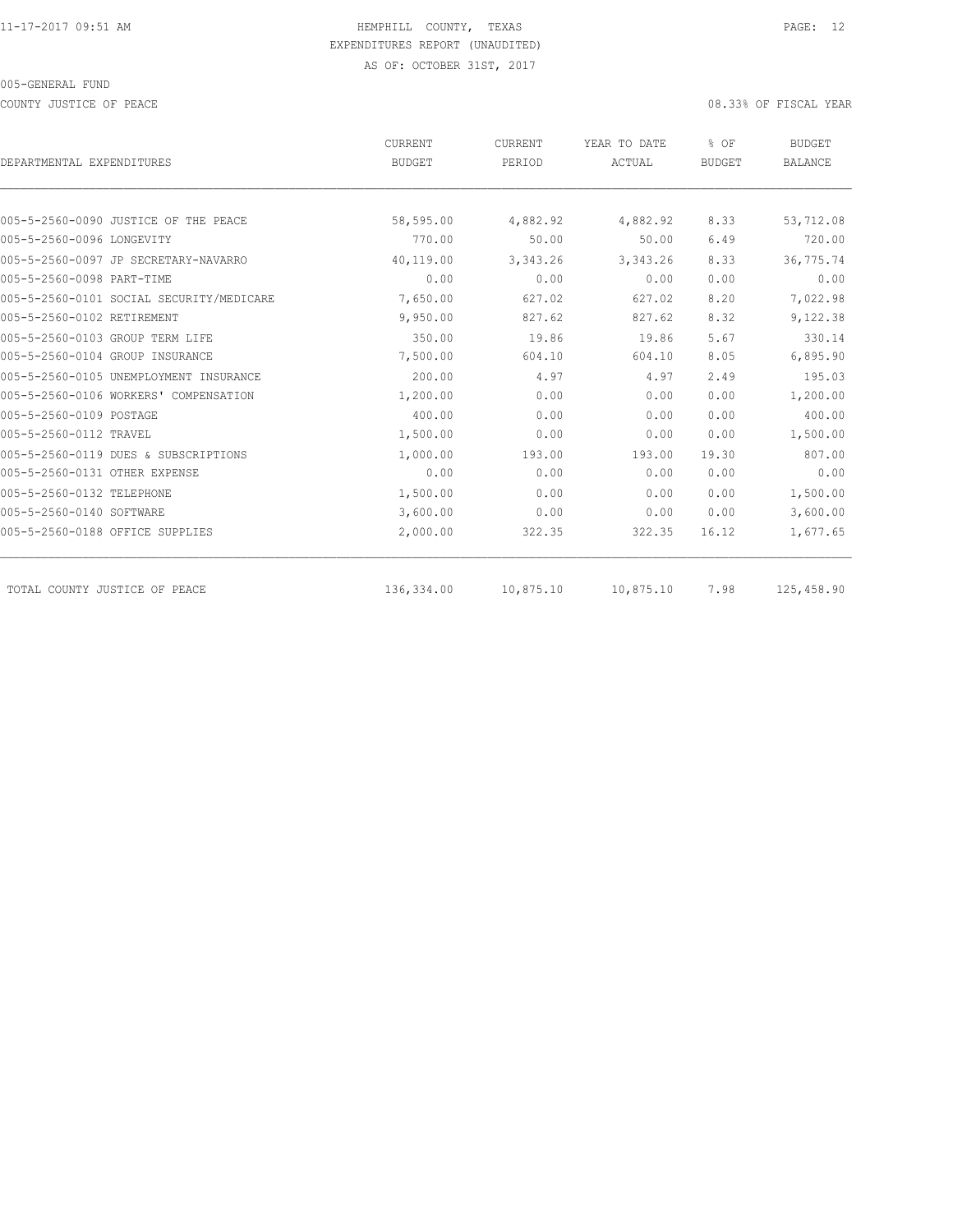CANADIAN FIRE DEPT 08.33% OF FISCAL YEAR

| DEPARTMENTAL EXPENDITURES      |                                       | <b>CURRENT</b><br><b>BUDGET</b> | <b>CURRENT</b><br>PERIOD | YEAR TO DATE<br>ACTUAL | % OF<br><b>BUDGET</b> | <b>BUDGET</b><br><b>BALANCE</b> |
|--------------------------------|---------------------------------------|---------------------------------|--------------------------|------------------------|-----------------------|---------------------------------|
|                                |                                       |                                 |                          |                        |                       |                                 |
|                                | 005-5-3019-0119 DUES & SUBSCRIPTIONS  | 2,500.00                        | 0.00                     | 0.00                   | 0.00                  | 2,500.00                        |
| 005-5-3019-0122 FUEL & OIL     |                                       | 6,000.00                        | 98.00                    | 98.00                  | 1.63                  | 5,902.00                        |
| 005-5-3019-0124 CONTRACT LABOR |                                       | 5,000.00                        | 0.00                     | 0.00                   | 0.00                  | 5,000.00                        |
| 005-5-3019-0125 TIRES & TUBES  |                                       | 5,000.00                        | 0.00                     | 0.00                   | 0.00                  | 5,000.00                        |
| 005-5-3019-0128 SUPPLIES       |                                       | 7,000.00                        | 0.00                     | 0.00                   | 0.00                  | 7,000.00                        |
|                                | 005-5-3019-0130 COMMUNICATION REPAIRS | 5,000.00                        | 30.00                    | 30.00                  | 0.60                  | 4,970.00                        |
| 005-5-3019-0137 VEHICLE R&M    |                                       | 13,000.00                       | 167.17                   | 167.17                 | 1.29                  | 12,832.83                       |
|                                | 005-5-3019-0139 TRAINING SEMINARS     | 5,000.00                        | 0.00                     | 0.00                   | 0.00                  | 5,000.00                        |
|                                | 005-5-3019-0141 UNIFORMS & CLOTHING   | 7,000.00                        | 0.00                     | 0.00                   | 0.00                  | 7,000.00                        |
| 005-5-3019-0185 BUILDING R&M   |                                       | 1,000.00                        | 0.00                     | 0.00                   | 0.00                  | 1,000.00                        |
| 005-5-3019-0187 PENSION FUND   |                                       | 18,000.00                       | 3,875.00                 | 3,875.00               | 21.53                 | 14,125.00                       |
| 005-5-3019-0189 INVENTORY      |                                       | 8,000.00                        | 0.00                     | 0.00                   | 0.00                  | 8,000.00                        |
| 005-5-3019-0510 CAPITAL OUTLAY |                                       | 17,500.00                       | 0.00                     | 0.00                   | 0.00                  | 17,500.00                       |
| TOTAL CANADIAN FIRE DEPT       |                                       | 100,000.00                      | 4,170.17                 | 4,170.17               | 4.17                  | 95,829.83                       |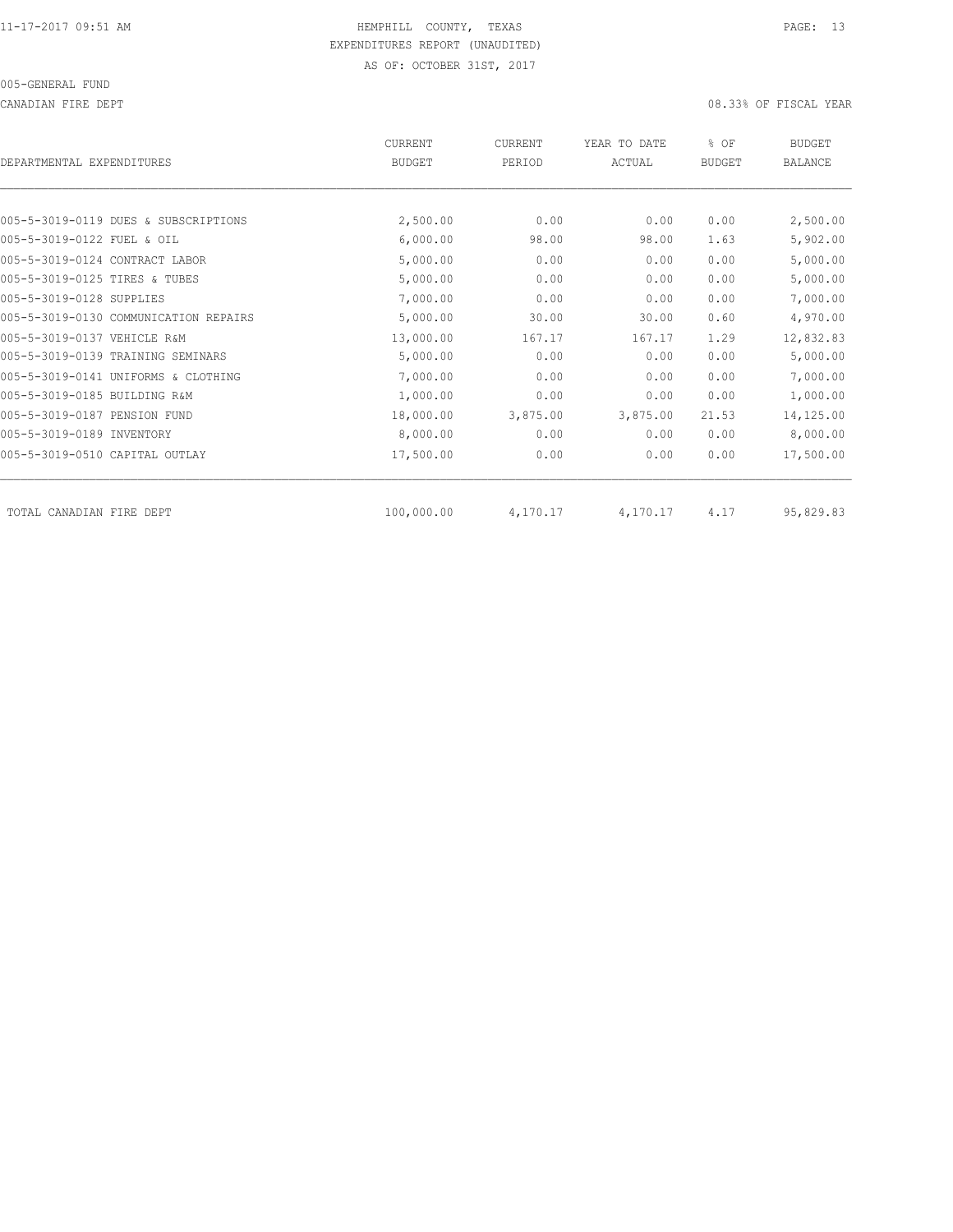LAW ENFORCEMENT 08.33% OF FISCAL YEAR

| DEPARTMENTAL EXPENDITURES                      | CURRENT<br><b>BUDGET</b> | CURRENT<br>PERIOD | YEAR TO DATE<br>ACTUAL | % OF<br><b>BUDGET</b> | <b>BUDGET</b><br>BALANCE |
|------------------------------------------------|--------------------------|-------------------|------------------------|-----------------------|--------------------------|
|                                                |                          |                   |                        |                       |                          |
| 005-5-3500-0080 SHERIFF-LEWIS                  | 65,600.00                | 5,466.66          | 5,466.66               | 8.33                  | 60,133.34                |
| 005-5-3500-0081 CHIEF DEPUTY-CLAPP             | 55,955.00                | 4,662.92          | 4,662.92               | 8.33                  | 51,292.08                |
| 005-5-3500-0082 OVERTIME                       | 6,000.00                 | 0.00              | 0.00                   | 0.00                  | 6,000.00                 |
| 005-5-3500-0083 CERTIFICATE PAY                | 22,000.00                | 1,800.00          | 1,800.00               | 8.18                  | 20,200.00                |
| 005-5-3500-0084 OVERTIME FOREST SERVICE CONTRA | 3,500.00                 | 0.00              | 0.00                   | 0.00                  | 3,500.00                 |
| 005-5-3500-0087 DEPUTY-GREGORY                 | 50,676.00                | 4,223.00          | 4,223.00               | 8.33                  | 46, 453.00               |
| 005-5-3500-0088 DEPUTY-JL ORTEGA               | 50,676.00                | 4,223.00          | 4,223.00               | 8.33                  | 46, 453.00               |
| 005-5-3500-0089 DEPUTY-O. ORTEGA               | 50,676.00                | 4,223.00          | 4,223.00               | 8.33                  | 46, 453.00               |
| 005-5-3500-0090 LT.-MOSELEY                    | 52,500.00                | 4,375.00          | 4,375.00               | 8.33                  | 48,125.00                |
| 005-5-3500-0091 DEPUTY- J. T. MOORE            | 50,676.00                | 4,223.00          | 4,223.00               | 8.33                  | 46,453.00                |
| 005-5-3500-0092 DEPUTY- FISHER                 | 50,676.00                | 4,223.00          | 4,223.00               | 8.33                  | 46, 453.00               |
| 005-5-3500-0093 DEPUTY- HARRIS                 | 50,676.00                | 4,223.00          | 4,223.00               | 8.33                  | 46,453.00                |
| 005-5-3500-0096 LONGEVITY                      | 1,000.00                 | 40.00             | 40.00                  | 4.00                  | 960.00                   |
| 005-5-3500-0097 ADMINISTRATIVE ASST-SPENCER    | 38,007.00                | 3,167.26          | 3,167.26               | 8.33                  | 34,839.74                |
| 005-5-3500-0098 PART TIME HELP                 | 0.00                     | 0.00              | 0.00                   | 0.00                  | 0.00                     |
| 005-5-3500-0101 SOCIAL SECURITY/MEDICARE       | 41,000.00                | 3,312.38          | 3, 312.38              | 8.08                  | 37,687.62                |
| 005-5-3500-0102 RETIREMENT                     | 55,000.00                | 4,484.98          | 4,484.98               | 8.15                  | 50,515.02                |
| 005-5-3500-0103 GROUP TERM LIFE                | 2,100.00                 | 107.66            | 107.66                 | 5.13                  | 1,992.34                 |
| 005-5-3500-0104 GROUP INSURANCE                | 75,000.00                | 5,376.54          | 5,376.54               | 7.17                  | 69,623.46                |
| 005-5-3500-0105 UNEMPLOYMENT INSURANCE         | 3,000.00                 | 60.43             | 60.43                  | 2.01                  | 2,939.57                 |
| 005-5-3500-0106 WORKERS' COMPENSATION          | 9,000.00                 | 0.00              | 0.00                   | 0.00                  | 9,000.00                 |
| 005-5-3500-0109 POSTAGE                        | 1,100.00                 | 92.03             | 92.03                  | 8.37                  | 1,007.97                 |
| 005-5-3500-0112 TRAVEL & EDUCATION             | 10,000.00                | 424.92            | 424.92                 | 4.25                  | 9,575.08                 |
| 005-5-3500-0114 LAW TRAINING CENTER            | 15,000.00                | 0.00              | 0.00                   | 0.00                  | 15,000.00                |
| 005-5-3500-0119 DUES & SUBSCRIPTIONS           | 1,100.00                 | 0.00              | 0.00                   | 0.00                  | 1,100.00                 |
| 005-5-3500-0122 FUEL & OIL                     | 40,000.00                | 265.72            | 265.72                 | 0.66                  | 39,734.28                |
| 005-5-3500-0130 COMMUNICATION EXPENSES         | 1,000.00                 | 0.00              | 0.00                   | 0.00                  | 1,000.00                 |
| 005-5-3500-0131 OTHER EXPENSE                  | 2,500.00                 | 40.34             | 40.34                  | 1.61                  | 2,459.66                 |
| 005-5-3500-0132 TELEPHONE                      | 14,000.00                | 379.90            | 379.90                 | 2.71                  | 13,620.10                |
| 005-5-3500-0137 VEHICLE REPAIRS & MAIN.        | 12,000.00                | 432.21            | 432.21                 | 3.60                  | 11,567.79                |
| 005-5-3500-0141 UNIFORMS                       | 4,000.00                 | 729.39            | 729.39                 | 18.23                 | 3,270.61                 |
| 005-5-3500-0142 MAINTENANCE CONTRACTS          | 35,000.00                | 1,407.00          | 1,407.00               | 4.02                  | 33,593.00                |
| 005-5-3500-0143 JANITORIAL SUPPLIES            | 200.00                   | 0.00              | 0.00                   | 0.00                  | 200.00                   |
| 005-5-3500-0150 LAB SERVICES                   | 2,000.00                 | 0.00              | 0.00                   | 0.00                  | 2,000.00                 |
| 005-5-3500-0160 YOUTH PROGRAM                  | 5,000.00                 | 0.00              | 0.00                   | 0.00                  | 5,000.00                 |
| 005-5-3500-0165 K-9 MAINTENANCE                | 2,500.00                 | 0.00              | 0.00                   | 0.00                  | 2,500.00                 |
| 005-5-3500-0183 REPAIRS-MAINTENANCE            | 2,500.00                 | 0.00              | 0.00                   | 0.00                  | 2,500.00                 |
| 005-5-3500-0188 OFFICE SUPPLIES                | 3,000.00                 | 845.29            | 845.29                 | 28.18                 | 2,154.71                 |
| 005-5-3500-0189 INVENTORY/EQUIPMENT            | 25,000.00                | 0.00              | 0.00                   | 0.00                  | 25,000.00                |
| 005-5-3500-0510 CAPITAL OUTLAY                 | 70,000.00                | 0.00              | 0.00                   | 0.00                  | 70,000.00                |
| TOTAL LAW ENFORCEMENT                          | 979,618.00               | 62,808.63         | 62,808.63              | 6.41                  | 916,809.37               |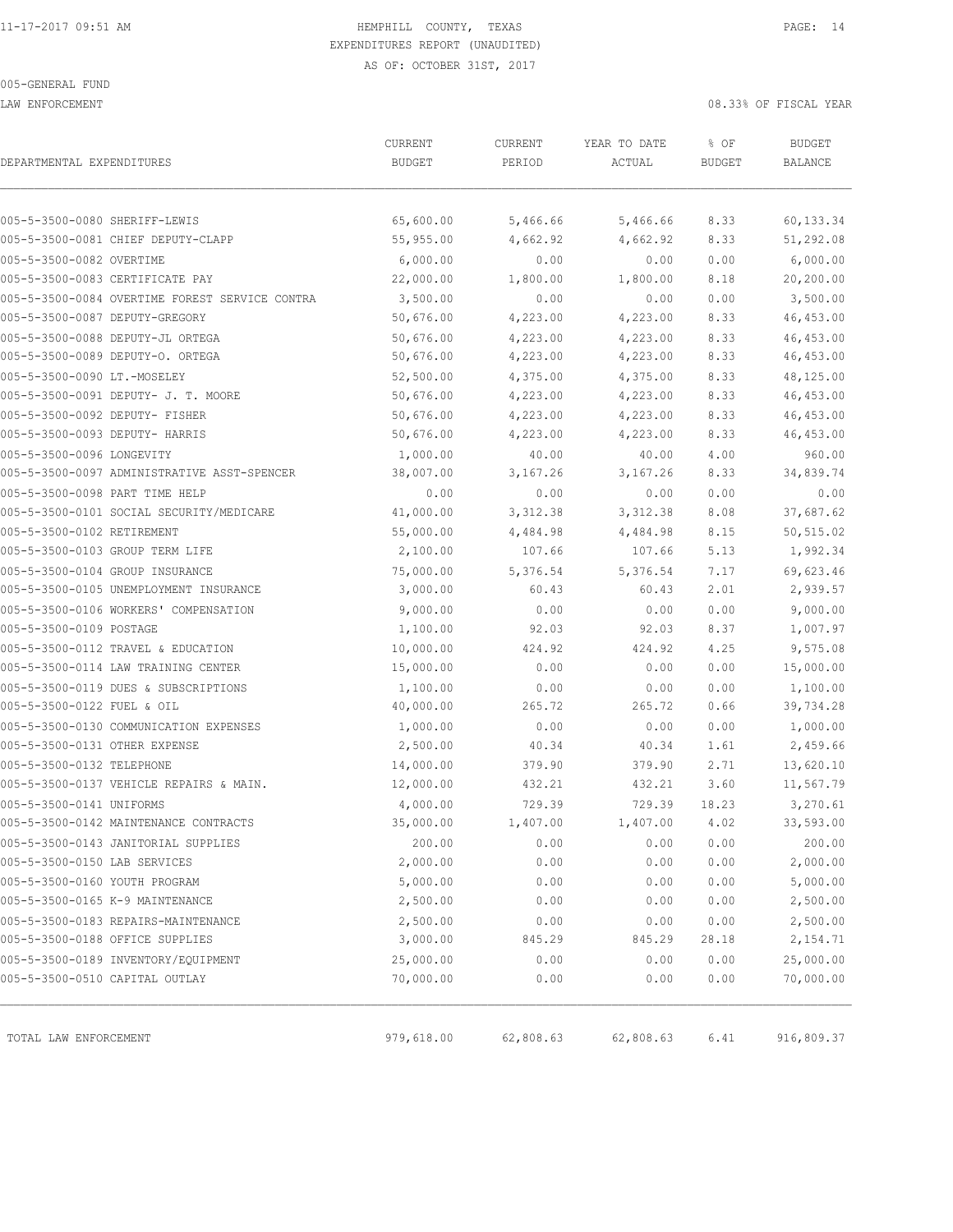LAW/JAIL OPERATIONS 08.33% OF FISCAL YEAR

| DEPARTMENTAL EXPENDITURES                | CURRENT<br><b>BUDGET</b> | <b>CURRENT</b><br>PERIOD | YEAR TO DATE<br>ACTUAL | % OF<br><b>BUDGET</b> | <b>BUDGET</b><br><b>BALANCE</b> |
|------------------------------------------|--------------------------|--------------------------|------------------------|-----------------------|---------------------------------|
|                                          |                          |                          |                        |                       |                                 |
| 005-5-3600-0082 OVERTIME PAY             | 2,000.00                 | 0.00                     | 0.00                   | 0.00                  | 2,000.00                        |
| 005-5-3600-0083 CERTIFICATE PAY          | 6,000.00                 | 500.00                   | 500.00                 | 8.33                  | 5,500.00                        |
| 005-5-3600-0090 DISPATCHER-WILLIAMSON    | 41,703.00                | 3,475.26                 | 3,475.26               | 8.33                  | 38, 227.74                      |
| 005-5-3600-0091 CHIEF DISPATCH-BRITTIAN  | 45,398.00                | 3,783.16                 | 3,783.16               | 8.33                  | 41,614.84                       |
| 005-5-3600-0093 DISPATCHER-OATMAN        | 41,703.00                | 3,475.26                 | 3,475.26               | 8.33                  | 38,227.74                       |
| 005-5-3600-0094 DISPATCHER-MCKNIGHT      | 41,703.00                | 3,475.26                 | 3,475.26               | 8.33                  | 38, 227.74                      |
| 005-5-3600-0095 DISPATCHER-KELLS         | 41,703.00                | 3,475.26                 | 3,475.26               | 8.33                  | 38, 227.74                      |
| 005-5-3600-0096 LONGEVITY                | 6,000.00                 | 325.00                   | 325.00                 | 5.42                  | 5,675.00                        |
| 005-5-3600-0097 JAIL ADMINISTRATOR-CANO  | 45,398.00                | 3,783.16                 | 3,783.16               | 8.33                  | 41,614.84                       |
| 005-5-3600-0098 PART TIME                | 18,000.00                | 0.00                     | 0.00                   | 0.00                  | 18,000.00                       |
| 005-5-3600-0101 SOCIAL SECURITY/MEDICARE | 23,000.00                | 1,620.85                 | 1,620.85               | 7.05                  | 21,379.15                       |
| 005-5-3600-0102 RETIREMENT               | 28,800.00                | 2,229.22                 | 2,229.22               | 7.74                  | 26,570.78                       |
| 005-5-3600-0103 GROUP TERM LIFE          | 1,200.00                 | 53.49                    | 53.49                  | 4.46                  | 1,146.51                        |
| 005-5-3600-0104 GROUP INSURANCE          | 45,000.00                | 2,967.78                 | 2,967.78               | 6.60                  | 42,032.22                       |
| 005-5-3600-0105 UNEMPLOYMENT INSURANCE   | 2,000.00                 | 39.78                    | 39.78                  | 1.99                  | 1,960.22                        |
| 005-5-3600-0106 WORKERS' COMPENSATION    | 4,500.00                 | 0.00                     | 0.00                   | 0.00                  | 4,500.00                        |
| 005-5-3600-0112 TRAVEL & EDUCATION       | 3,500.00                 | 11.89                    | 11.89                  | 0.34                  | 3,488.11                        |
| 005-5-3600-0131 OTHER EXPENSE            | 2,000.00                 | 147.46                   | 147.46                 | 7.37                  | 1,852.54                        |
| 005-5-3600-0141 UNIFORMS                 | 1,000.00                 | 0.00                     | 0.00                   | 0.00                  | 1,000.00                        |
| 005-5-3600-0143 PRISONER EXPENSES        | 18,000.00                | 659.77                   | 659.77                 | 3.67                  | 17,340.23                       |
| 005-5-3600-0145 PRISONER MEALS           | 60,000.00                | 0.00                     | 0.00                   | 0.00                  | 60,000.00                       |
| 005-5-3600-0183 REPAIRS                  | 15,000.00                | 43.12                    | 43.12                  | 0.29                  | 14,956.88                       |
| 005-5-3600-0188 OFFICE SUPPLIES          | 2,000.00                 | 1,360.84                 | 1,360.84               | 68.04                 | 639.16                          |
| 005-5-3600-0189 INVENTORY/EQUIPMENT      | 4,000.00                 | 2,159.11                 | 2,159.11               | 53.98                 | 1,840.89                        |
| 005-5-3600-0510 CAPITAL OUTLAY           | 5,000.00                 | 0.00                     | 0.00                   | 0.00                  | 5,000.00                        |
| TOTAL LAW/JAIL OPERATIONS                | 504,608.00               | 33,585.67                | 33,585.67              | 6.66                  | 471,022.33                      |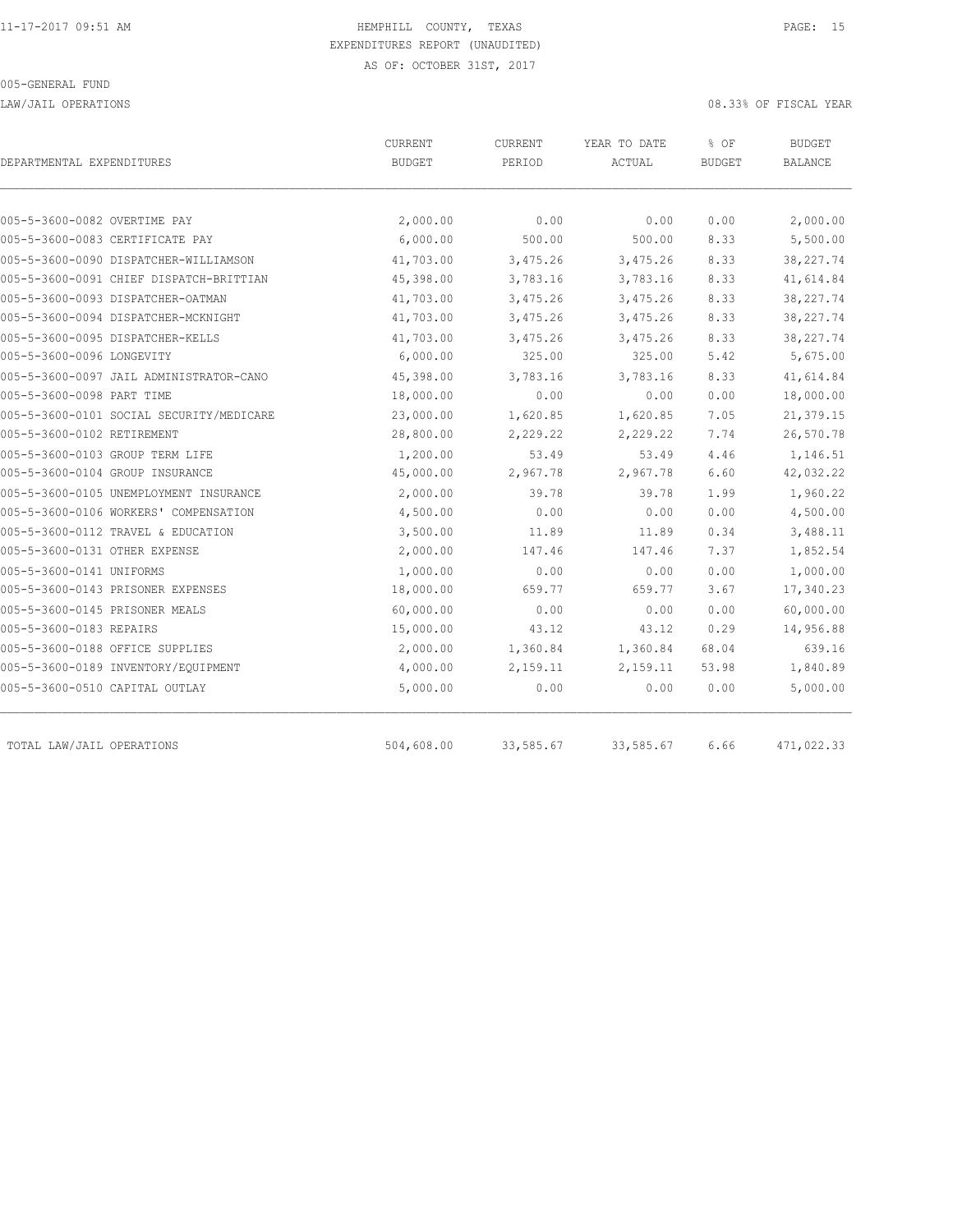|  |  |  |  | 11-17-2017 09:51 AM |
|--|--|--|--|---------------------|
|  |  |  |  |                     |

## HEMPHILL COUNTY, TEXAS **PAGE:** 16 EXPENDITURES REPORT (UNAUDITED) AS OF: OCTOBER 31ST, 2017

SOLID WASTE DISPOSAL **EXECUTE:** 08.33% OF FISCAL YEAR

| CURRENT<br>BUDGET | CURRENT<br>PERIOD | YEAR TO DATE<br>ACTUAL | % OF<br><b>BUDGET</b> | BUDGET<br>BALANCE |
|-------------------|-------------------|------------------------|-----------------------|-------------------|
|                   |                   |                        |                       |                   |
| 25,000.00         | 311.00            | 311.00                 | 1.24                  | 24,689.00         |
| 155,000.00        | 0.00              | 0.00                   | 0.00                  | 155,000.00        |
| 0.00              | 0.00              | 0.00                   | 0.00                  | 0.00              |
|                   |                   |                        |                       | 179,689.00        |
|                   | 180,000.00        |                        | 311.00<br>311.00      | 0.17              |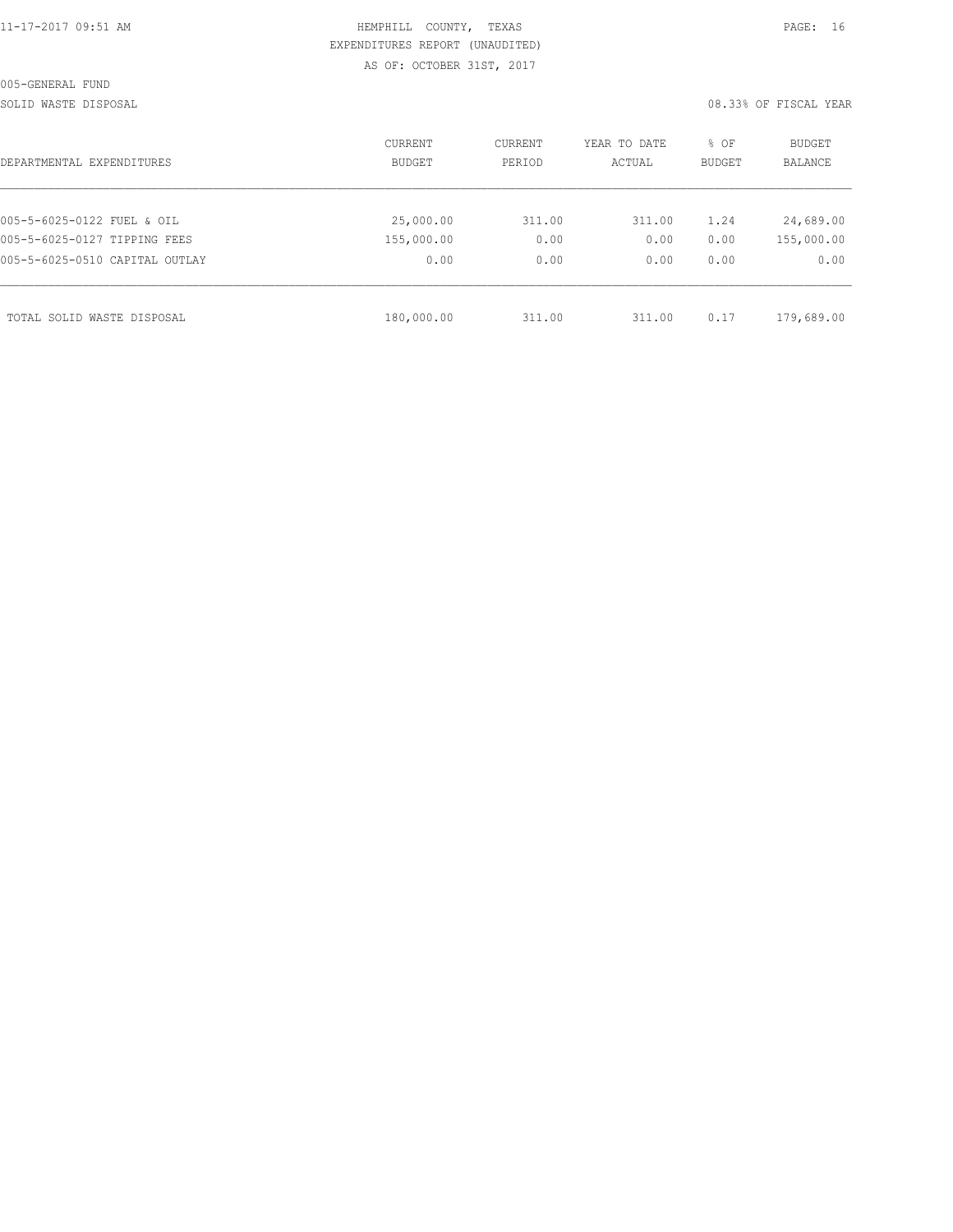PUBLIC FACILITIES 08.33% OF FISCAL YEAR

| DEPARTMENTAL EXPENDITURES               | CURRENT<br><b>BUDGET</b> | CURRENT<br>PERIOD | YEAR TO DATE<br>ACTUAL | % OF<br><b>BUDGET</b> | <b>BUDGET</b><br><b>BALANCE</b> |
|-----------------------------------------|--------------------------|-------------------|------------------------|-----------------------|---------------------------------|
|                                         |                          |                   |                        |                       |                                 |
| 005-5-7001-0124 TECH SUPPORT CONTRACT   | 12,000.00                | 0.00              | 0.00                   | 0.00                  | 12,000.00                       |
| 005-5-7001-0126 ROAD REPAIR             | 325,000.00               | 0.00              | 0.00                   | 0.00                  | 325,000.00                      |
| 005-5-7001-0128 SUPPLIES                | 13,000.00                | 471.28            | 471.28                 | 3.63                  | 12,528.72                       |
| 005-5-7001-0129 COKES & COFFEE          | 4,500.00                 | 345.65            | 345.65                 | 7.68                  | 4,154.35                        |
| 005-5-7001-0133 UTILITIES/GENERAL       | 120,000.00               | 7,517.08          | 7,517.08               | 6.26                  | 112,482.92                      |
| 005-5-7001-0183 PUBLIC FACILITIES R&M   | 35,000.00                | 1,668.61          | 1,668.61               | 4.77                  | 33, 331.39                      |
| 005-5-7001-0185 COURTHOUSE R&M          | 15,000.00                | 80.00             | 80.00                  | 0.53                  | 14,920.00                       |
| 005-5-7001-0186 BRIDGE/DAM-REPAIR/SPRAY | 30,000.00                | 0.00              | 0.00                   | 0.00                  | 30,000.00                       |
| 005-5-7001-0189 INVENTORY/EQUIPMENT     | 5,000.00                 | 26.05             | 26.05                  | 0.52                  | 4,973.95                        |
| 005-5-7001-0217 TRANSFER OUT            | 0.00                     | 0.00              | 0.00                   | 0.00                  | 0.00                            |
| 005-5-7001-0510 CAPITAL OUTLAY          | 939,720.00               | 1,027.00          | 1,027.00               | 0.11                  | 938,693.00                      |
| TOTAL PUBLIC FACILITIES                 | 1,499,220.00             | 11, 135.67        | 11, 135.67             | 0.74                  | 1,488,084.33                    |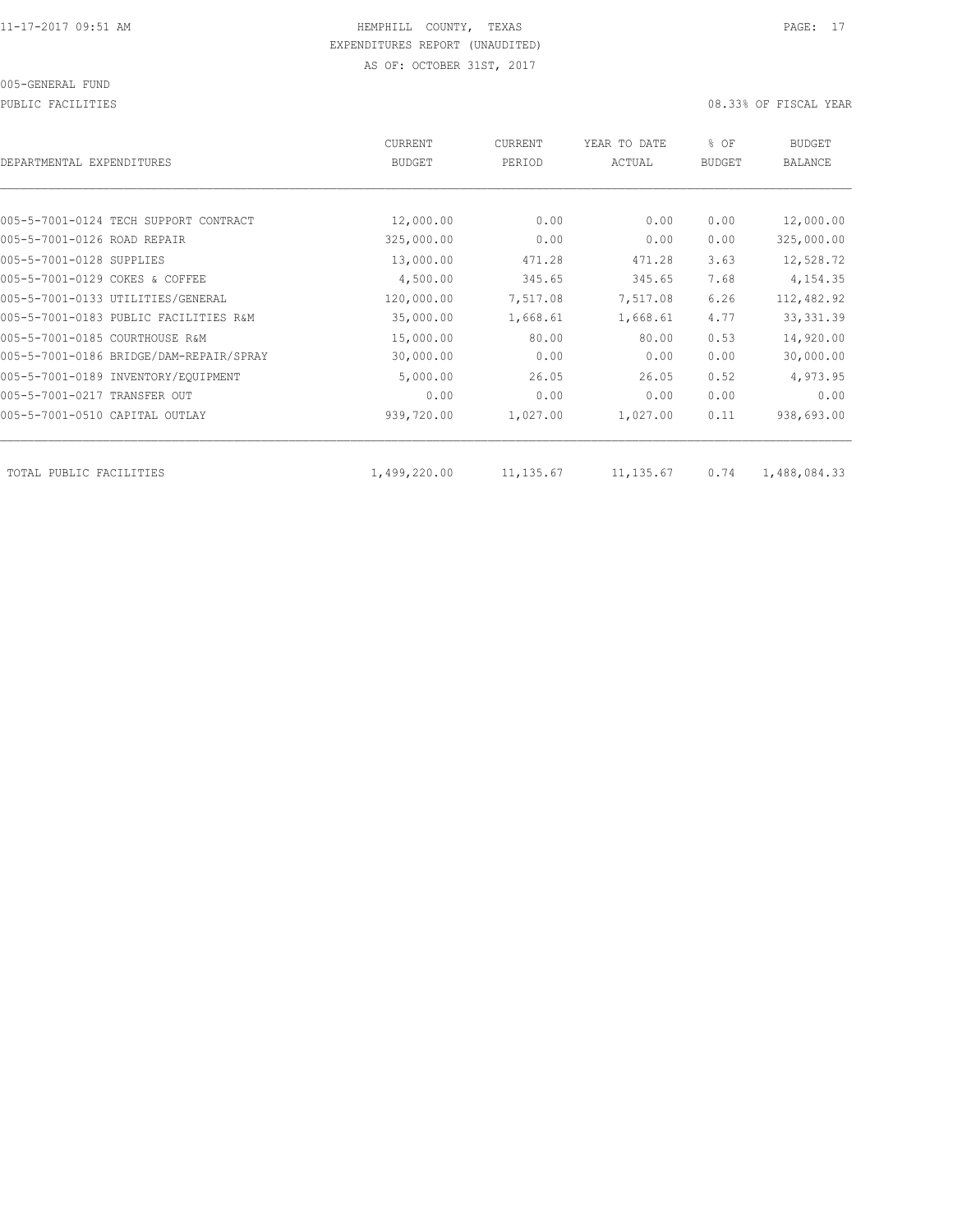CEMETERY 08.33% OF FISCAL YEAR

| DEPARTMENTAL EXPENDITURES                  | <b>CURRENT</b><br><b>BUDGET</b> | <b>CURRENT</b><br>PERIOD | YEAR TO DATE<br>ACTUAL | % OF<br><b>BUDGET</b> | <b>BUDGET</b><br><b>BALANCE</b> |
|--------------------------------------------|---------------------------------|--------------------------|------------------------|-----------------------|---------------------------------|
|                                            |                                 |                          |                        |                       |                                 |
| 005-5-7016-0097 CEMETERY ADM-JAHNEL        | 7,500.00                        | 0.00                     | 0.00                   | 0.00                  | 7,500.00                        |
| 005-5-7016-0101 SOCIAL SECURITY/MEDICARE   | 600.00                          | 0.00                     | 0.00                   | 0.00                  | 600.00                          |
| 005-5-7016-0105 UNEMPLOYMENT INSURANCE     | 100.00                          | 0.00                     | 0.00                   | 0.00                  | 100.00                          |
| 005-5-7016-0114 VETERAN'S MARKERS          | 1,000.00                        | 0.00                     | 0.00                   | 0.00                  | 1,000.00                        |
| 005-5-7016-0124 CONTRACT LABOR             | 15,000.00                       | 0.00                     | 0.00                   | 0.00                  | 15,000.00                       |
| 005-5-7016-0128 SUPPLIES                   | 500.00                          | 0.00                     | 0.00                   | 0.00                  | 500.00                          |
| 005-5-7016-0130 UNMARKED GRAVES            | 1,000.00                        | 0.00                     | 0.00                   | 0.00                  | 1,000.00                        |
| 005-5-7016-0133 UTILITIES                  | 300.00                          | 12.75                    | 12.75                  | 4.25                  | 287.25                          |
| 005-5-7016-0140 LANDSCAPING                | 2,000.00                        | 0.00                     | 0.00                   | 0.00                  | 2,000.00                        |
| 005-5-7016-0142 CONTRACT MOWING & PCTs 3&4 | 46,000.00                       | 5,162.50                 | 5,162.50               | 11.22                 | 40,837.50                       |
| 005-5-7016-0510 CAPITAL OUTLAY             | 0.00                            | 0.00                     | 0.00                   | 0.00                  | 0.00                            |
| TOTAL CEMETERY                             | 74,000.00                       | 5, 175. 25               | 5, 175. 25             | 6.99                  | 68,824.75                       |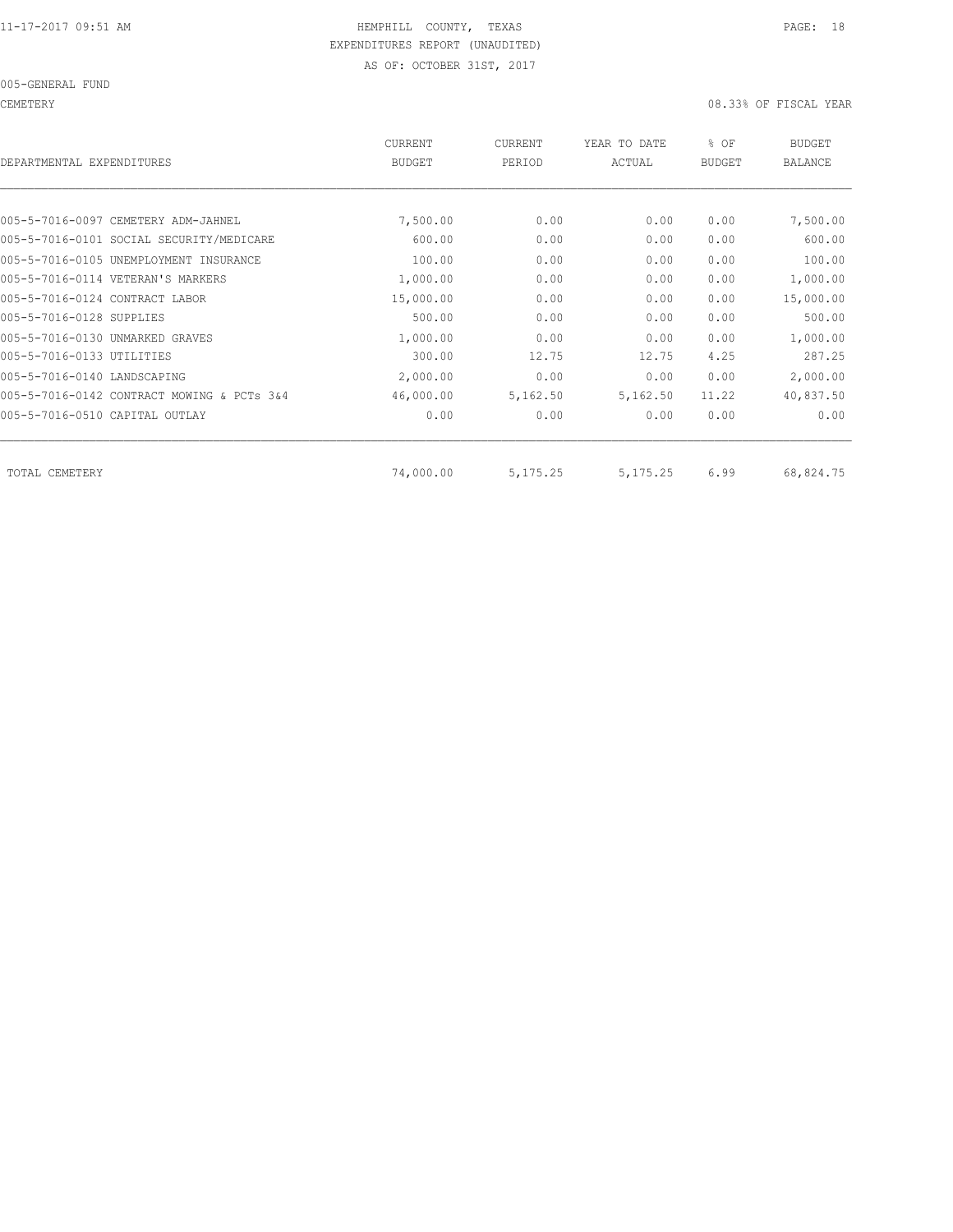OTHER COMPLEXES 08.33% OF FISCAL YEAR

|                                          | CURRENT       | CURRENT   | YEAR TO DATE | % OF          | <b>BUDGET</b>  |  |
|------------------------------------------|---------------|-----------|--------------|---------------|----------------|--|
| DEPARTMENTAL EXPENDITURES                | <b>BUDGET</b> | PERIOD    | ACTUAL       | <b>BUDGET</b> | <b>BALANCE</b> |  |
|                                          |               |           |              |               |                |  |
| 005-5-7018-0082 OVERTIME                 | 1,500.00      | 0.00      | 0.00         | 0.00          | 1,500.00       |  |
| 005-5-7018-0091 COMPLEX SUPERVISOR-LYNCH | 53,844.00     | 4,487.00  | 4,487.00     | 8.33          | 49,357.00      |  |
| 005-5-7018-0092 COMPLEX ROADHAND-YARNOLD | 48,565.00     | 4,047.08  | 4,047.08     | 8.33          | 44,517.92      |  |
| 005-5-7018-0096 LONGEVITY                | 4,300.00      | 340.00    | 340.00       | 7.91          | 3,960.00       |  |
| 005-5-7018-0098 PART-TIME HELP           | 8,000.00      | 0.00      | 0.00         | 0.00          | 8,000.00       |  |
| 005-5-7018-0101 SOCIAL SECURITY/MEDICARE | 8,900.00      | 678.90    | 678.90       | 7.63          | 8,221.10       |  |
| 005-5-7018-0102 RETIREMENT               | 12,000.00     | 890.40    | 890.40       | 7.42          | 11,109.60      |  |
| 005-5-7018-0103 GROUP TERM LIFE          | 400.00        | 21.38     | 21.38        | 5.35          | 378.62         |  |
| 005-5-7018-0104 GROUP INSURANCE          | 15,000.00     | 1,203.05  | 1,203.05     | 8.02          | 13,796.95      |  |
| 005-5-7018-0105 UNEMPLOYMENT INSURANCE   | 500.00        | 13.72     | 13.72        | 2.74          | 486.28         |  |
| 005-5-7018-0106 WORKERS' COMPENSATION    | 2,000.00      | 0.00      | 0.00         | 0.00          | 2,000.00       |  |
| 005-5-7018-0122 FUEL & OIL               | 15,000.00     | 0.00      | 0.00         | 0.00          | 15,000.00      |  |
| 005-5-7018-0124 MACHINE HIRE/CONT LABOR  | 2,000.00      | 50.00     | 50.00        | 2.50          | 1,950.00       |  |
| 005-5-7018-0125 TIRES & TUBES            | 1,500.00      | 0.00      | 0.00         | 0.00          | 1,500.00       |  |
| 005-5-7018-0128 MATERIAL & SUPPLIES      | 10,000.00     | 0.00      | 0.00         | 0.00          | 10,000.00      |  |
| 005-5-7018-0132 TELEPHONE                | 700.00        | 30.00     | 30.00        | 4.29          | 670.00         |  |
| 005-5-7018-0183 REPAIRS & MAINTENANCE    | 15,000.00     | 0.00      | 0.00         | 0.00          | 15,000.00      |  |
| 005-5-7018-0185 TREES                    | 0.00          | 0.00      | 0.00         | 0.00          | 0.00           |  |
| 005-5-7018-0189 INVENTORY                | 12,000.00     | 0.00      | 0.00         | 0.00          | 12,000.00      |  |
| 005-5-7018-0206 CHEMICALS                | 3,000.00      | 0.00      | 0.00         | 0.00          | 3,000.00       |  |
| 005-5-7018-0510 CAPITAL OUTLAY           | 20,000.00     | 0.00      | 0.00         | 0.00          | 20,000.00      |  |
| TOTAL OTHER COMPLEXES                    | 234,209.00    | 11,761.53 | 11,761.53    | 5.02          | 222, 447.47    |  |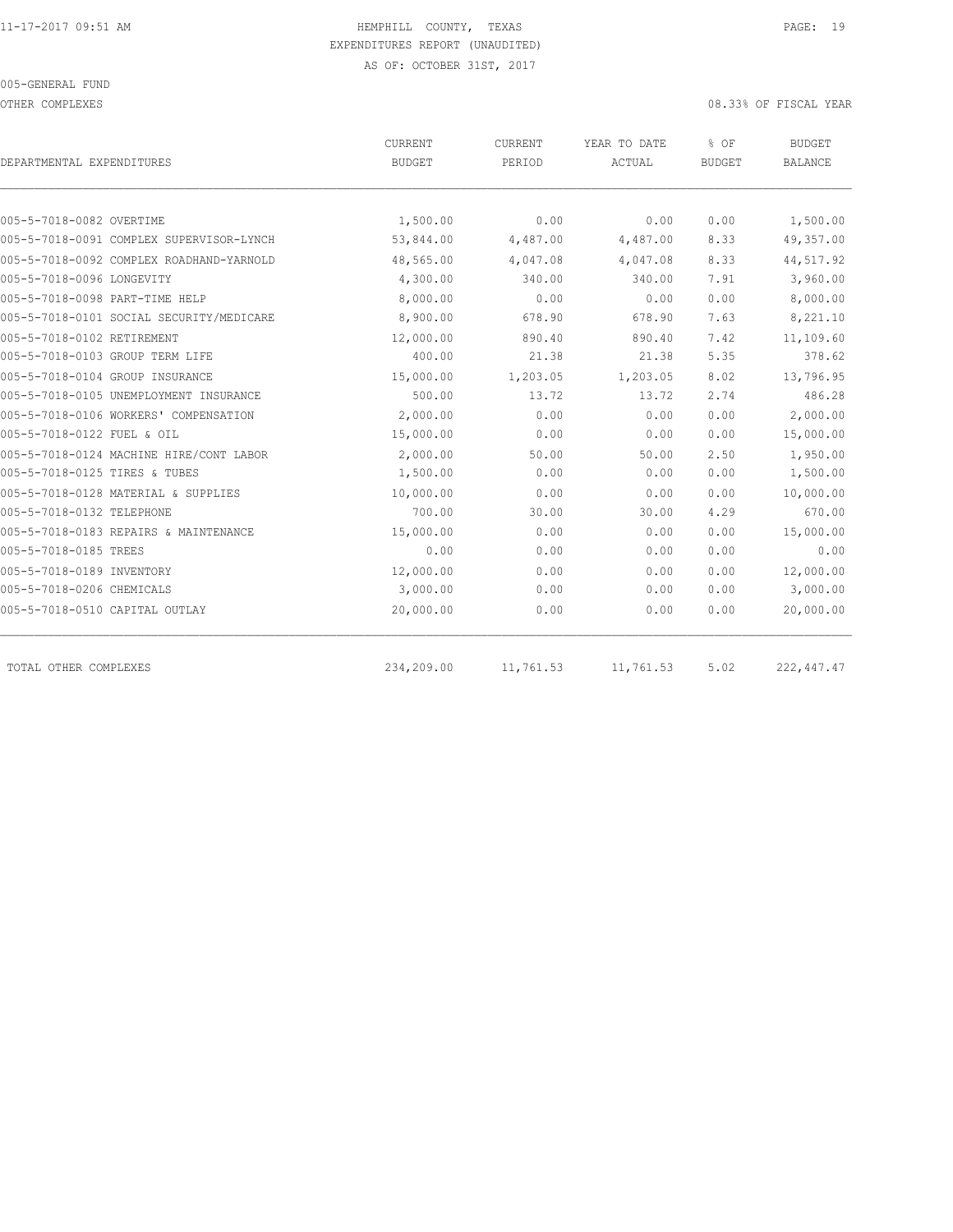LIBRARY 08.33% OF FISCAL YEAR

| DEPARTMENTAL EXPENDITURES                   | CURRENT<br><b>BUDGET</b> | CURRENT<br>PERIOD | YEAR TO DATE<br>ACTUAL | % OF<br><b>BUDGET</b> | <b>BUDGET</b><br><b>BALANCE</b> |
|---------------------------------------------|--------------------------|-------------------|------------------------|-----------------------|---------------------------------|
| 005-5-7041-0090 LIBRARIAN-DILLON            | 53,844.00                | 4,487.00          | 4,487.00               | 8.33                  | 49,357.00                       |
| 005-5-7041-0095 CLERK-GARCIA                | 33,825.00                | 2,818.76          | 2,818.76               | 8.33                  | 31,006.24                       |
| 005-5-7041-0096 LONGEVITY                   | 3,900.00                 | 290.00            | 290.00                 | 7.44                  | 3,610.00                        |
| 005-5-7041-0097 CLERK/PT-LIBRARY CLERK      | 35,000.00                | 2,404.24          | 2,404.24               | 6.87                  | 32,595.76                       |
| 005-5-7041-0098 CLERK-POWELL                | 32,306.00                | 2,692.16          | 2,692.16               | 8.33                  | 29,613.84                       |
| 005-5-7041-0101 SOCIAL SECURITY/MEDICARE    | 12,200.00                | 923.99            | 923.99                 | 7.57                  | 11,276.01                       |
| 005-5-7041-0102 RETIREMENT                  | 16,000.00                | 1,235.08          | 1,235.08               | 7.72                  | 14,764.92                       |
| 005-5-7041-0103 GROUP TERM LIFE             | 600.00                   | 29.64             | 29.64                  | 4.94                  | 570.36                          |
| 005-5-7041-0104 GROUP INSURANCE             | 22,500.00                | 1,806.57          | 1,806.57               | 8.03                  | 20,693.43                       |
| 005-5-7041-0105 UNEMPLOYMENT INSURANCE      | 1,000.00                 | 20.36             | 20.36                  | 2.04                  | 979.64                          |
| 005-5-7041-0106 WORKERS' COMPENSATION       | 2,500.00                 | 0.00              | 0.00                   | 0.00                  | 2,500.00                        |
| 005-5-7041-0112 TRAVEL                      | 2,250.00                 | 55.00             | 55.00                  | 2.44                  | 2,195.00                        |
| 005-5-7041-0119 DUES                        | 2,100.00                 | 265.00            | 265.00                 | 12.62                 | 1,835.00                        |
| 005-5-7041-0128 SUPPLIES                    | 8,000.00                 | 1,166.43          | 1,166.43               | 14.58                 | 6,833.57                        |
| 005-5-7041-0132 TELEPHONE                   | 7,800.00                 | 0.00              | 0.00                   | 0.00                  | 7,800.00                        |
| 005-5-7041-0142 HARRINGTON L. CONSORTIUM    | 10,300.00                | 10,413.05         | 10,413.05              | $101.10$ (            | 113.05                          |
| 005-5-7041-0168 BOOKS                       | 22,000.00                | 851.19            | 851.19                 | 3.87                  | 21,148.81                       |
| 005-5-7041-0169 LIBRARY MEMORIALS/DONATIONS | 4,000.00                 | 51.44             | 51.44                  | 1.29                  | 3,948.56                        |
| 005-5-7041-0181 TECH SUPPORT                | 4,500.00                 | 45.00             | 45.00                  | 1.00                  | 4,455.00                        |
| 005-5-7041-0189 INVENTORY                   | 3,000.00                 | 0.00              | 0.00                   | 0.00                  | 3,000.00                        |
| TOTAL LIBRARY                               | 277,625.00               | 29,554.91         | 29,554.91              | 10.65                 | 248,070.09                      |
| TOTAL EXPENDITURES                          | 6,988,595.00             | 476,292.82        | 476,292.82             | 6.82                  | 6,512,302.18                    |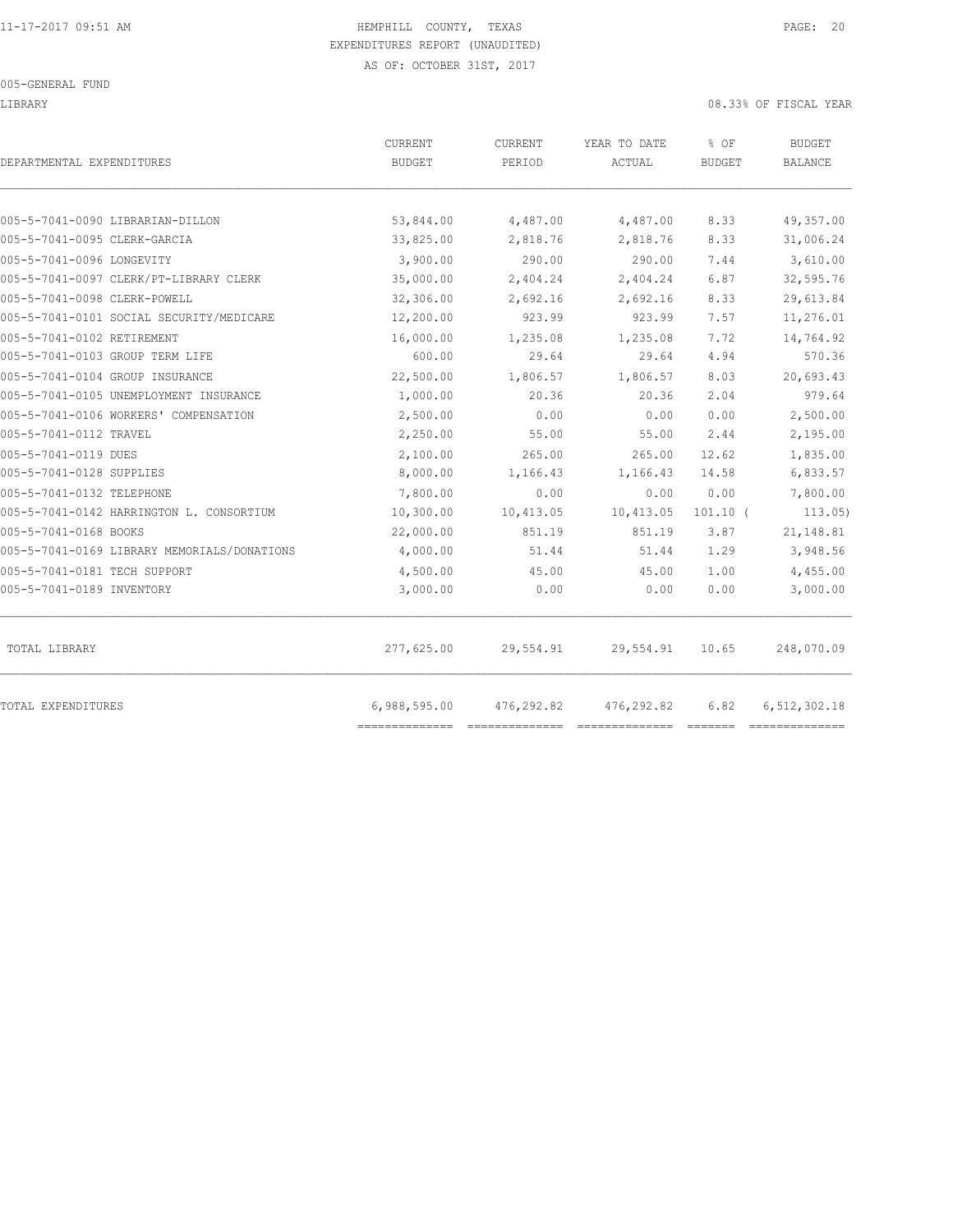LAW LIBRARY 08.33% OF FISCAL YEAR

| DEPARTMENTAL EXPENDITURES            | CURRENT<br><b>BUDGET</b>  | CURRENT<br>PERIOD | YEAR TO DATE<br>ACTUAL | % OF<br><b>BUDGET</b> | BUDGET<br>BALANCE |
|--------------------------------------|---------------------------|-------------------|------------------------|-----------------------|-------------------|
| 008-5-2008-0114 LAW LIBRARY EXPENSES | 7,000.00                  | 0.00              | 0.00                   | 0.00                  | 7,000.00          |
| TOTAL LAW LIBRARY                    | 7,000.00                  | 0.00              | 0.00                   | 0.00                  | 7,000.00          |
| TOTAL EXPENDITURES                   | 7,000.00<br>_____________ | 0.00              | 0.00                   | 0.00                  | 7,000.00          |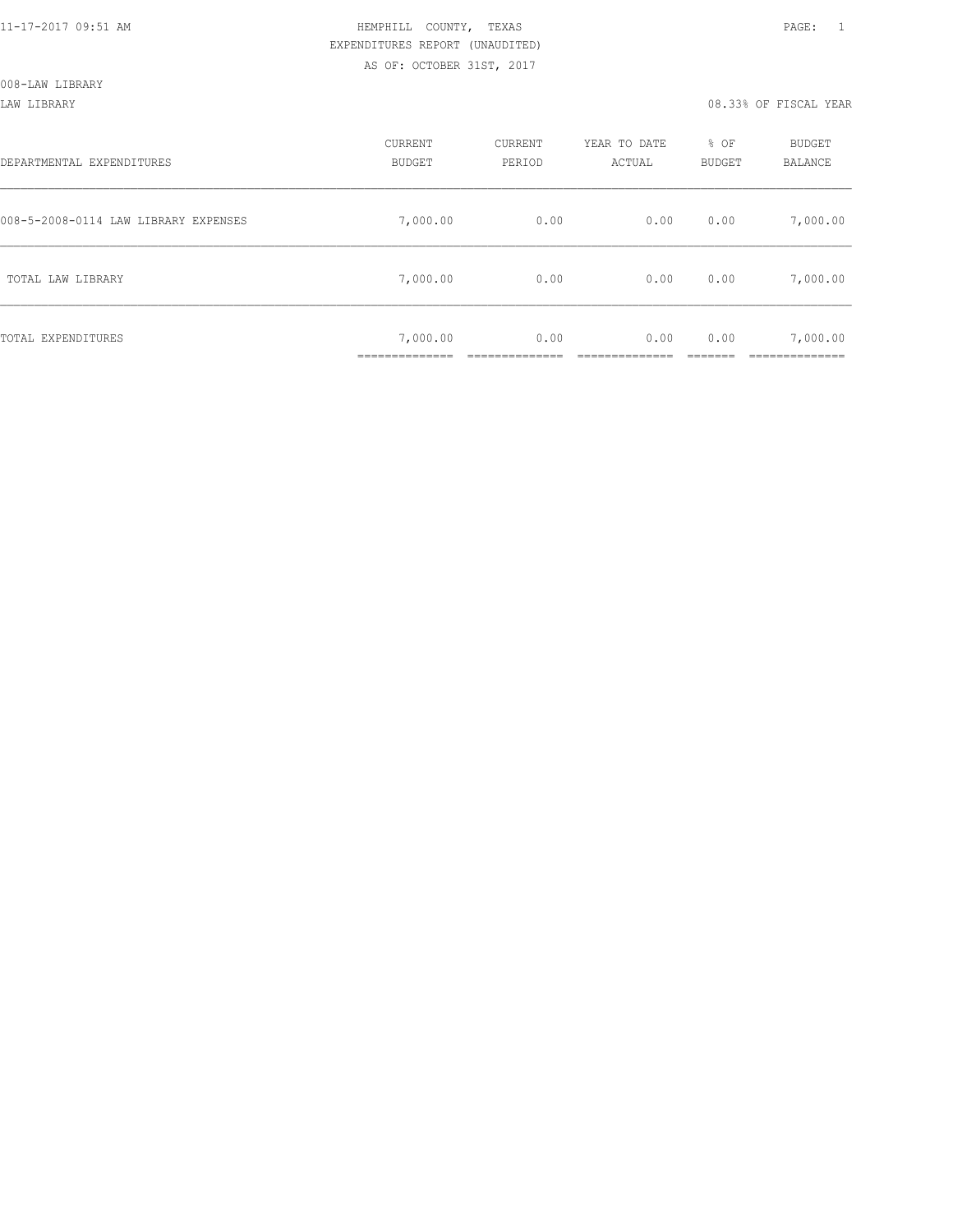|  | 11-17-2017 09:51 AM |  |
|--|---------------------|--|

## HEMPHILL COUNTY, TEXAS **Example 20:51 AM HEMPHILL** COUNTY, TEXAS EXPENDITURES REPORT (UNAUDITED) AS OF: OCTOBER 31ST, 2017

#### CO COURTHOUSE SECURITY CONSULTED AND RELEASE OF SECOND VERRIFICAL YEAR OR SUPPOSE OF FISCAL YEAR

| DEPARTMENTAL EXPENDITURES          | CURRENT<br><b>BUDGET</b> | CURRENT<br>PERIOD | YEAR TO DATE<br>ACTUAL | % OF<br><b>BUDGET</b> | BUDGET<br>BALANCE |
|------------------------------------|--------------------------|-------------------|------------------------|-----------------------|-------------------|
| 009-5-3009-0114 CRTHS SECURITY EXP | 53,000.00                | 0.00              | 0.00                   | 0.00                  | 53,000.00         |
| TOTAL CO COURTHOUSE SECURITY       | 53,000.00                | 0.00              | 0.00                   | 0.00                  | 53,000.00         |
| TOTAL EXPENDITURES                 | 53,000.00                | 0.00              | 0.00                   | 0.00                  | 53,000.00         |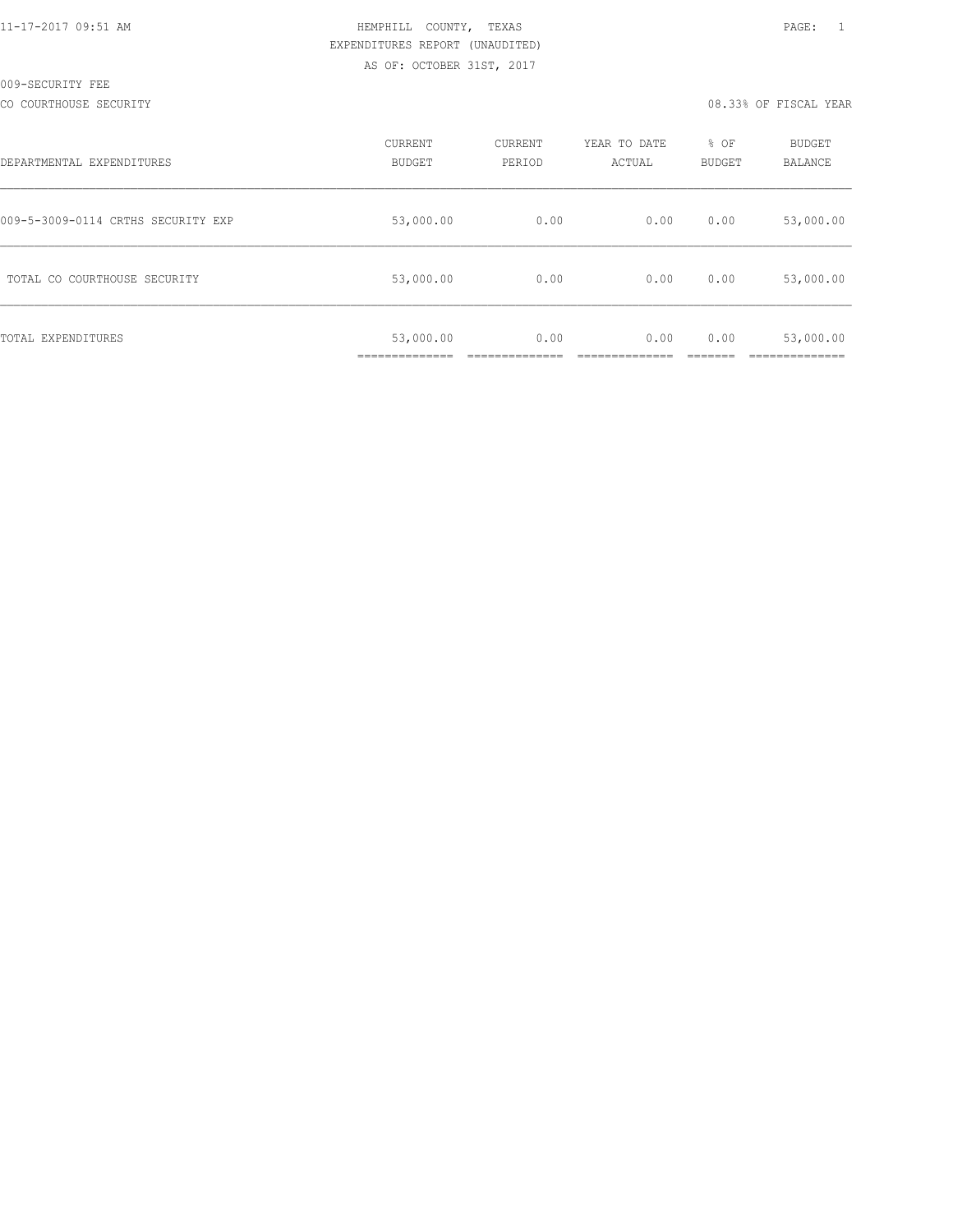AIRPORT 08.33% OF FISCAL YEAR

| DEPARTMENTAL EXPENDITURES                     | <b>CURRENT</b><br><b>BUDGET</b> | CURRENT<br>PERIOD | YEAR TO DATE<br>ACTUAL | % OF<br><b>BUDGET</b> | <b>BUDGET</b><br><b>BALANCE</b> |
|-----------------------------------------------|---------------------------------|-------------------|------------------------|-----------------------|---------------------------------|
|                                               |                                 |                   |                        |                       |                                 |
| 010-5-7010-0109 POSTAGE                       | 200.00                          | 0.00              | 0.00                   | 0.00                  | 200.00                          |
| 010-5-7010-0112 TRAVEL/DUES/PUBLICATIONS      | 800.00                          | 0.00              | 0.00                   | 0.00                  | 800.00                          |
| 010-5-7010-0122 FUEL & OIL                    | 90,000.00                       | 28, 154. 29       | 28, 154. 29            | 31.28                 | 61,845.71                       |
| 010-5-7010-0124 AIRPORT MGR CONTRACT          | 57,000.00                       | 4,408.80          | 4,408.80               | 7.73                  | 52,591.20                       |
| 010-5-7010-0127 FUEL SYSTEM MAINTENANCE       | 5,000.00                        | 0.00              | 0.00                   | 0.00                  | 5,000.00                        |
| 010-5-7010-0131 OTHER EXPENSE                 | 2,000.00                        | 384.16            | 384.16                 | 19.21                 | 1,615.84                        |
| 010-5-7010-0132 AWOS SATELLITE LINK/TELEPHONE | 5,000.00                        | 0.00              | 0.00                   | 0.00                  | 5,000.00                        |
| 010-5-7010-0133 UTILITIES                     | 8,000.00                        | 678.84            | 678.84                 | 8.49                  | 7,321.16                        |
| 010-5-7010-0134 BONDS & INSURANCE             | 2,500.00                        | 0.00              | 0.00                   | 0.00                  | 2,500.00                        |
| 010-5-7010-0140 SATELLITE TELEVISION          | 1,100.00                        | 90.08             | 90.08                  | 8.19                  | 1,009.92                        |
| 010-5-7010-0168 MOWING EOUIP./MAINT.          | 2,000.00                        | 0.00              | 0.00                   | 0.00                  | 2,000.00                        |
| 010-5-7010-0173 NAVIGATION EQUIP/MAINT        | 3,000.00                        | 0.00              | 0.00                   | 0.00                  | 3,000.00                        |
| 010-5-7010-0183 HANGAR-LOUNGE R&M             | 6.000.00                        | 21.70             | 21.70                  | 0.36                  | 5,978.30                        |
| 010-5-7010-0185 WSI WEATHER                   | 1,600.00                        | 417.00            | 417.00                 | 26.06                 | 1,183.00                        |
| 010-5-7010-0189 INVENTORY                     | 3,000.00                        | 0.00              | 0.00                   | 0.00                  | 3,000.00                        |
| 010-5-7010-0510 CAPITAL OUTLAY                | 23,120.00                       | 0.00              | 0.00                   | 0.00                  | 23,120.00                       |
| TOTAL AIRPORT                                 | 210,320.00                      | 34, 154.87        | 34, 154.87             | 16.24                 | 176, 165. 13                    |
| <b>TOTAL EXPENDITURES</b>                     | 210,320.00<br>==============    | 34, 154.87        | 34, 154.87             | 16.24                 | 176, 165. 13                    |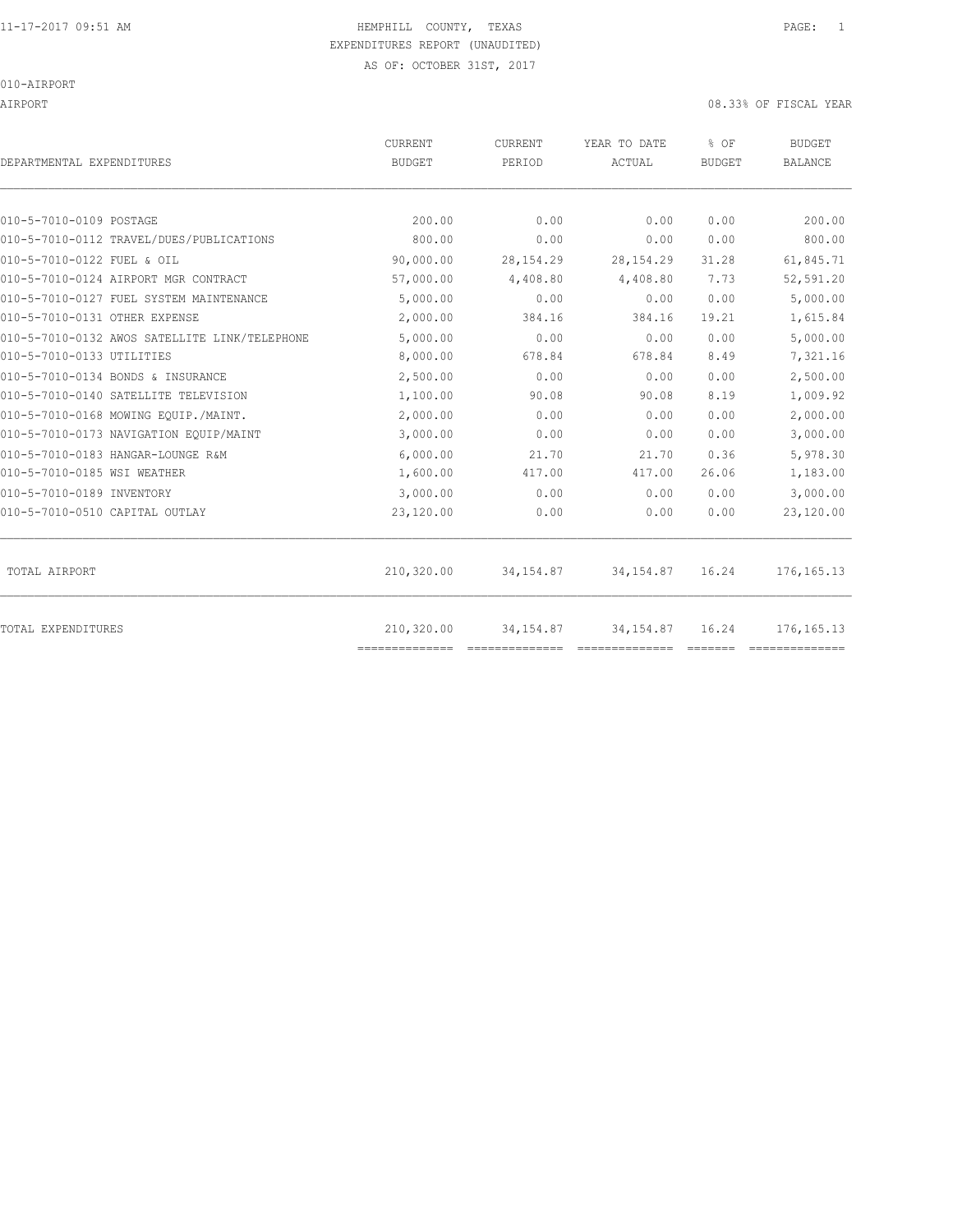ROAD & BRIDGE 1 08.33% OF FISCAL YEAR

| DEPARTMENTAL EXPENDITURES                      | <b>CURRENT</b><br><b>BUDGET</b> | CURRENT<br>PERIOD | YEAR TO DATE<br>ACTUAL | % OF<br><b>BUDGET</b> | <b>BUDGET</b><br><b>BALANCE</b> |
|------------------------------------------------|---------------------------------|-------------------|------------------------|-----------------------|---------------------------------|
| 011-5-4011-0082 OVERTIME                       | 2,500.00                        | 0.00              | 0.00                   | 0.00                  | 2,500.00                        |
| 011-5-4011-0090 COMMISSIONER-WEBB              | 38,534.00                       | 3,172.04          | 3,172.04               | 8.23                  | 35, 361.96                      |
| 011-5-4011-0092 SR MAINTENANCE TECH-BILLENWILL | 53,844.00                       | 4,487.00          | 4,487.00               | 8.33                  | 49,357.00                       |
| 011-5-4011-0095 MAINTENANCE TECH-TREVINO       | 48,565.00                       | 2,023.54          | 2,023.54               | 4.17                  | 46,541.46                       |
| 011-5-4011-0096 LONGEVITY                      | 1,710.00                        | 0.00              | 0.00                   | 0.00                  | 1,710.00                        |
| 011-5-4011-0101 SOCIAL SECURITY/MEDICARE       | 11,280.00                       | 746.97            | 746.97                 | 6.62                  | 10,533.03                       |
| 011-5-4011-0102 RETIREMENT                     | 15,000.00                       | 979.36            | 979.36                 | 6.53                  | 14,020.64                       |
| 011-5-4011-0103 GROUP TERM LIFE                | 500.00                          | 23.51             | 23.51                  | 4.70                  | 476.49                          |
| 011-5-4011-0104 GROUP INSURANCE                | 22,500.00                       | 1,161.21          | 1,161.21               | 5.16                  | 21,338.79                       |
| 011-5-4011-0105 UNEMPLOYMENT INSURANCE         | 400.00                          | 13.90             | 13.90                  | 3.48                  | 386.10                          |
| 011-5-4011-0106 WORKERS' COMPENSATION          | 2,000.00                        | 0.00              | 0.00                   | 0.00                  | 2,000.00                        |
| 011-5-4011-0110 FREIGHT                        | 200.00                          | 0.00              | 0.00                   | 0.00                  | 200.00                          |
| 011-5-4011-0112 TRAVEL                         | 3,000.00                        | 0.00              | 0.00                   | 0.00                  | 3,000.00                        |
| 011-5-4011-0122 FUEL & OIL                     | 32,000.00                       | 396.40            | 396.40                 | 1.24                  | 31,603.60                       |
| 011-5-4011-0124 MACHINE HIRE/CONT LABOR        | 15,000.00                       | 0.00              | 0.00                   | 0.00                  | 15,000.00                       |
| 011-5-4011-0125 TIRES & TUBES                  | 8,000.00                        | 0.00              | 0.00                   | 0.00                  | 8,000.00                        |
| 011-5-4011-0126 CALICHE & GRAVEL               | 35,000.00                       | 0.00              | 0.00                   | 0.00                  | 35,000.00                       |
| 011-5-4011-0128 MATERIAL & SUPPLIES            | 10,000.00                       | 0.00              | 0.00                   | 0.00                  | 10,000.00                       |
| 011-5-4011-0130 COMMUNICATION REPAIRS          | 500.00                          | 0.00              | 0.00                   | 0.00                  | 500.00                          |
| 011-5-4011-0131 OTHER EXPENSE                  | 1,000.00                        | 0.00              | 0.00                   | 0.00                  | 1,000.00                        |
| 011-5-4011-0132 TELEPHONE                      | 1,000.00                        | 30.00             | 30.00                  | 3.00                  | 970.00                          |
| 011-5-4011-0133 UTILITIES/PCT 1                | 3,500.00                        | 151.57            | 151.57                 | 4.33                  | 3,348.43                        |
| 011-5-4011-0137 VEHICLE R&M                    | 6,000.00                        | 0.00              | 0.00                   | 0.00                  | 6,000.00                        |
| 011-5-4011-0144 TIN HORNS/CATTLE GUARDS/CHEM   | 7,000.00                        | 0.00              | 0.00                   | 0.00                  | 7,000.00                        |
| 011-5-4011-0173 HEAVY EQUIP - R&M              | 20,000.00                       | 2,105.00          | 2,105.00               | 10.53                 | 17,895.00                       |
| 011-5-4011-0189 INVENTORY                      | 4,000.00                        | 0.00              | 0.00                   | 0.00                  | 4,000.00                        |
| 011-5-4011-0190 ROAD GRANT PROJECTS            | 0.00                            | 0.00              | 0.00                   | 0.00                  | 0.00                            |
| 011-5-4011-0510 CAPITAL OUTLAY                 | 69,117.00                       | 0.00              | 0.00                   | 0.00                  | 69,117.00                       |
| TOTAL ROAD & BRIDGE 1                          | 412,150.00                      | 15,290.50         | 15,290.50              | 3.71                  | 396,859.50                      |
| TOTAL EXPENDITURES                             | 412,150.00                      | 15,290.50         | 15,290.50              | 3.71                  | 396,859.50                      |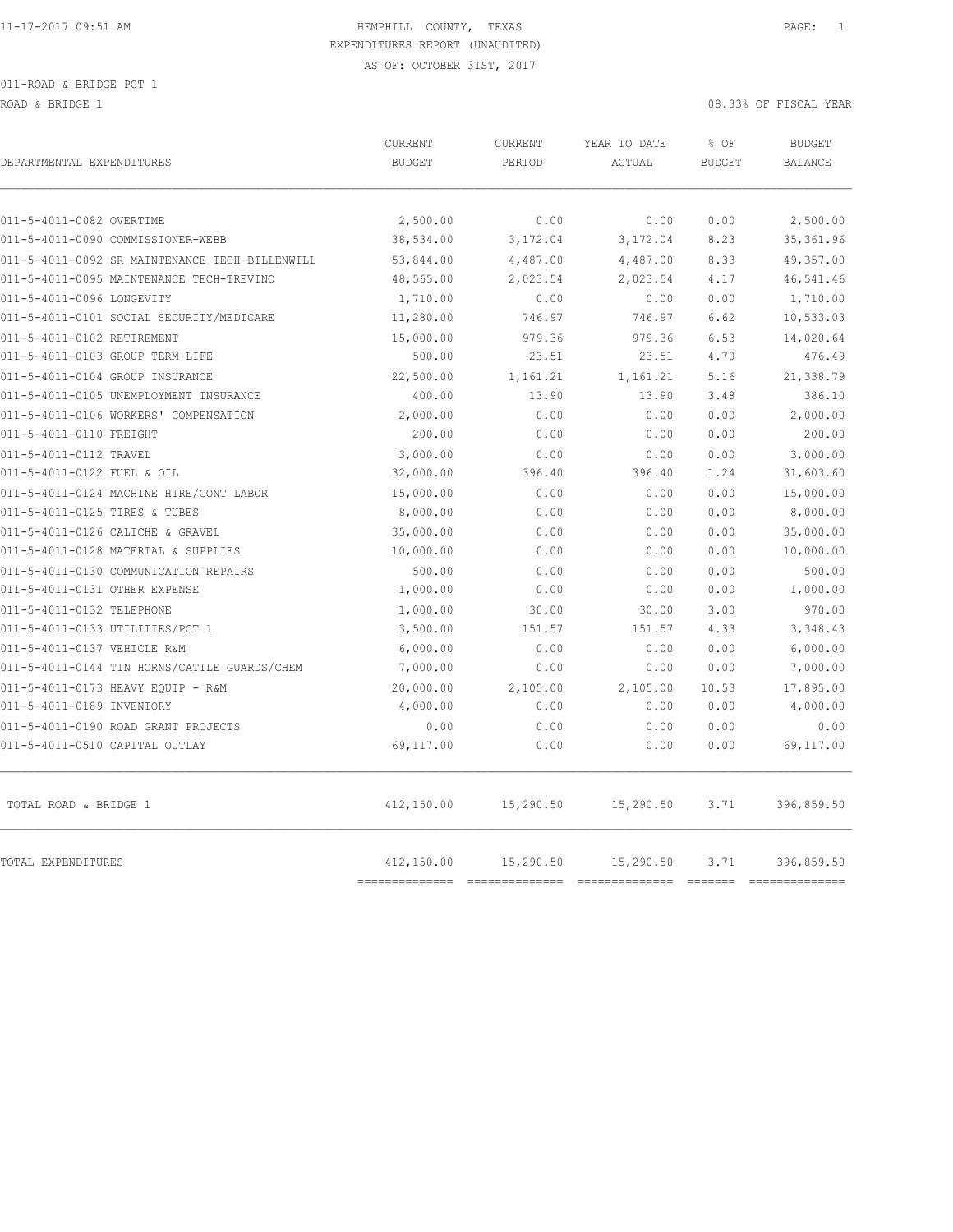|                                            | <b>CURRENT</b>             | <b>CURRENT</b> | YEAR TO DATE | % OF          | <b>BUDGET</b>             |
|--------------------------------------------|----------------------------|----------------|--------------|---------------|---------------------------|
| DEPARTMENTAL EXPENDITURES                  | <b>BUDGET</b>              | PERIOD         | ACTUAL       | <b>BUDGET</b> | <b>BALANCE</b>            |
|                                            |                            |                |              |               |                           |
| 012-5-4012-0090 COMMISSIONER-ALEXANDER     | 38,534.00                  | 3,211.16       | 3,211.16     | 8.33          | 35, 322.84                |
| 012-5-4012-0092 SR MAINTENANCE TECH-WALSER | 53,844.00                  | 4,487.00       | 4,487.00     | 8.33          | 49,357.00                 |
| 012-5-4012-0095 MAINTENANCE TECH-SCHAFER   | 48,565.00                  | 4,047.08       | 4,047.08     | 8.33          | 44,517.92                 |
| 012-5-4012-0096 LONGEVITY                  | 1,800.00                   | 140.00         | 140.00       | 7.78          | 1,660.00                  |
| 012-5-4012-0097 MAINTENANCE TECH-PT/OT     | 2,500.00                   | 0.00           | 0.00         | 0.00          | 2,500.00                  |
| 012-5-4012-0101 SOCIAL SECURITY/MEDICARE   | 11,280.00                  | 792.58         | 792.58       | 7.03          | 10,487.42                 |
| 012-5-4012-0102 RETIREMENT                 | 15,000.00                  | 1,196.32       | 1,196.32     | 7.98          | 13,803.68                 |
| 012-5-4012-0103 GROUP TERM LIFE            | 600.00                     | 28.70          | 28.70        | 4.78          | 571.30                    |
| 012-5-4012-0104 GROUP INSURANCE            | 22,500.00                  | 1,806.57       | 1,806.57     | 8.03          | 20,693.43                 |
| 012-5-4012-0105 UNEMPLOYMENT INSURANCE     | 400.00                     | 13.45          | 13.45        | 3.36          | 386.55                    |
| 012-5-4012-0106 WORKERS' COMPENSATION      | 2,000.00                   | 0.00           | 0.00         | 0.00          | 2,000.00                  |
| 012-5-4012-0110 FREIGHT                    | 100.00                     | 0.00           | 0.00         | 0.00          | 100.00                    |
| 012-5-4012-0112 TRAVEL                     | 3,000.00                   | 0.00           | 0.00         | 0.00          | 3,000.00                  |
| 012-5-4012-0122 FUEL & OIL                 | 32,000.00                  | 199.80         | 199.80       | 0.62          | 31,800.20                 |
| 012-5-4012-0124 MACHINE HIRE/CONT LABOR    | 5,000.00                   | 0.00           | 0.00         | 0.00          | 5,000.00                  |
| 012-5-4012-0125 TIRES & TUBES              | 10,000.00                  | 0.00           | 0.00         | 0.00          | 10,000.00                 |
| 012-5-4012-0126 CALICHE & GRAVEL           | 15,000.00                  | 0.00           | 0.00         | 0.00          | 15,000.00                 |
| 012-5-4012-0128 MATERIAL & SUPPLIES        | 7,500.00                   | 0.00           | 0.00         | 0.00          | 7,500.00                  |
| 012-5-4012-0130 COMMUNICATIONS EXPENSE     | 500.00                     | 0.00           | 0.00         | 0.00          | 500.00                    |
| 012-5-4012-0132 TELEPHONE                  | 1,000.00                   | 30.00          | 30.00        | 3.00          | 970.00                    |
| 012-5-4012-0133 UTILITIES/PCT 2            | 2,000.00                   | 85.65          | 85.65        | 4.28          | 1,914.35                  |
| 012-5-4012-0137 VEHICLE R&M                | 3,000.00                   | 0.00           | 0.00         | 0.00          | 3,000.00                  |
| 012-5-4012-0144 TIN HORN/CATTLE GUARD/CHEM | $8,000.00$ (               | 350.00(        | 350.00       | $4.38 -$      | 8,350.00                  |
| 012-5-4012-0173 HEAVY EQUIP - R&M          | 20,000.00                  | 3,809.55       | 3,809.55     | 19.05         | 16,190.45                 |
| 012-5-4012-0189 INVENTORY                  | 2,500.00                   | 0.00           | 0.00         | 0.00          | 2,500.00                  |
| 012-5-4012-0510 CAPITAL OUTLAY             | 91,227.00                  | 0.00           | 0.00         | 0.00          | 91,227.00                 |
| TOTAL ROAD & BRIDGE 2                      | 397,850.00                 | 19,497.86      | 19,497.86    | 4.90          | 378, 352.14               |
| TOTAL EXPENDITURES                         | 397,850.00<br>------------ | 19,497.86      | 19,497.86    | 4.90          | 378, 352.14<br>========== |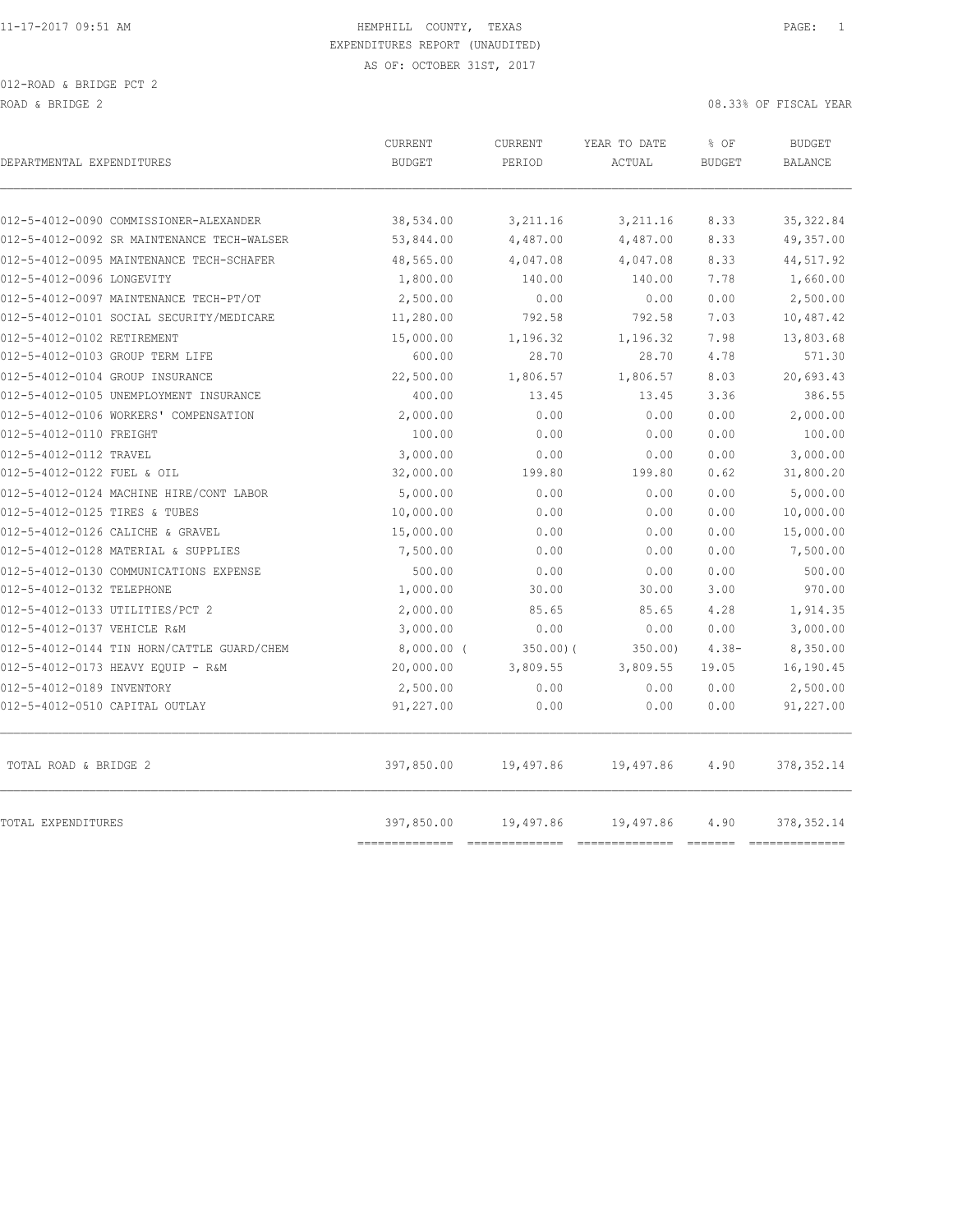| DEPARTMENTAL EXPENDITURES                  | CURRENT<br><b>BUDGET</b>     | CURRENT<br>PERIOD            | YEAR TO DATE<br>ACTUAL      | % OF<br><b>BUDGET</b> | <b>BUDGET</b><br><b>BALANCE</b> |
|--------------------------------------------|------------------------------|------------------------------|-----------------------------|-----------------------|---------------------------------|
| 013-5-4013-0082 OVERTIME                   | 5,000.00                     | 0.00                         | 0.00                        | 0.00                  | 5,000.00                        |
| 013-5-4013-0090 COMMISSIONER-MCPHERSON     | 38,534.00                    | 3, 211.16                    | 3,211.16                    | 8.33                  | 35, 322.84                      |
| 013-5-4013-0092 SR MAINTENANCE TECH-CLARK  | 53,844.00                    | 4,487.00                     | 4,487.00                    | 8.33                  | 49,357.00                       |
| 013-5-4013-0094 MAINTENANCE TECH-ARCHER    | 48,565.00                    | 4,047.08                     | 4,047.08                    | 8.33                  | 44,517.92                       |
| 013-5-4013-0096 LONGEVITY                  | 2,300.00                     | 100.00                       | 100.00                      | 4.35                  | 2,200.00                        |
| 013-5-4013-0097 MAINTENANCE TECH-FARRAR    | 48,565.00                    | 4,047.08                     | 4,047.08                    | 8.33                  | 44,517.92                       |
| 013-5-4013-0098 MAINTENANCE TECH-MORENO    | 48,565.00                    | 4,047.08                     | 4,047.08                    | 8.33                  | 44,517.92                       |
| 013-5-4013-0101 SOCIAL SECURITY/MEDICARE   | 19,000.00                    | 1,421.59                     | 1,421.59                    | 7.48                  | 17,578.41                       |
| 013-5-4013-0102 RETIREMENT                 | 25,000.00                    | 2,018.52                     | 2,018.52                    | 8.07                  | 22,981.48                       |
| 013-5-4013-0103 GROUP TERM LIFE            | 1,000.00                     | 48.43                        | 48.43                       | 4.84                  | 951.57                          |
| 013-5-4013-0104 GROUP INSURANCE            | 37,500.00                    | 2,408.76                     | 2,408.76                    | 6.42                  | 35,091.24                       |
| 013-5-4013-0105 UNEMPLOYMENT INSURANCE     | 1,000.00                     | 24.93                        | 24.93                       | 2.49                  | 975.07                          |
| 013-5-4013-0106 WORKERS' COMPENSATION      | 4,500.00                     | 0.00                         | 0.00                        | 0.00                  | 4,500.00                        |
| 013-5-4013-0110 FREIGHT                    | 100.00                       | 0.00                         | 0.00                        | 0.00                  | 100.00                          |
| 013-5-4013-0112 TRAVEL                     | 3,000.00                     | 0.00                         | 0.00                        | 0.00                  | 3,000.00                        |
| 013-5-4013-0122 FUEL & OIL                 | 65,000.00                    | 20.00                        | 20.00                       | 0.03                  | 64,980.00                       |
| 013-5-4013-0124 MACHINE HIRE/CONT LABOR    | 20,000.00                    | 1,128.80                     | 1,128.80                    | 5.64                  | 18,871.20                       |
| 013-5-4013-0125 TIRES & TUBES              | 18,000.00                    | 0.00                         | 0.00                        | 0.00                  | 18,000.00                       |
| 013-5-4013-0126 CALICHE & GRAVEL           | 78,000.00                    | 6,392.05                     | 6,392.05                    | 8.19                  | 71,607.95                       |
| 013-5-4013-0128 MATERIAL & SUPPLIES        | 20,000.00                    | 6.49                         | 6.49                        | 0.03                  | 19,993.51                       |
| 013-5-4013-0130 COMMUNICATIONS EXPENSES    | 500.00                       | 0.00                         | 0.00                        | 0.00                  | 500.00                          |
| 013-5-4013-0131 OTHER EXPENSE              | 1,000.00                     | 0.00                         | 0.00                        | 0.00                  | 1,000.00                        |
| 013-5-4013-0132 TELEPHONE                  | 600.00                       | 138.95                       | 138.95                      | 23.16                 | 461.05                          |
| 013-5-4013-0133 UTILITIES/PCT 3            | 3,000.00                     | 121.41                       | 121.41                      | 4.05                  | 2,878.59                        |
| 013-5-4013-0137 VEHICLE R&M                | 15,000.00                    | 41.50                        | 41.50                       | 0.28                  | 14,958.50                       |
| 013-5-4013-0144 TIN HORN/CATTLE GUARD/CHEM | 7,000.00                     | 0.00                         | 0.00                        | 0.00                  | 7,000.00                        |
| 013-5-4013-0173 HEAVY EQUIP - R&M          | 40,000.00                    | 0.00                         | 0.00                        | 0.00                  | 40,000.00                       |
| 013-5-4013-0189 INVENTORY                  | 10,000.00                    | 0.00                         | 0.00                        | 0.00                  | 10,000.00                       |
| 013-5-4013-0190 ROAD GRANT PROJECTS        | 0.00                         | 0.00                         | 0.00                        | 0.00                  | 0.00                            |
| 013-5-4013-0510 CAPITAL OUTLAY             | 232,800.00                   | 0.00                         | 0.00                        | 0.00                  | 232,800.00                      |
| TOTAL ROAD & BRIDGE 3                      | 847,373.00                   | 33,710.83                    | 33,710.83                   | 3.98                  | 813,662.17                      |
| TOTAL EXPENDITURES                         | 847,373.00<br>============== | 33,710.83<br>--------------- | 33,710.83<br>============== | 3.98                  | 813,662.17                      |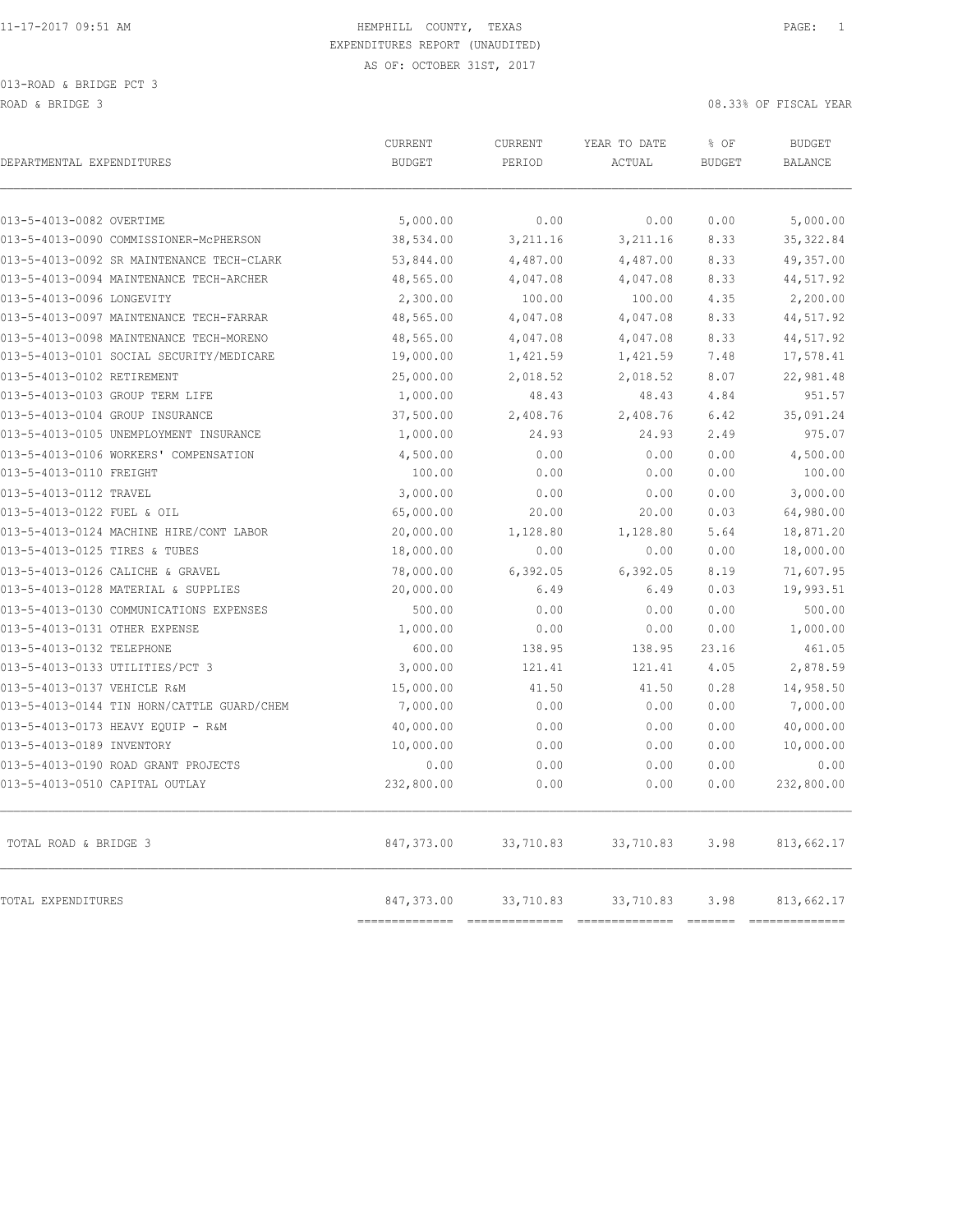ROAD & BRIDGE 4 08.33% OF FISCAL YEAR (1999) AND ROAD & BRIDGE 4

| DEPARTMENTAL EXPENDITURES                      | CURRENT<br><b>BUDGET</b>  | CURRENT<br>PERIOD | YEAR TO DATE<br><b>ACTUAL</b> | % OF<br><b>BUDGET</b> | <b>BUDGET</b><br><b>BALANCE</b> |
|------------------------------------------------|---------------------------|-------------------|-------------------------------|-----------------------|---------------------------------|
| 014-5-4014-0082 PART-TIME/OVERTIME             | 5,000.00                  | 0.00              | 0.00                          | 0.00                  | 5,000.00                        |
| 014-5-4014-0090 COMMISSIONER-THOMAS            | 38,534.00                 | 3, 211.16         | 3, 211.16                     | 8.33                  | 35, 322.84                      |
| 014-5-4014-0092 SR MAINTENANCE TECH-CROSGROVE  | 53,844.00                 | 4,487.00          | 4,487.00                      | 8.33                  | 49,357.00                       |
| 014-5-4014-0094 MAINTENANCE TECH-SCOTT         | 48,565.00                 | 4,047.08          | 4,047.08                      | 8.33                  | 44,517.92                       |
| 014-5-4014-0095 MAINTENANCE TECH-WRIGHT        | 48,565.00                 | 4,047.08          | 4,047.08                      | 8.33                  | 44,517.92                       |
| 014-5-4014-0096 LONGEVITY                      | 3,100.00                  | 160.00            | 160.00                        | 5.16                  | 2,940.00                        |
| 014-5-4014-0097 MAINTENANCE TECH-              | 48,565.00                 | 2,023.54          | 2,023.54                      | 4.17                  | 46,541.46                       |
| 014-5-4014-0101 SOCIAL SECURITY/MEDICARE       | 19,000.00                 | 1,294.82          | 1,294.82                      | 6.81                  | 17,705.18                       |
| 014-5-4014-0102 RETIREMENT                     | 25,000.00                 | 1,817.07          | 1,817.07                      | 7.27                  | 23, 182.93                      |
| 014-5-4014-0103 GROUP TERM LIFE                | 1,000.00                  | 43.60             | 43.60                         | 4.36                  | 956.40                          |
| 014-5-4014-0104 GROUP INSURANCE                | 37,500.00                 | 2,408.76          | 2,408.76                      | 6.42                  | 35,091.24                       |
| 014-5-4014-0105 UNEMPLOYMENT INSURANCE         | 1,000.00                  | 21.34             | 21.34                         | 2.13                  | 978.66                          |
| 014-5-4014-0106 WORKERS' COMPENSATION          | 4,500.00                  | 0.00              | 0.00                          | 0.00                  | 4,500.00                        |
| 014-5-4014-0110 FREIGHT                        | 0.00                      | 0.00              | 0.00                          | 0.00                  | 0.00                            |
| 014-5-4014-0112 TRAVEL                         | 3,000.00                  | 0.00              | 0.00                          | 0.00                  | 3,000.00                        |
| 014-5-4014-0122 FUEL & OIL                     | 65,000.00                 | 408.20            | 408.20                        | 0.63                  | 64,591.80                       |
| 014-5-4014-0124 MACHINE HIRE/CONT LABOR        | 3,000.00                  | 0.00              | 0.00                          | 0.00                  | 3,000.00                        |
| 014-5-4014-0125 TIRES & TUBES                  | 10,000.00                 | 0.00              | 0.00                          | 0.00                  | 10,000.00                       |
| 014-5-4014-0126 CALICHE & GRAVEL               | 45,000.00                 | 0.00              | 0.00                          | 0.00                  | 45,000.00                       |
| 014-5-4014-0128 MATERIAL & SUPPLIES            | 10,000.00                 | 0.00              | 0.00                          | 0.00                  | 10,000.00                       |
| 014-5-4014-0130 COMMUNICATIONS EXPENSES        | 1,000.00                  | 0.00              | 0.00                          | 0.00                  | 1,000.00                        |
| 014-5-4014-0131 OTHER EXPENSE                  | 100.00                    | 0.00              | 0.00                          | 0.00                  | 100.00                          |
| 014-5-4014-0132 TELEPHONE                      | 2,000.00                  | 30.00             | 30.00                         | 1.50                  | 1,970.00                        |
| 014-5-4014-0133 UTILITIES/PCT 4                | 5,000.00                  | 308.84            | 308.84                        | 6.18                  | 4,691.16                        |
| 014-5-4014-0137 VEHICLE R&M                    | 4,000.00                  | 1,289.00          | 1,289.00                      | 32.23                 | 2,711.00                        |
| 014-5-4014-0144 TIN HORNS, CATTLE GUARDS, CHEM | 3,000.00                  | 0.00              | 0.00                          | 0.00                  | 3,000.00                        |
| 014-5-4014-0173 HEAVY EQUIP - R&M              | 20,000.00                 | 6,574.72          | 6,574.72                      | 32.87                 | 13,425.28                       |
| 014-5-4014-0189 INVENTORY                      | 8,000.00                  | 0.00              | 0.00                          | 0.00                  | 8,000.00                        |
| 014-5-4014-0190 ROAD GRANT PROJECTS            | 0.00                      | 0.00              | 0.00                          | 0.00                  | 0.00                            |
| 014-5-4014-0225 RENT                           | 0.00                      | 0.00              | 0.00                          | 0.00                  | 0.00                            |
| 014-5-4014-0510 CAPITAL OUTLAY                 | 147, 427.00               | 0.00              | 0.00                          | 0.00                  | 147,427.00                      |
| TOTAL ROAD & BRIDGE 4                          | 660,700.00                | 32, 172. 21       | 32, 172. 21                   | 4.87                  | 628,527.79                      |
| TOTAL EXPENDITURES                             | 660,700.00<br>=========== | 32, 172. 21       | 32, 172. 21                   | 4.87                  | 628,527.79                      |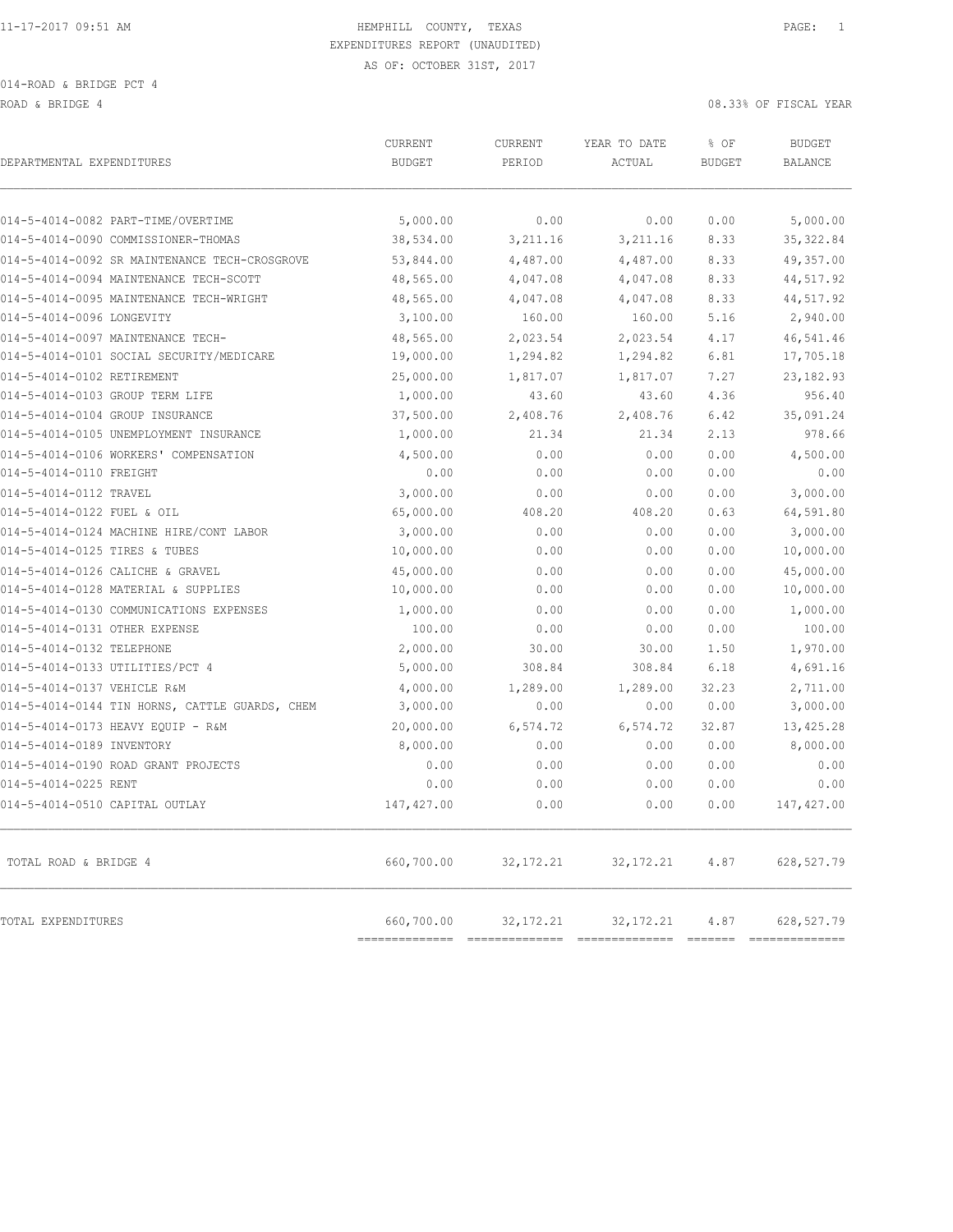# 022-CO RECORDS PRESERVATION

CO RECORDS PRESERVATION 08.33% OF FISCAL YEAR

| DEPARTMENTAL EXPENDITURES             | CURRENT                      | CURRENT | YEAR TO DATE | % OF   | <b>BUDGET</b>  |
|---------------------------------------|------------------------------|---------|--------------|--------|----------------|
|                                       | <b>BUDGET</b>                | PERIOD  | ACTUAL       | BUDGET | <b>BALANCE</b> |
| 022-5-1022-0114 COUNTY RPF-EXPENSE    | 35,000.00                    | 0.00    | 0.00         | 0.00   | 35,000.00      |
| 022-5-1022-0115 CO RECORDS MANAGEMENT | 30,000.00                    | 0.00    | 0.00         | 0.00   | 30,000.00      |
| TOTAL CO RECORDS PRESERVATION         | 65,000.00                    | 0.00    | 0.00         | 0.00   | 65,000.00      |
| TOTAL EXPENDITURES                    | 65,000.00<br>--------------- | 0.00    | 0.00         | 0.00   | 65,000.00      |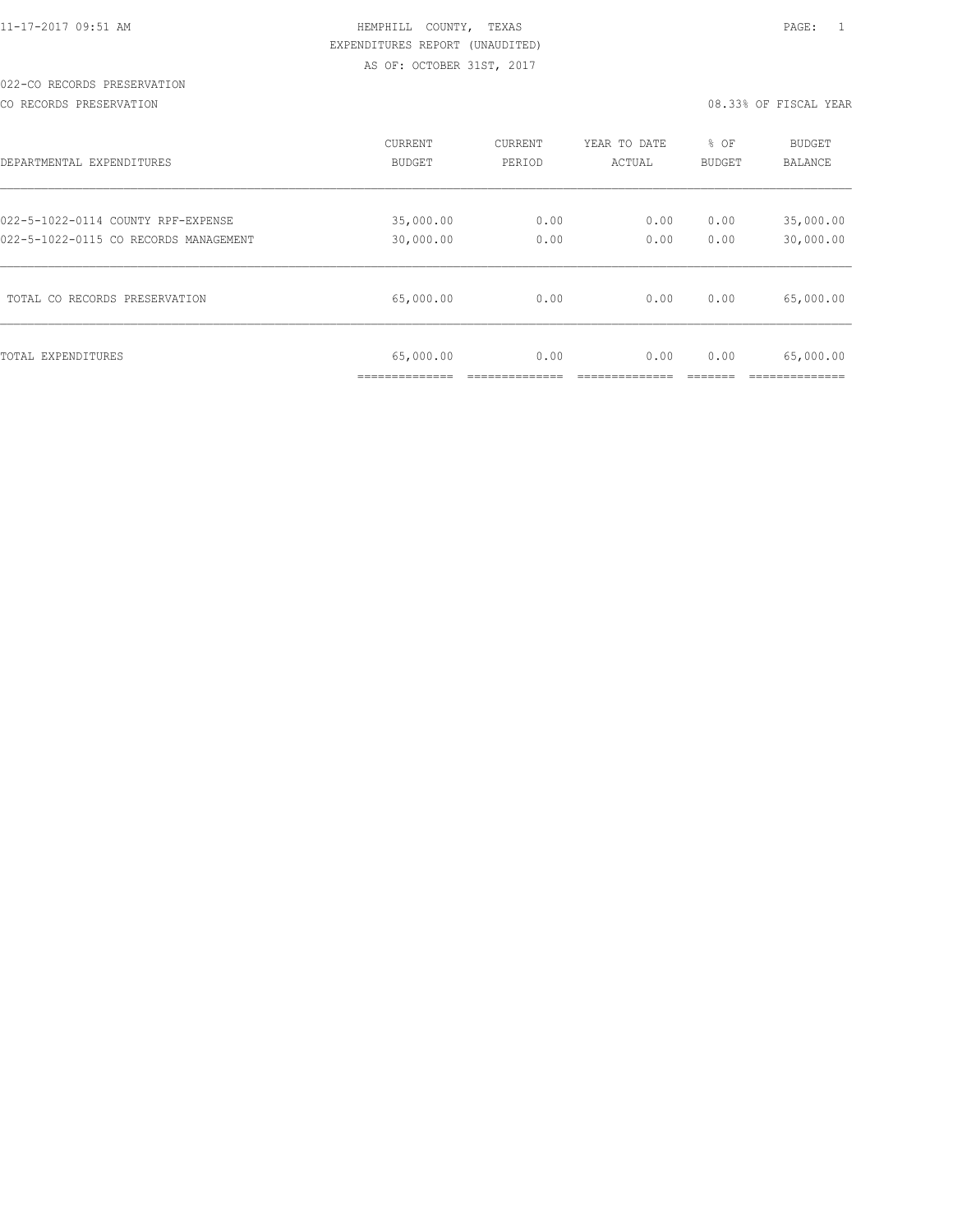|  | 11-17-2017 09:51 AM |  |
|--|---------------------|--|
|  |                     |  |

## 023-CLK'S RECORDS PRESERVE

CLERK REC PRESERVATION 08.33% OF FISCAL YEAR

| DEPARTMENTAL EXPENDITURES                     | CURRENT                    | CURRENT | YEAR TO DATE | % OF   | <b>BUDGET</b>           |
|-----------------------------------------------|----------------------------|---------|--------------|--------|-------------------------|
|                                               | BUDGET                     | PERIOD  | ACTUAL       | BUDGET | BALANCE                 |
| 023-5-1023-0114 CLK'S RECORD PRESERVATION EXP | 3,800.00                   | 0.00    | 0.00         | 0.00   | 3,800.00                |
| 023-5-1023-0510 RPF-CAPITAL OUTLAY            | 0.00                       | 0.00    | 0.00         | 0.00   | 0.00                    |
| TOTAL CLERK                                   | 3,800.00                   | 0.00    | 0.00         | 0.00   | 3,800.00                |
| TOTAL EXPENDITURES                            | 3,800.00<br>______________ | 0.00    | 0.00         | 0.00   | 3,800.00<br>___________ |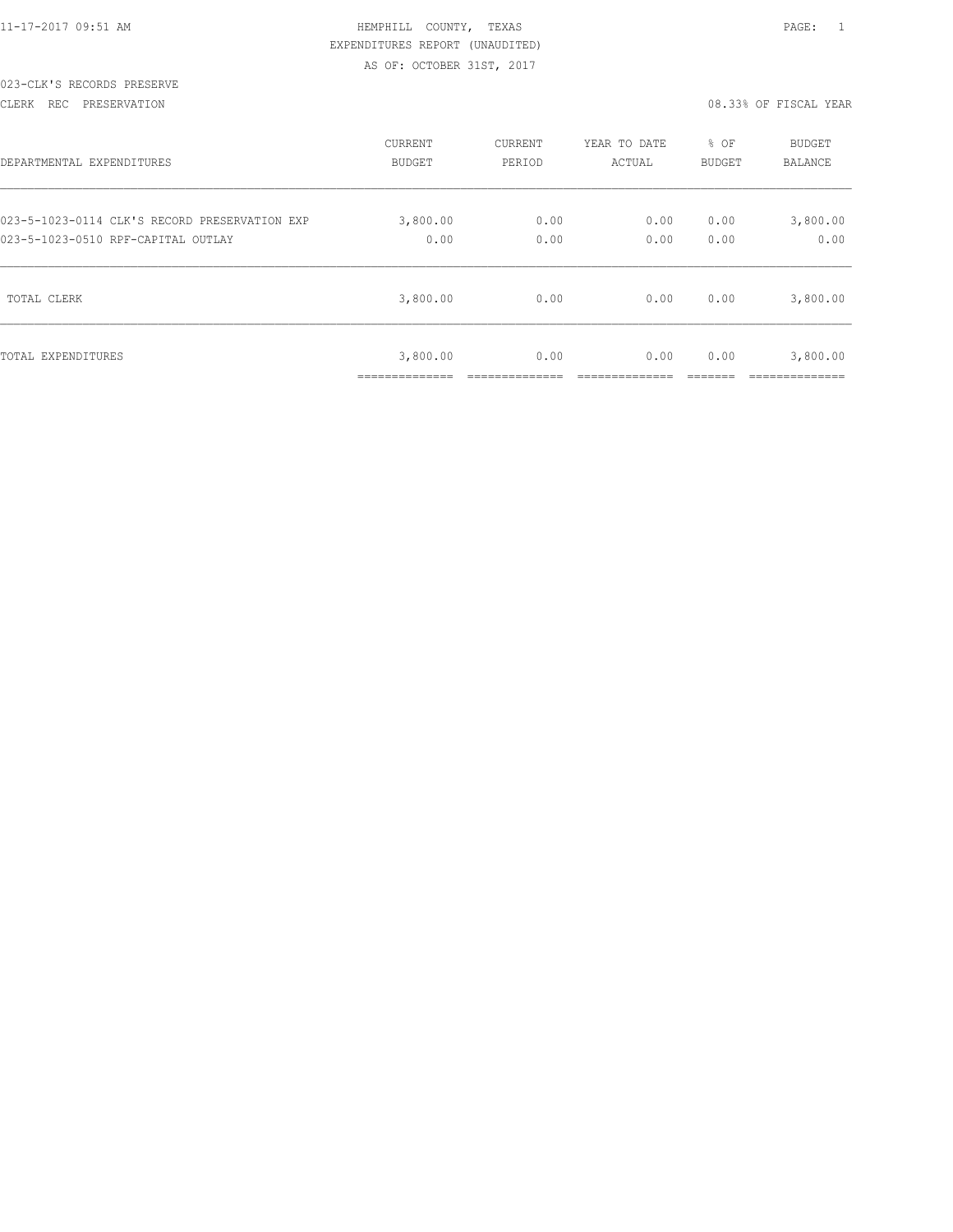#### JUSTICE COURT TECH 08.33% OF FISCAL YEAR

| DEPARTMENTAL EXPENDITURES     | CURRENT<br><b>BUDGET</b> | CURRENT<br>PERIOD | YEAR TO DATE<br>ACTUAL | % OF<br>BUDGET | <b>BUDGET</b><br>BALANCE |
|-------------------------------|--------------------------|-------------------|------------------------|----------------|--------------------------|
| 024-5-2024-0114 TECH EXPENSES | 9,000.00                 | 0.00              | 0.00                   | 0.00           | 9,000.00                 |
| TOTAL JUSTICE COURT TECH      | 9,000.00                 | 0.00              | 0.00                   | 0.00           | 9,000.00                 |
| TOTAL EXPENDITURES            | 9,000.00<br>____________ | 0.00              | 0.00                   | 0.00           | 9,000.00<br>__________   |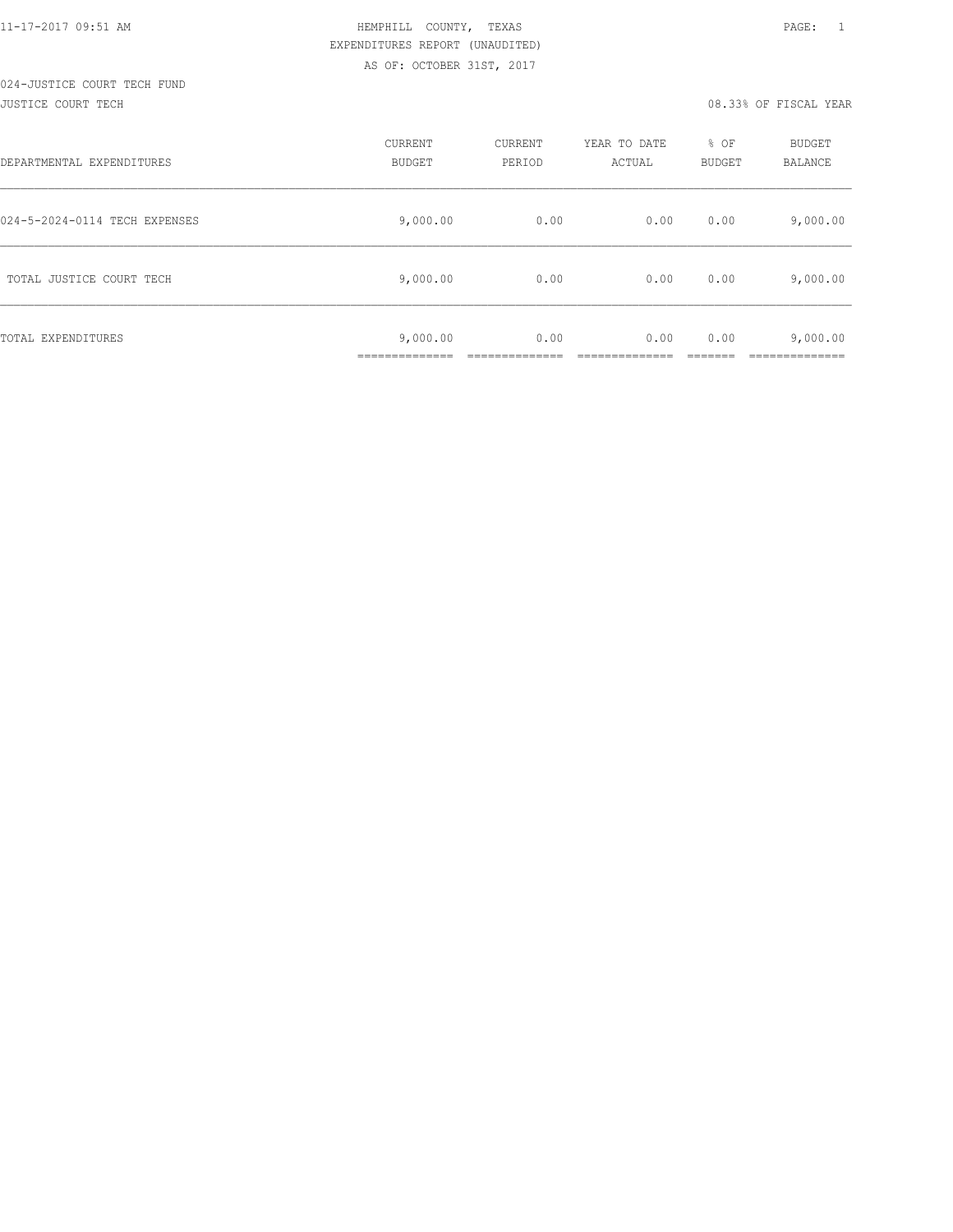# 029-PRETRIAL INTERVENTION FUN

PRETRIAL INTERVENTION 08.33% OF FISCAL YEAR

| DEPARTMENTAL EXPENDITURES                             | CURRENT<br>BUDGET          | CURRENT<br>PERIOD | YEAR TO DATE<br>ACTUAL | % OF<br>BUDGET | <b>BUDGET</b><br><b>BALANCE</b> |
|-------------------------------------------------------|----------------------------|-------------------|------------------------|----------------|---------------------------------|
|                                                       |                            |                   |                        |                | 600.00                          |
| 029-5-2029-0112 EDUCATION<br>029-5-2029-0128 SUPPLIES | 600.00<br>600.00           | 0.00<br>0.00      | 0.00<br>0.00           | 0.00<br>0.00   | 600.00                          |
|                                                       |                            |                   |                        |                |                                 |
| 029-5-2029-0168 LAW BOOKS                             | 800.00                     | 0.00              | 0.00                   | 0.00           | 800.00                          |
| TOTAL PRETRIAL INTERVENTION                           | 2,000.00                   | 0.00              | 0.00                   | 0.00           | 2,000.00                        |
| TOTAL EXPENDITURES                                    | 2,000.00<br>______________ | 0.00              | 0.00                   | 0.00           | 2,000.00                        |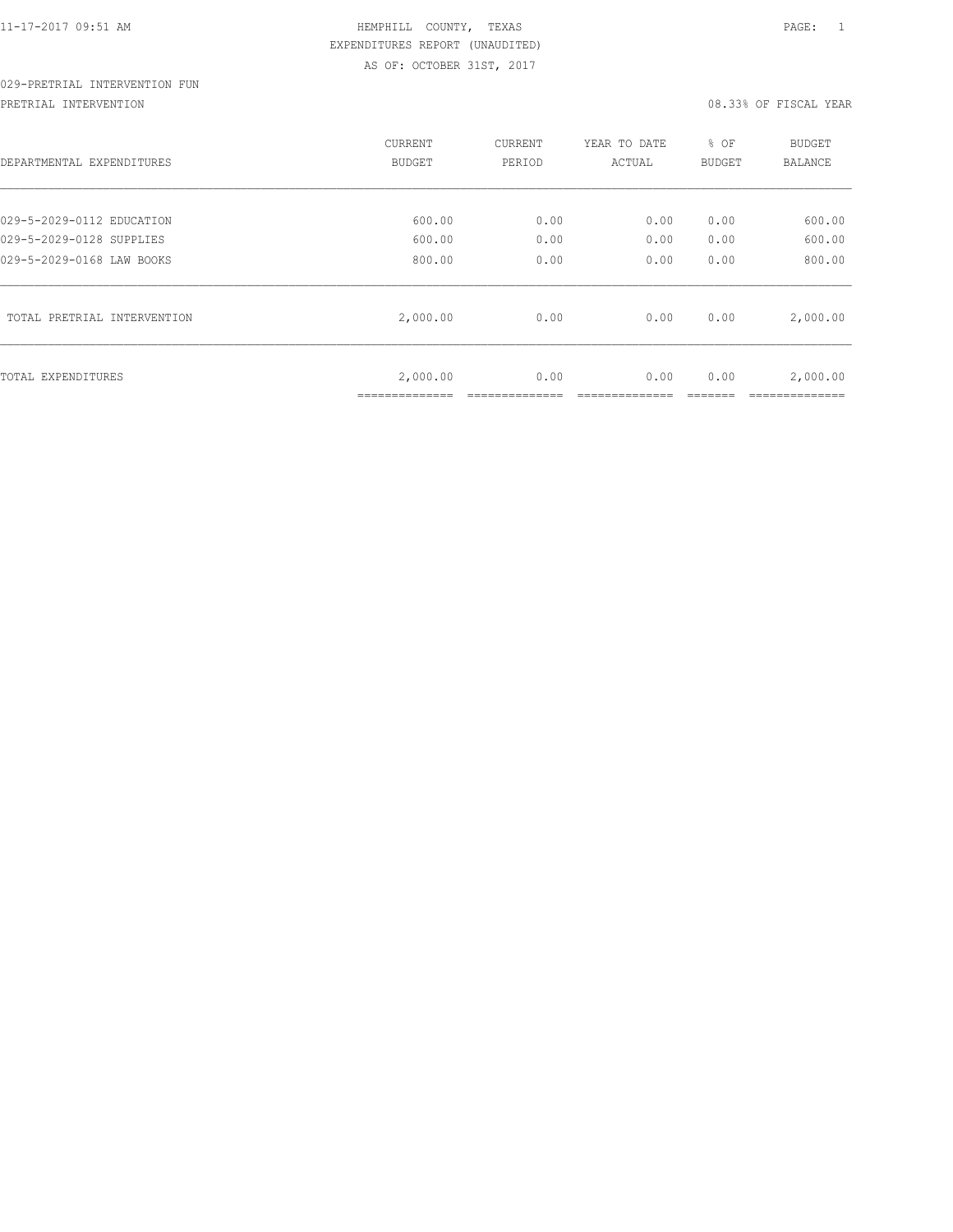# 032-CHK COLLECTION/CO ATTY

#### CHECK COLLECTION 08.33% OF FISCAL YEAR

|                                    | CURRENT                     | CURRENT | YEAR TO DATE | % OF          | <b>BUDGET</b> |
|------------------------------------|-----------------------------|---------|--------------|---------------|---------------|
| DEPARTMENTAL EXPENDITURES          | <b>BUDGET</b>               | PERIOD  | ACTUAL       | <b>BUDGET</b> | BALANCE       |
|                                    |                             |         |              |               |               |
| 032-5-2032-0109 OTHER MISC. EXP    | 7,000.00                    | 0.00    | 0.00         | 0.00          | 7,000.00      |
| 032-5-2032-0128 SUPPLIES           | 0.00                        | 0.00    | 0.00         | 0.00          | 0.00          |
| 032-5-2032-0168 LAW LIBRARY- BOOKS | 0.00                        | 0.00    | 0.00         | 0.00          | 0.00          |
| 032-5-2032-0510 CAPITAL OUTLAY     | 8,500.00                    | 0.00    | 0.00         | 0.00          | 8,500.00      |
| TOTAL CHECK COLLECTION             | 15,500.00                   | 0.00    | 0.00         | 0.00          | 15,500.00     |
| TOTAL EXPENDITURES                 | 15,500.00<br>============== | 0.00    | 0.00         | 0.00          | 15,500.00     |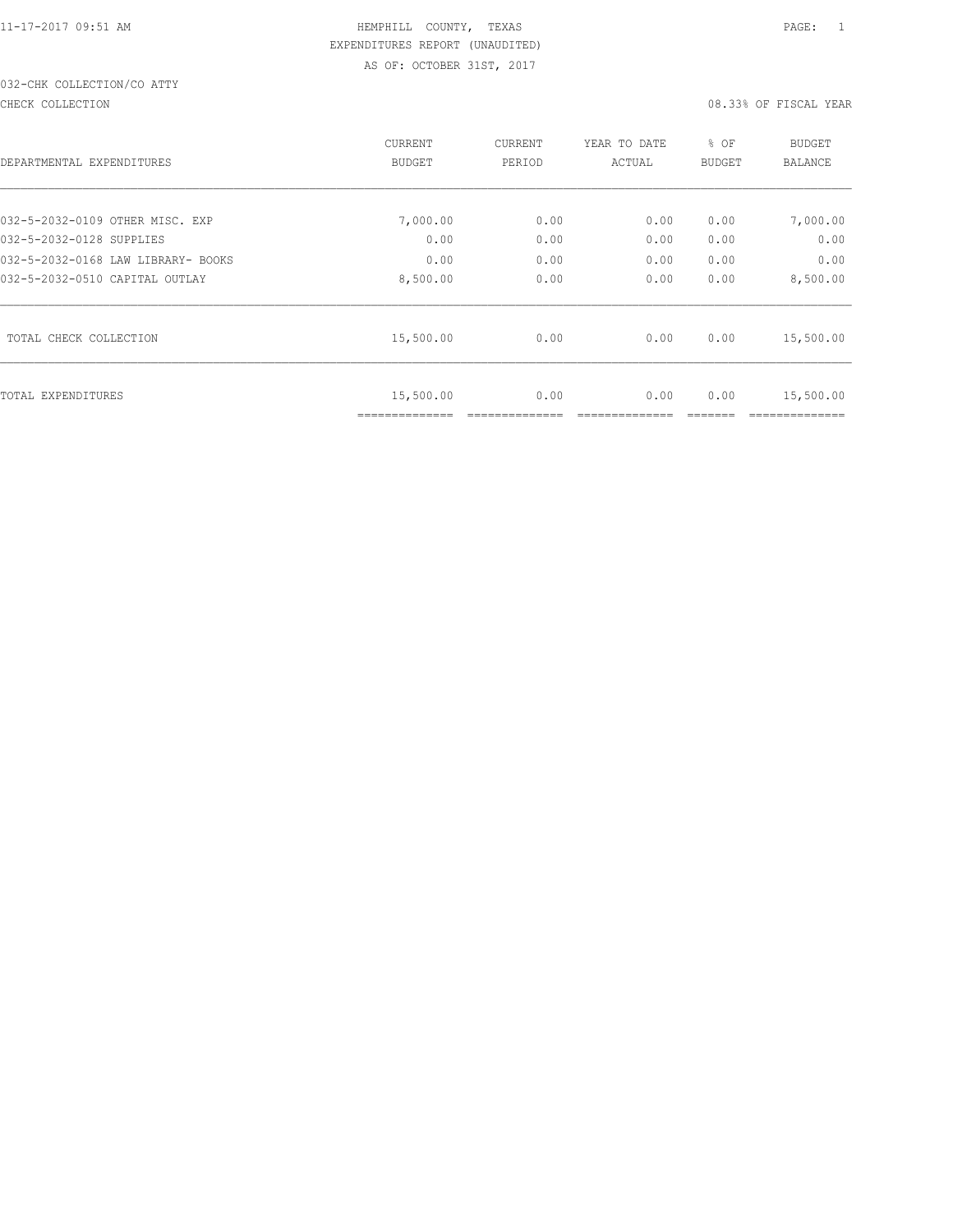#### ANNUAL LEOSE/LAW 08.33% OF FISCAL YEAR

| DEPARTMENTAL EXPENDITURES            | CURRENT<br><b>BUDGET</b>  | CURRENT<br>PERIOD | YEAR TO DATE<br>ACTUAL | % OF<br>BUDGET | BUDGET<br>BALANCE        |
|--------------------------------------|---------------------------|-------------------|------------------------|----------------|--------------------------|
| 036-5-3036-0112 CONTINUING EDUCATION | 10,000.00                 | 0.00              | 0.00                   | 0.00           | 10,000.00                |
| TOTAL ANNUAL LEOSE/LAW               | 10,000.00                 | 0.00              | 0.00                   | 0.00           | 10,000.00                |
| TOTAL EXPENDITURES                   | 10,000.00<br>____________ | 0.00              | 0.00                   | 0.00           | 10,000.00<br>----------- |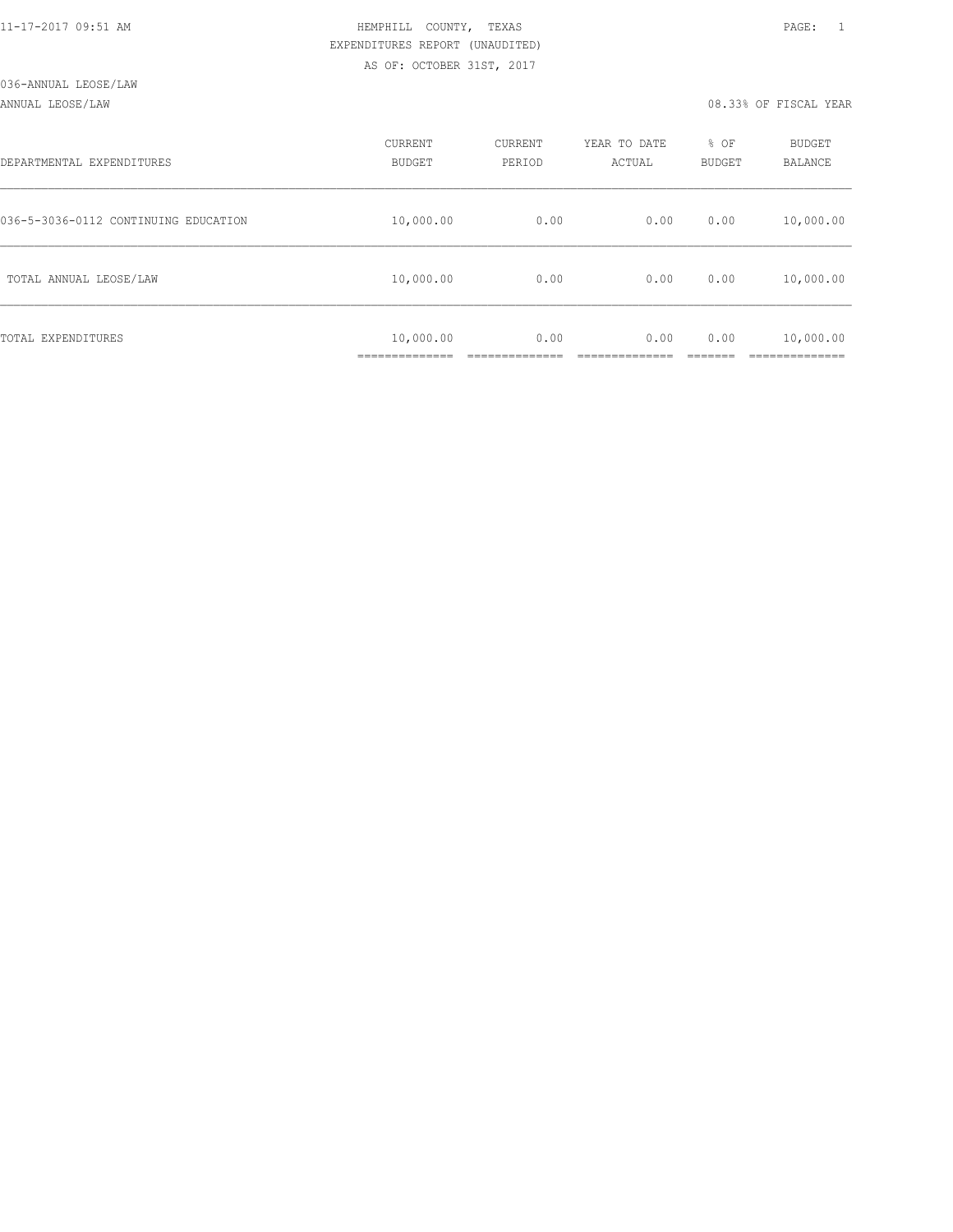SCAAP 08.33% OF FISCAL YEAR

| DEPARTMENTAL EXPENDITURES              | <b>CURRENT</b><br><b>BUDGET</b> | CURRENT<br>PERIOD | YEAR TO DATE<br>ACTUAL | % OF<br>BUDGET | <b>BUDGET</b><br><b>BALANCE</b> |
|----------------------------------------|---------------------------------|-------------------|------------------------|----------------|---------------------------------|
| 046-5-3046-0124 CONTRACT LABOR/JBI     | 16,000.00                       | 0.00              | 0.00                   | 0.00           | 16,000.00                       |
| 046-5-3046-0183 REPAIRS & IMPROVEMENTS | 35,000.00                       | 0.00              | 0.00                   | 0.00           | 35,000.00                       |
| 046-5-3046-0185 OTHER APPROVED EXP     | 20,000.00                       | 0.00              | 0.00                   | 0.00           | 20,000.00                       |
| TOTAL SCAAP                            | 71,000.00                       | 0.00              | 0.00                   | 0.00           | 71,000.00                       |
| TOTAL EXPENDITURES                     | 71,000.00                       | 0.00              | 0.00                   | 0.00           | 71,000.00                       |